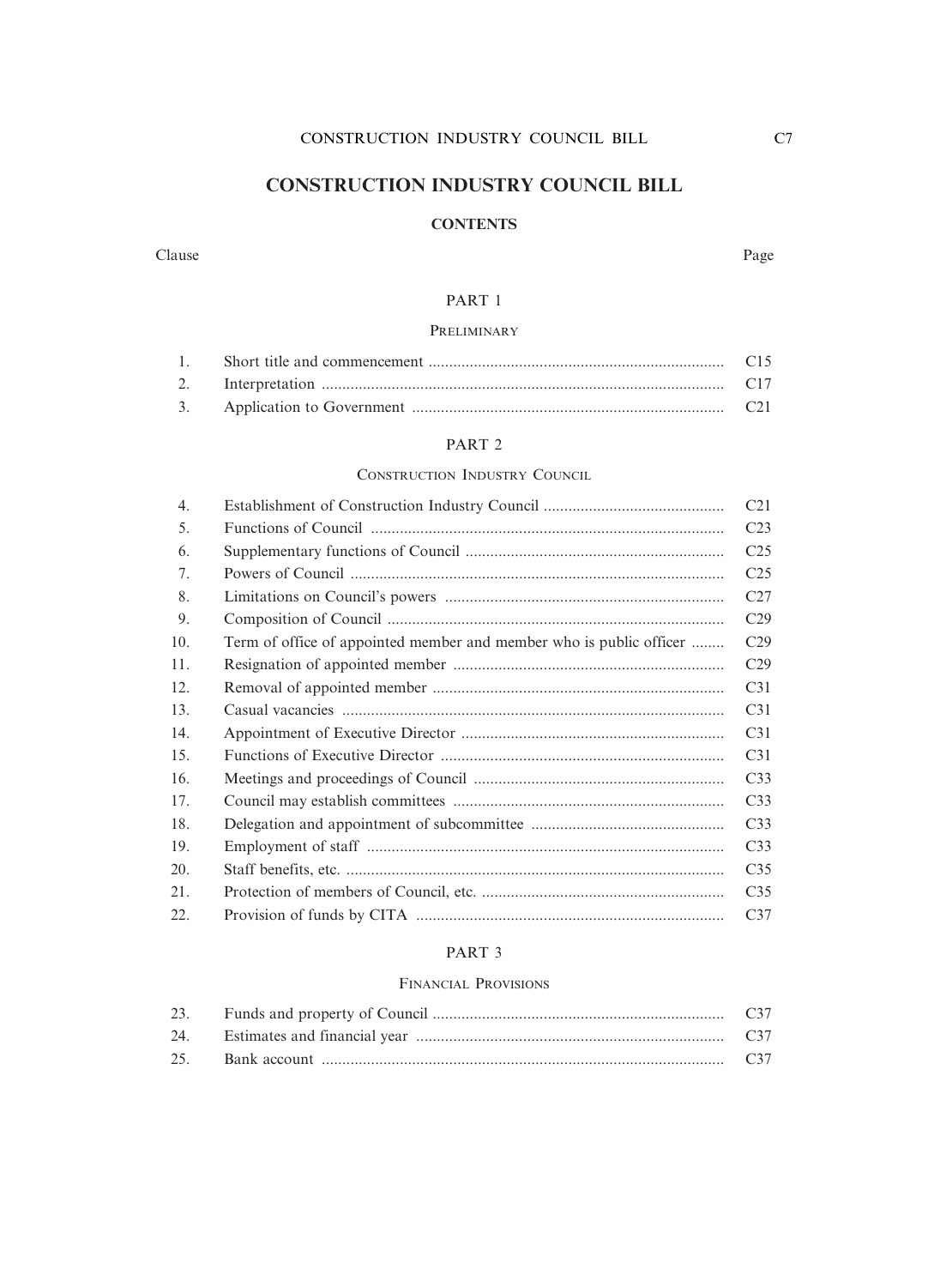#### Clause Page

| 29. |  |
|-----|--|
| 30. |  |

### PART 4

### CONSTRUCTION INDUSTRY TRAINING BOARD

| 31. | C41 |
|-----|-----|
| 32. | C41 |

### PART 5

#### LEVY

| 33. |                                                                            | C <sub>41</sub> |
|-----|----------------------------------------------------------------------------|-----------------|
| 34. |                                                                            | C <sub>43</sub> |
| 35. |                                                                            | C43             |
| 36. | Contractor and authorized person to notify Council of their carrying out   | C43             |
| 37. |                                                                            | C <sub>45</sub> |
| 38. |                                                                            | C45             |
| 39. | Assessment pursuant to notice of payment or notice of completion           | C47             |
| 40. | Assessment for construction operations under term contract may be deferred | C47             |
| 41. | Assessment in respect of stage or part of construction operations          | C47             |
| 42. |                                                                            | C49             |
| 43. |                                                                            | C49             |
| 44. | Time limit on making assessment, etc.: construction operations under term  | C <sub>49</sub> |
| 45. | Time limit on imposing surcharge, etc.: construction operations under term | C51             |
| 46. | Time limit on making assessment, etc.: construction operations other than  | C51             |
| 47. | Time limit on imposing surcharge, etc.: construction operations other than | C51             |
| 48. |                                                                            | C53             |
| 49. |                                                                            | C <sub>53</sub> |
| 50. | Levy, surcharge or penalty, etc. payable despite intention to object       | C53             |
| 51. | Council's power to waive or refund whole or part of levy, surcharge or     | C53             |
| 52. |                                                                            | C <sub>55</sub> |
| 53. | Power of Chief Executive in Council to exclude certain construction        | C <sub>55</sub> |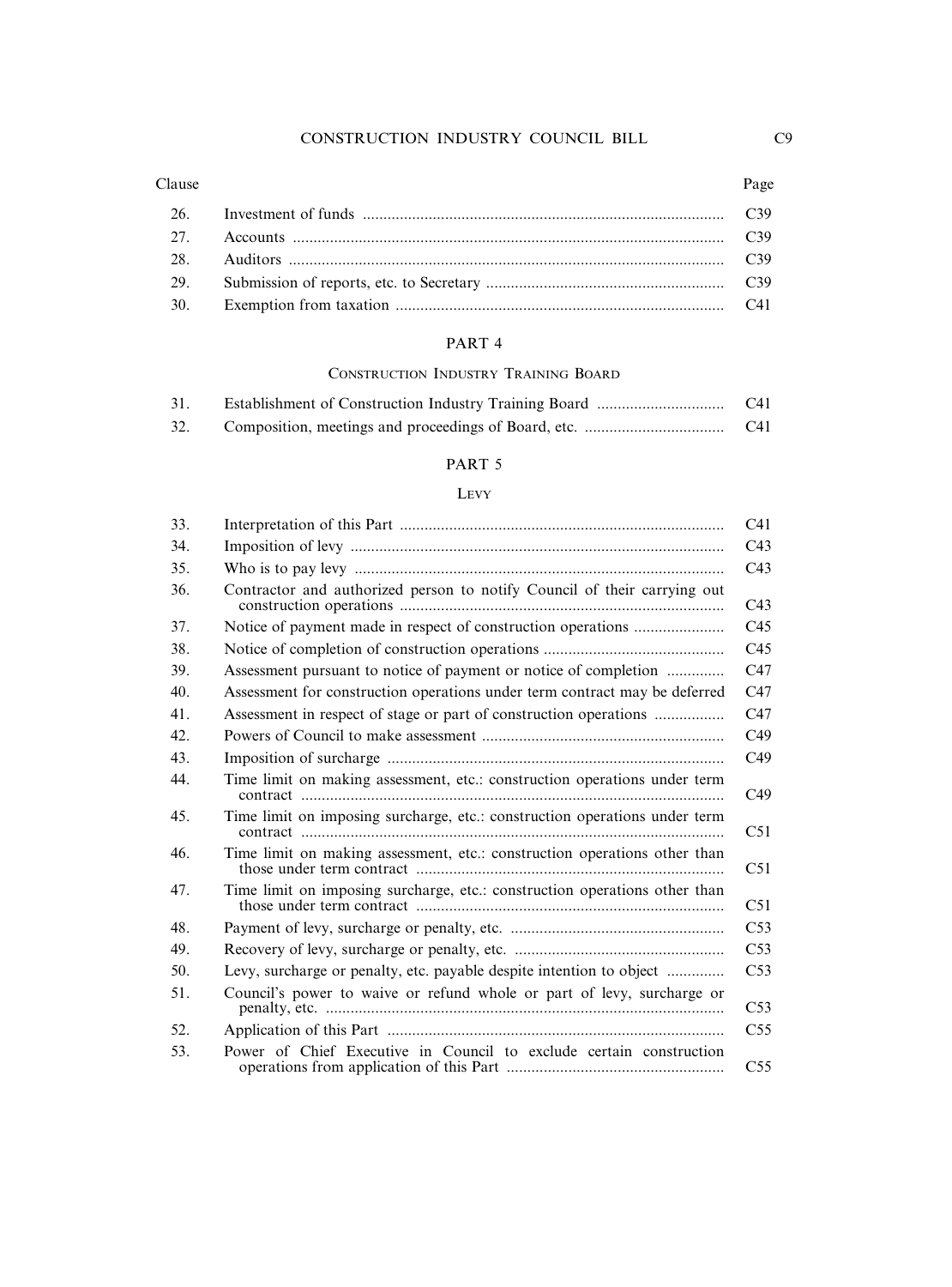#### Clause Page

#### PART 6

#### VALUE OF CONSTRUCTION OPERATIONS, ETC.

| 54. | C <sub>55</sub> |
|-----|-----------------|
| 55. | C <sub>57</sub> |

### PART 7

#### OBJECTIONS AND APPEALS

| 56. |  |
|-----|--|
|     |  |
|     |  |
| 59. |  |
|     |  |

### PART 8

#### **MISCELLANEOUS**

| C61             |
|-----------------|
| C63             |
| C63             |
| C65             |
| C65             |
| C65             |
| C67             |
| C67             |
| C <sub>67</sub> |
| C69             |
| C69             |
| C69             |
|                 |

#### PART 9

# REPEAL, VESTING, TRANSITIONAL AND SAVINGS PROVISIONS, AND CONSEQUENTIAL OR RELATED AMENDMENTS

| 73. |  |
|-----|--|
| 74. |  |
| 75. |  |
| 76. |  |
| 77. |  |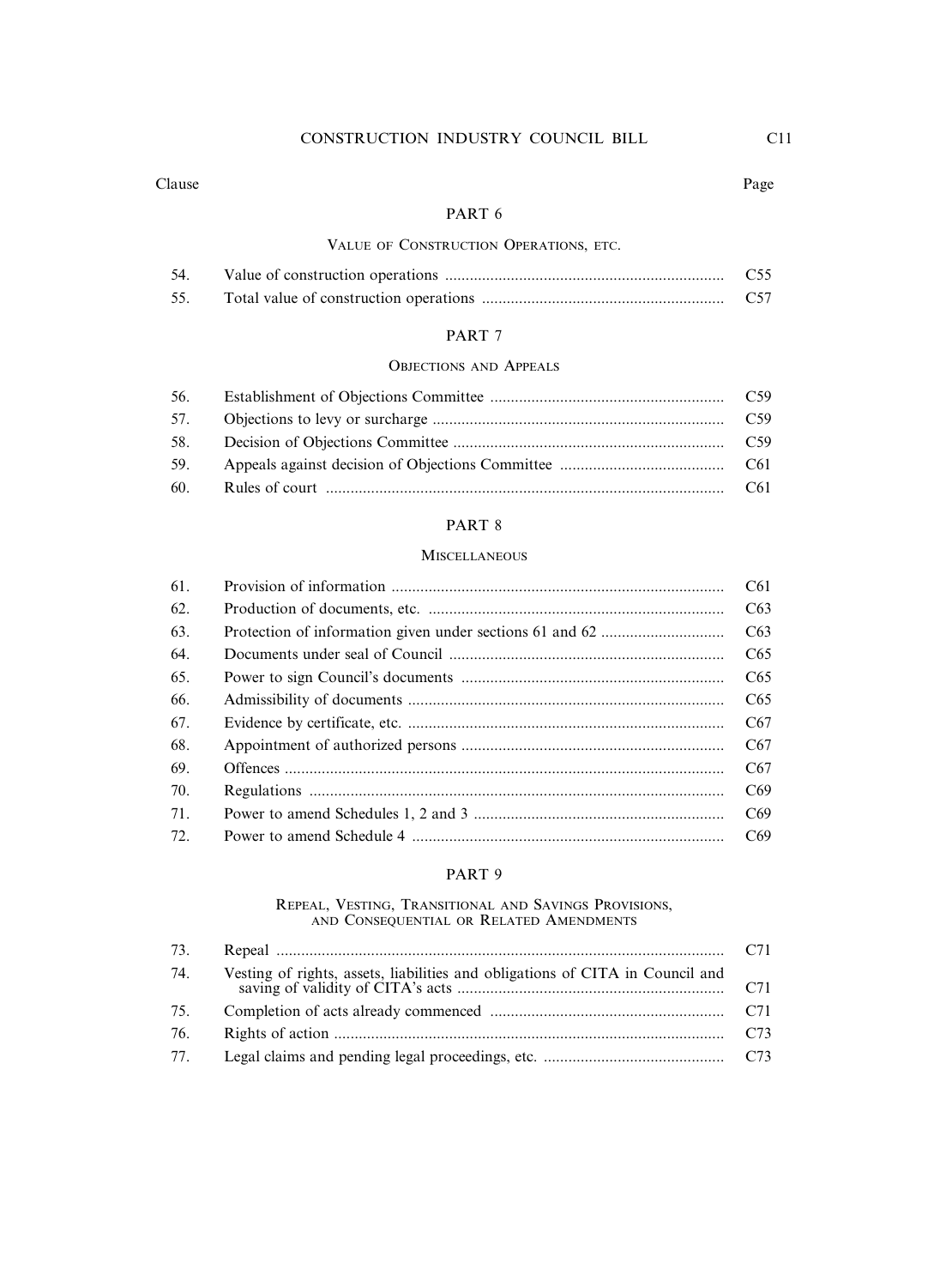## 78. Effect of existing agreement, etc. .................................................................... C73 79. References to CITA ........................................................................................ C73 80. Delivery of books, etc. .................................................................................... C75 81. Record of property ......................................................................................... C75 82. Continuance of employment ........................................................................... C75 83. Submission of reports on activities of CITA .................................................. C75 84. Council to appoint auditor for the purposes of section 83 ............................. C77 85. Transitional provisions in relation to certain construction operations ........... C77 86. Consequential or related amendments ............................................................ C79 Schedule 1 Construction operations .............................................................................. C79 Schedule 2 Meetings and proceedings of Council ......................................................... C81 Schedule 3 Composition, meetings and proceedings of Board, etc. .............................. C83 Schedule 4 Levy ............................................................................................................ C89 Schedule 5 Consequential or related amendments ........................................................ C89 Clause Page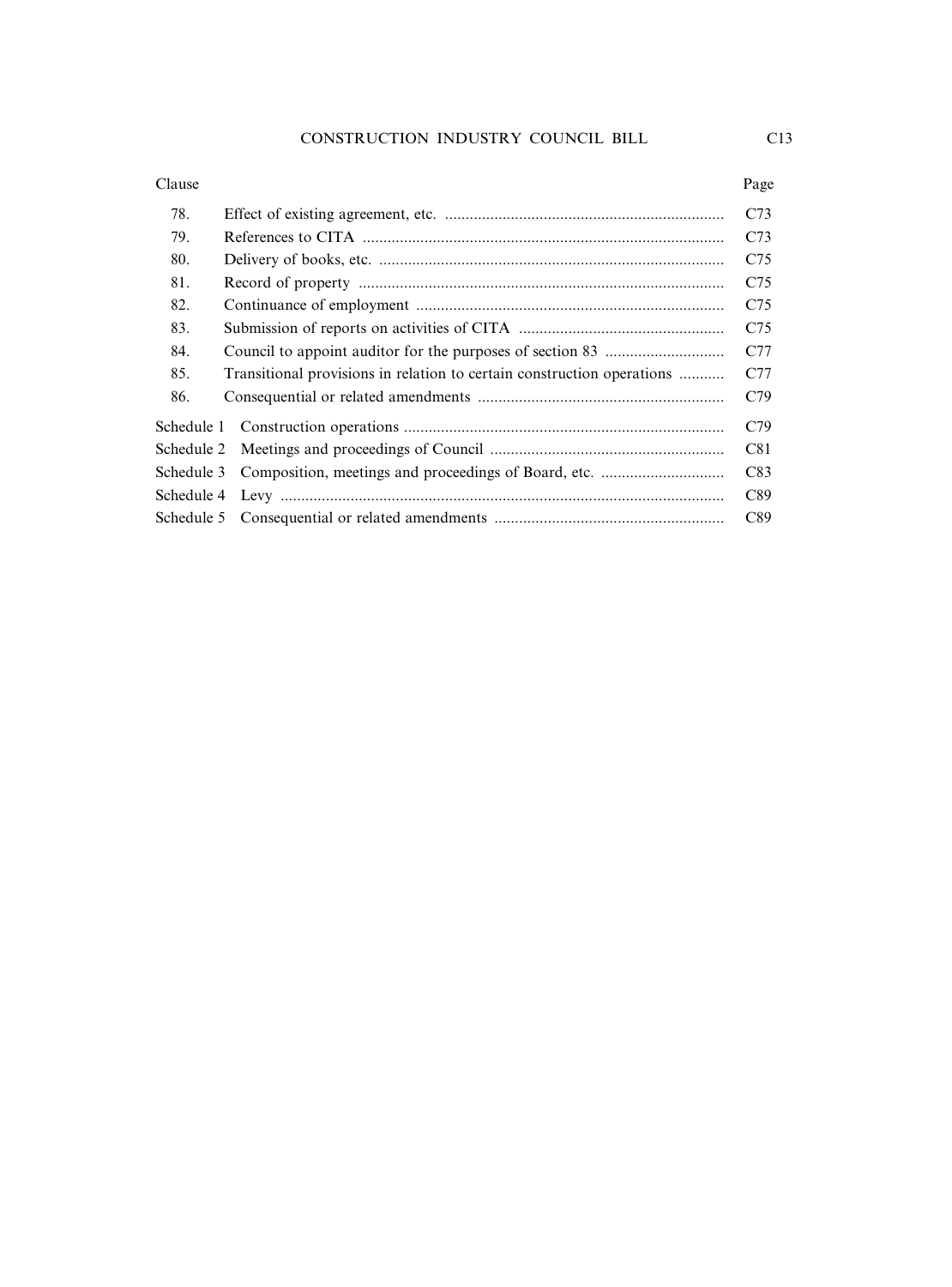# A BILL

# To

Provide for—

- (*a*) the establishment of the Construction Industry Council as a body corporate;
- (*b*) the functions and management of the Construction Industry Council;
- (*c*) a levy to be paid by contractors in the construction industry in respect of construction operations;
- (*d*) the repeal of the Industrial Training (Construction Industry) Ordinance;
- (*e*) the dissolution of the Construction Industry Training Authority;
- (*f*) the vesting of the rights, assets, liabilities and obligations of the Construction Industry Training Authority in the Construction Industry Council;
- (*g*) corresponding amendments to the Pneumoconiosis (Compensation) Ordinance and the Pneumoconiosis (Compensation) (Assessment of Levy) Regulations in respect of the construction industry levy scheme under that Ordinance; and
- (*h*) consequential and related matters.

Enacted by the Legislative Council.

### PART 1

### **PRELIMINARY**

### **1. Short title and commencement**

(1) This Ordinance may be cited as the Construction Industry Council Ordinance.

(2) This Ordinance shall come into operation on a day to be appointed by the Secretary for the Environment, Transport and Works by notice published in the Gazette.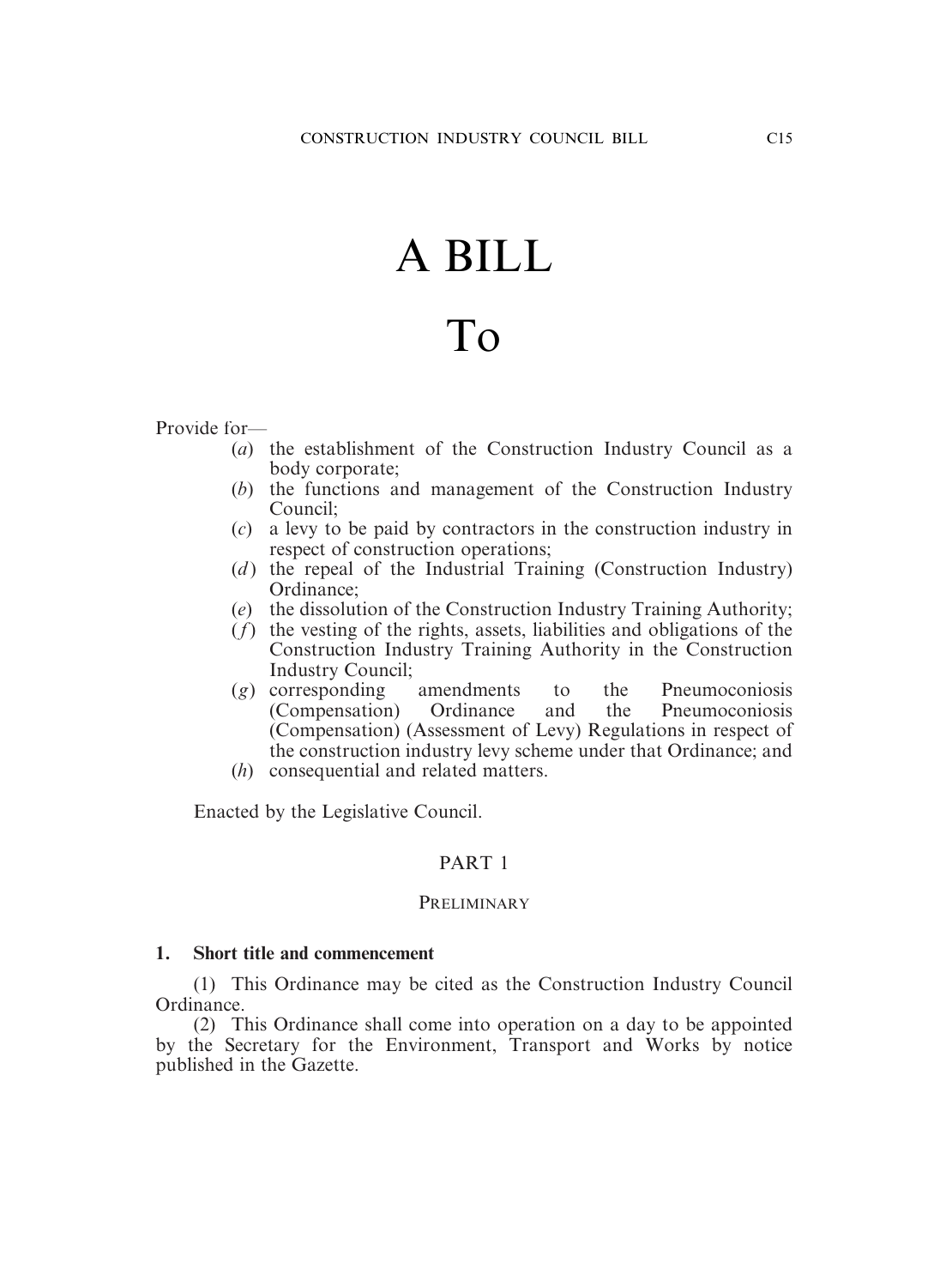### **2. Interpretation**

(1) In this Ordinance, unless the context otherwise requires—

- "appointed day" (指定日期) means the day on which Part 9 comes into operation;
- "appointed member" (委任成員) means a member of the Council appointed under section  $9(1)(a)$  or  $(d)$ ;
- "authorized person" (獲授權人), in relation to construction operations, means—
	- (*a*) the authorized person appointed or nominated under section 4 of the Buildings Ordinance (Cap. 123) in respect of the construction operations; or
	- (*b*) if no authorized person is appointed under that section, the person appointed in accordance with section 68 in respect of the construction operations;

"Board" (訓練委員會) means the Construction Industry Training Board established under section 31;

"building" (建築物) has the same meaning as in section  $2(1)$  of the Buildings Ordinance (Cap. 123);

"carry out" (進行), in relation to construction operations, includes—

- (*a*) to manage, or to arrange for, the carrying out of the construction operations;
- (*b*) to provide one's own labour or that of any other persons for the carrying out of the construction operations; and
- (*c*) otherwise to undertake the construction operations;
- "CITA" (訓練局) means the Construction Industry Training Authority established by section 4 of the Industrial Training (Construction Industry) Ordinance (Cap. 317);
- "construction contract" (建造合約) means a contract between an employer and a contractor under which the contractor carries out construction operations but does not include a contract of employment;
- "construction industry" (建造業) means the industry in which construction operations are carried out;
- "construction operations" (建造工程) has the meaning assigned to it in Schedule 1;
- "contract of employment" (僱傭合約) has the same meaning as in section 2(1) of the Employment Ordinance (Cap. 57);
- "contractor" (承建商), in relation to construction operations (whether the construction operations are carried out under a contract or otherwise), means—
	- (*a*) the person appointed as contractor under section 9 of the Buildings Ordinance (Cap. 123) in respect of the construction operations; or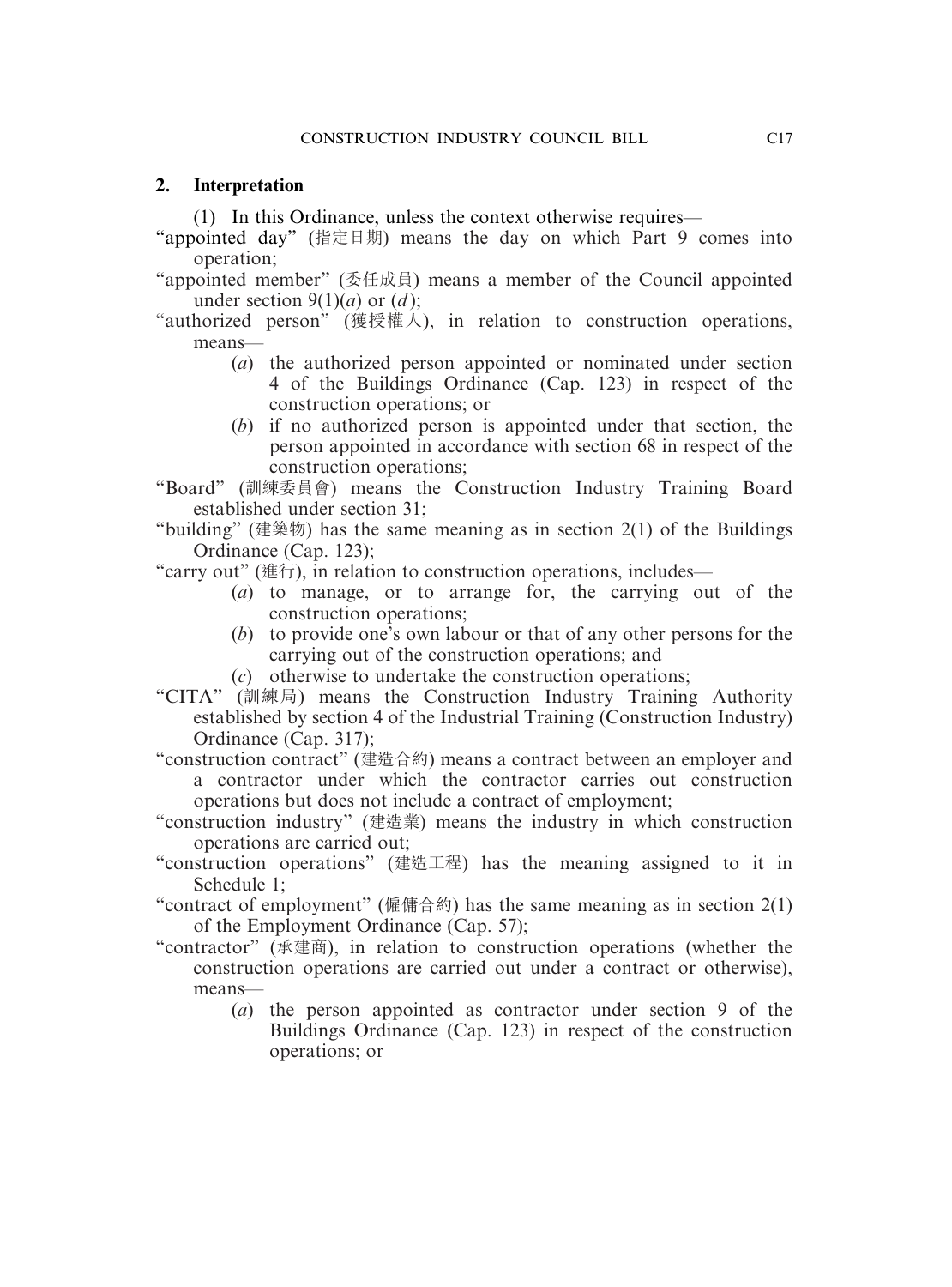- (*b*) if no such person is appointed, the person who carries out the construction operations;
- "Council" (議會) means the Construction Industry Council established by section 4;
- "employer" (聘用人) means a person for whom a contractor carries out construction operations, whether under a contract or otherwise;
- "Executive Director" (執行總監) means the Executive Director appointed under section 14;
- "financial year" (財政年度) means the period fixed as the financial year of the Council under section 24(1);
- "function" (職能) includes a power, authority or duty;
- "further penalty" (另加罰款) means any further penalty payable under section 48(3);
- "levy" (徵款) means the Construction Industry Levy referred to in section  $34(2)$ :
- "notice of assessment" (評估通知) means a notice of assessment described in section  $35(3)$ ;
- "notice of surcharge" (附加費通知) means a notice of the surcharge referred to in section  $43(3)$ ;
- "Objections Committee" (異議審核委員會) means the committee established under section 56;
- "objector" (反對者) means a person who makes an objection under section 57; "penalty" (罰款) means any penalty payable under section 48(2);
- "Secretary" (局長) means the Secretary for the Environment, Transport and Works;
- "surcharge" (附加費) means any surcharge imposed under section 43;
- "term contract" (固定期合約) means a construction contract—
	- (*a*) that provides for completion of all construction operations to which the contract relates within a specified period (whether or not such period may be varied by agreement); and
	- (*b*) under which a contractor carries out construction operations as required by the employer by any notice issued from time to time within the specified period by or on behalf of the employer to the contractor;
- "total value" (總價值), in relation to any construction operations, means the total value of the construction operations as defined in section 55;
- "value" (價值), in relation to any construction operations, means the value of the construction operations as ascertained under section 54;
- "works order" (施工通知) means a notice issued by or on behalf of an employer to a contractor under a term contract, by which the employer requires construction operations to be carried out.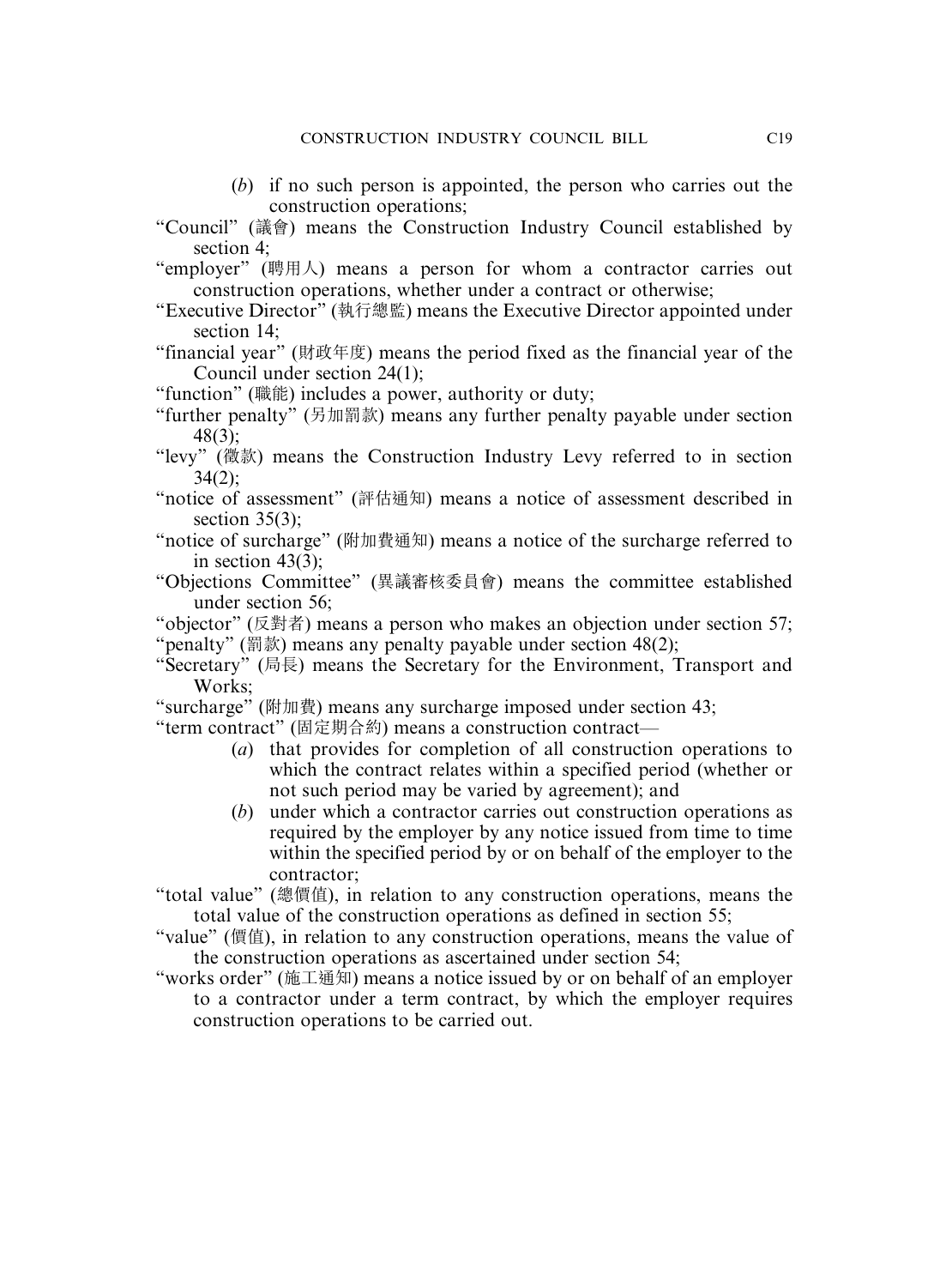(2) Without affecting the generality of the definitions of "contractor" and "employer" under subsection (1), the following applies for the purposes of construing those terms—

- (*a*) where a person carries out construction operations for any other person under a contract of employment—
	- (i) if the first-mentioned person is appointed as contractor under section 9 of the Buildings Ordinance (Cap. 123) in respect of the construction operations, he (and not that other person) is the contractor in respect of the construction operations; and
	- (ii) if the first-mentioned person is not appointed as contractor under section 9 of the Buildings Ordinance (Cap. 123) in respect of the construction operations, the first-mentioned person is not the contractor in respect of the construction operations, and the person for whom the construction operations are carried out is the contractor;
- (*b*) where a person carries out construction operations for himself without any arrangement for the carrying out of the construction operations by any other person, the first-mentioned person is both the contractor and the employer in respect of the construction operations;
- (*c*) where a person carries out construction operations for himself with the assistance, under a contract of employment, of one or more other persons none of whom is appointed as contractor under section 9 of the Buildings Ordinance (Cap. 123) in respect of the construction operations, the first-mentioned person is both the contractor and the employer in respect of the construction operations.

### **3. Application to Government**

This Ordinance binds the Government.

## PART 2

### CONSTRUCTION INDUSTRY COUNCIL

### **4. Establishment of Construction Industry Council**

(1) There is established by this section a body to be known as the "Construction Industry Council".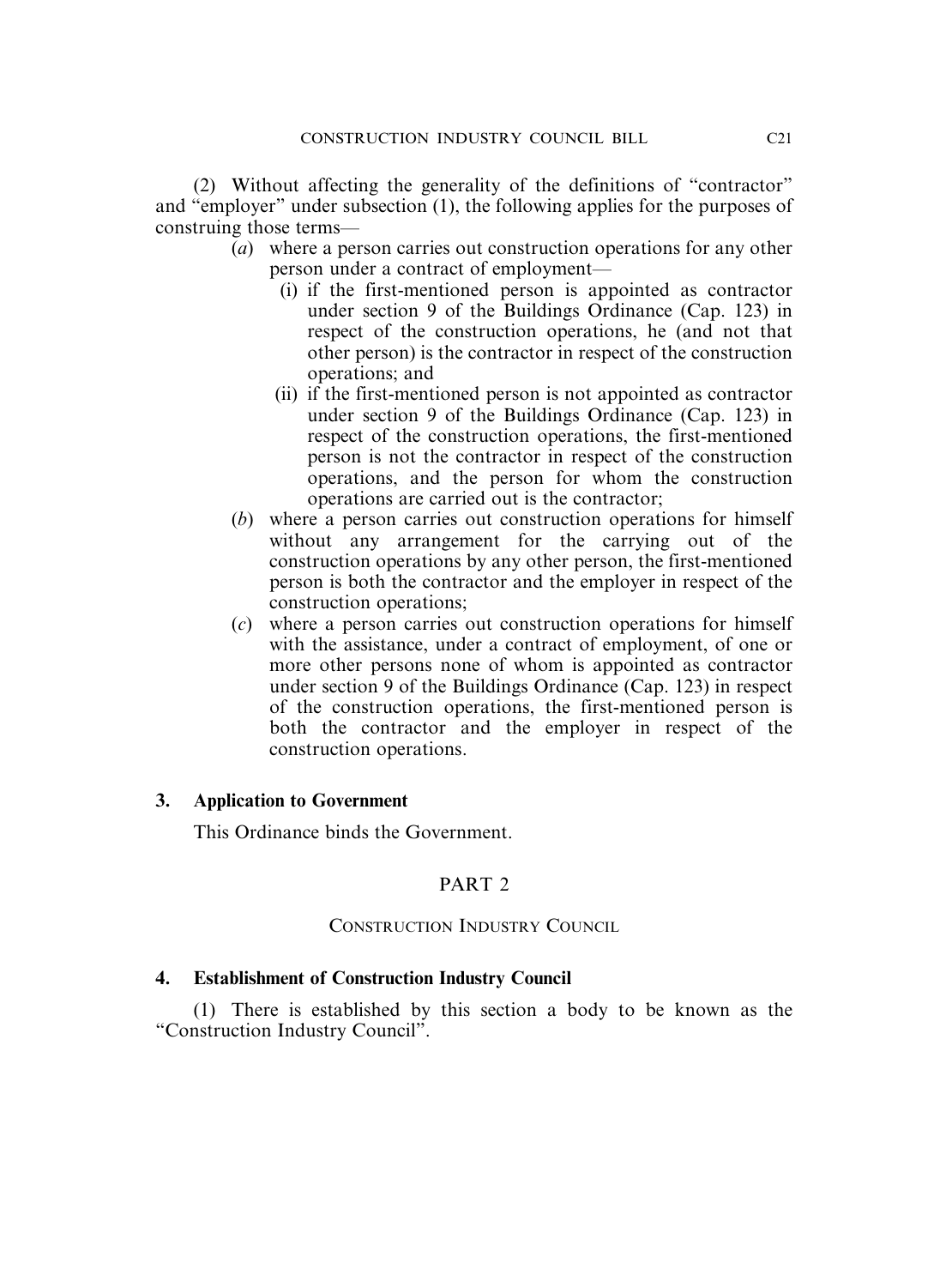(2) The Council is a body corporate with perpetual succession and is required to have a common seal.

(3) The Council may sue and be sued in its corporate name.

(4) The Council is not to be regarded as the servant or agent of the Government or as enjoying any status, immunity or privilege of the Government.

### **5. Functions of Council**

The functions of the Council are—

- (*a*) to advise and make recommendations to the Government on strategic matters, major policies and legislative proposals, that may affect or are connected with the construction industry;
- (*b*) to reflect to the Government the construction industry's needs and aspirations;
- (*c*) to elevate the quality and competitiveness of the construction industry by promoting the ongoing development and improvement of the industry;
- (*d*) to uphold professionalism and integrity within the construction industry by promoting self-regulation, formulating codes of conduct and enforcing such codes;
- (*e*) to improve the performance of stakeholders in the construction industry through establishing or administering registration schemes or rating schemes;
- (*f*) to advance the skills of personnel in the construction industry through planning, promotion, supervision, provision or coordination of training courses or programmes;
- (*g*) to encourage research activities and the use of innovative techniques and to establish or promote the establishment of standards for the construction industry;
- (*h*) to promote good practices in the construction industry in relation to procurement methods, site safety, environmental protection, sustainable construction and other areas conducive to improving construction quality;
- (*i*) to serve as a resource centre for the sharing of knowledge and experience within the construction industry;
- ( *j*) to monitor improvements made by the construction industry through the compilation of performance indicators;
- (*k*) to make recommendations with respect to the rate of the levy imposed under this Ordinance; and
- (*l*) to perform any other functions relevant to the construction industry, including those functions imposed on it by or under this Ordinance or any other enactment.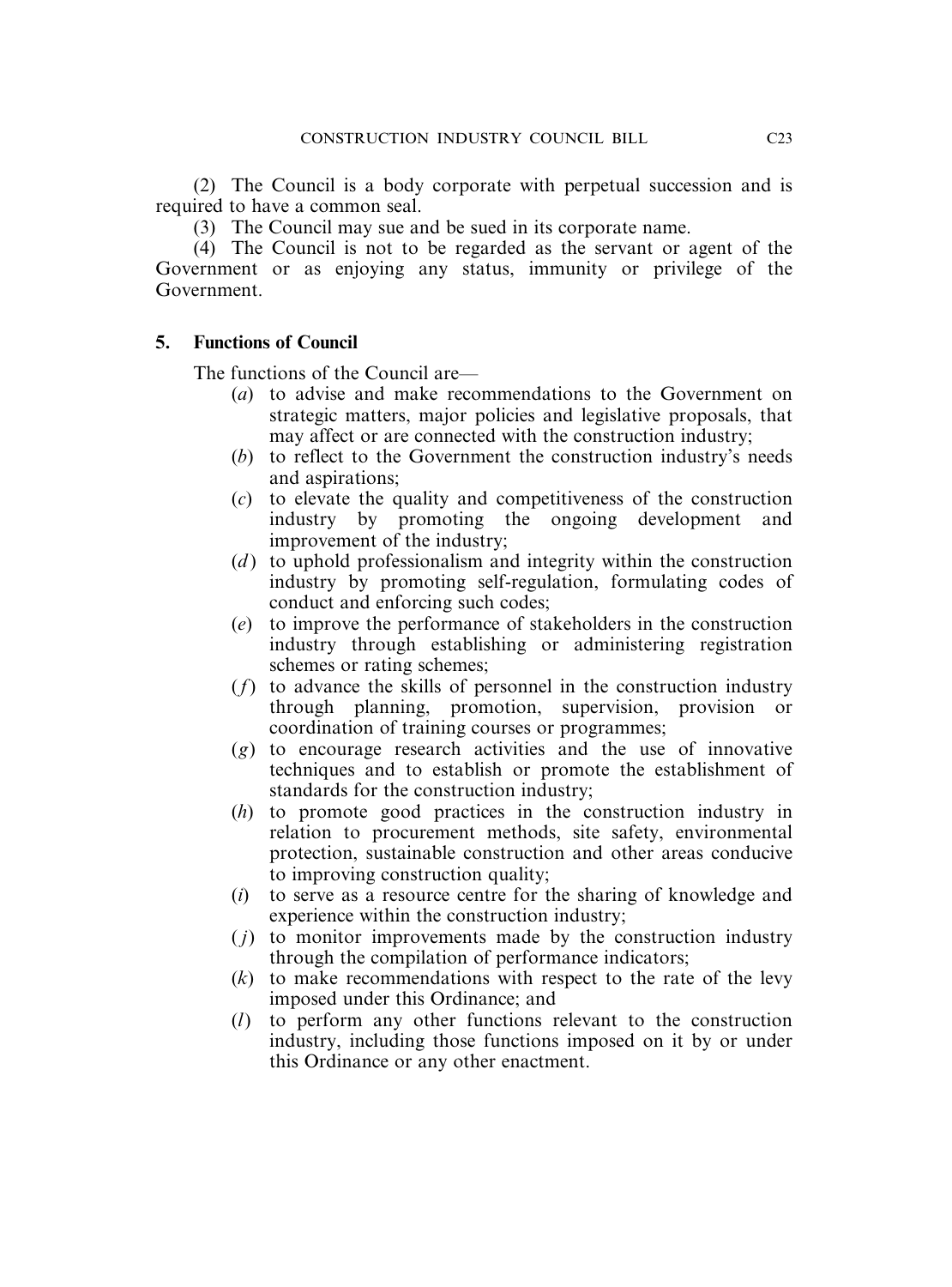### **6. Supplementary functions of Council**

Without limiting section 5, the Council also has the following functions—

- (*a*) to provide training courses for the construction industry;
- (*b*) to establish and maintain industrial training centres for the construction industry;
- (*c*) to assist, including by the provision of financial assistance, in the placement of persons who have completed training courses provided for the construction industry;
- (*d*) to assess the standards of skills achieved by any person in any kind of work involving or in connection with the construction industry, to conduct examinations and tests, to issue or award certificates of attendance or competence, and to establish the standards to be achieved in respect of any such work.

## **7. Powers of Council**

(1) The Council may do all such things as are necessary for, or incidental or conducive to, the performance of its functions.

- (2) Without limiting subsection (1), the Council may—
	- (*a*) hold, acquire or lease any kind of property, whether movable or immovable;
	- (*b*) subject to section 8(1), sell or otherwise dispose of any kind of property, whether movable or immovable;
	- (*c*) enter into, assign or accept the assignment of, and vary or rescind, any contract or obligation;
	- (*d*) subject to section  $8(2)$  and (3), meet the expenditure on any item shown in the estimates of expenditure of the Council, borrow or otherwise raise money on such security as may be necessary, and charge all or any of the property of the Council for the purposes of meeting its expenditure;
	- (*e*) charge fees for the use of any facility or service provided by the Council or in respect of any registration scheme or rating scheme established or administered by the Council;
	- (*f*) engage any technical, professional or other person to provide any such facility or service, and determine any matter relating to such engagement;
	- (*g*) devise, establish, operate and maintain registration schemes or rating schemes in respect of stakeholders, companies or personnel of the construction industry;
	- (*h*) conduct research into any matter relating to its functions;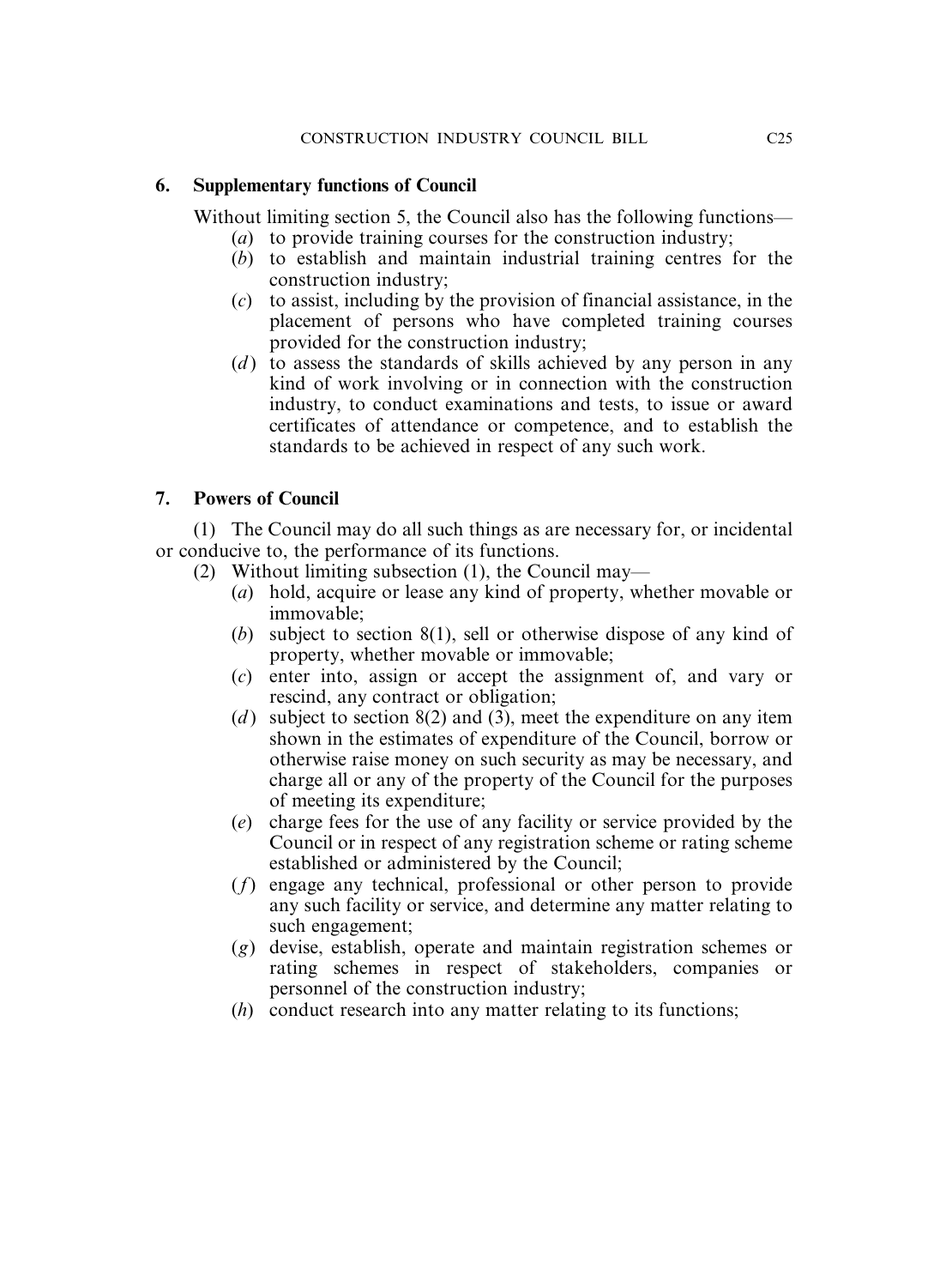- (*i*) determine standards for application in the construction industry, in particular the standards for designs, processes, construction techniques, products, materials and methods of procurement and recommend the adoption of such standards;
- ( *j*) collect, analyse, compile, publish and disseminate information relating to the construction industry or such other subject as may be necessary for the performance of its functions;
- (*k*) formulate, issue and promulgate codes of conduct for construction personnel and good practices in the construction industry;
- (*l*) investigate or otherwise dispose of complaints concerning any code of conduct, registration scheme or rating scheme;
- (*m*) conduct reviews in respect of codes of conduct, registration schemes and rating schemes;
- (*n*) set training requirements, provide and approve training courses and conduct examinations and tests, in respect of construction operations;
- (*o*) issue and award certificates of attendance or competence in respect of such training courses, examinations and tests and oversee and administer apprenticeship schemes for the construction industry;
- ( *p*) organize and arrange seminars, exhibitions, workshops, conferences or training courses or programmes for the construction industry;
- (*q*) engage in publicity activities in any form that the Council considers appropriate;
- (*r*) form or manage or participate in the formation or management of any company or engage the services of any other body;
- (*s*) acquire or dispose of shares in any company; and
- (*t*) receive any funds, donations or gifts lawfully given for a purpose consistent with its statutory objects.

### **8. Limitations on Council**'**s powers**

(1) Except with the approval of the Chief Executive, the Council shall not sell or otherwise dispose of any land granted at nil premium by the Government.

(2) Except with the approval of the Financial Secretary, the Council shall not borrow or otherwise raise an amount which by itself exceeds 10% of the total estimated expenditure of the Council for the current financial year.

(3) Except with the approval of the Financial Secretary, the Council shall not borrow or otherwise raise an amount if the aggregate of that amount and the outstanding amounts previously borrowed or otherwise raised exceeds 10% of the total estimated expenditure of the Council for the current financial year.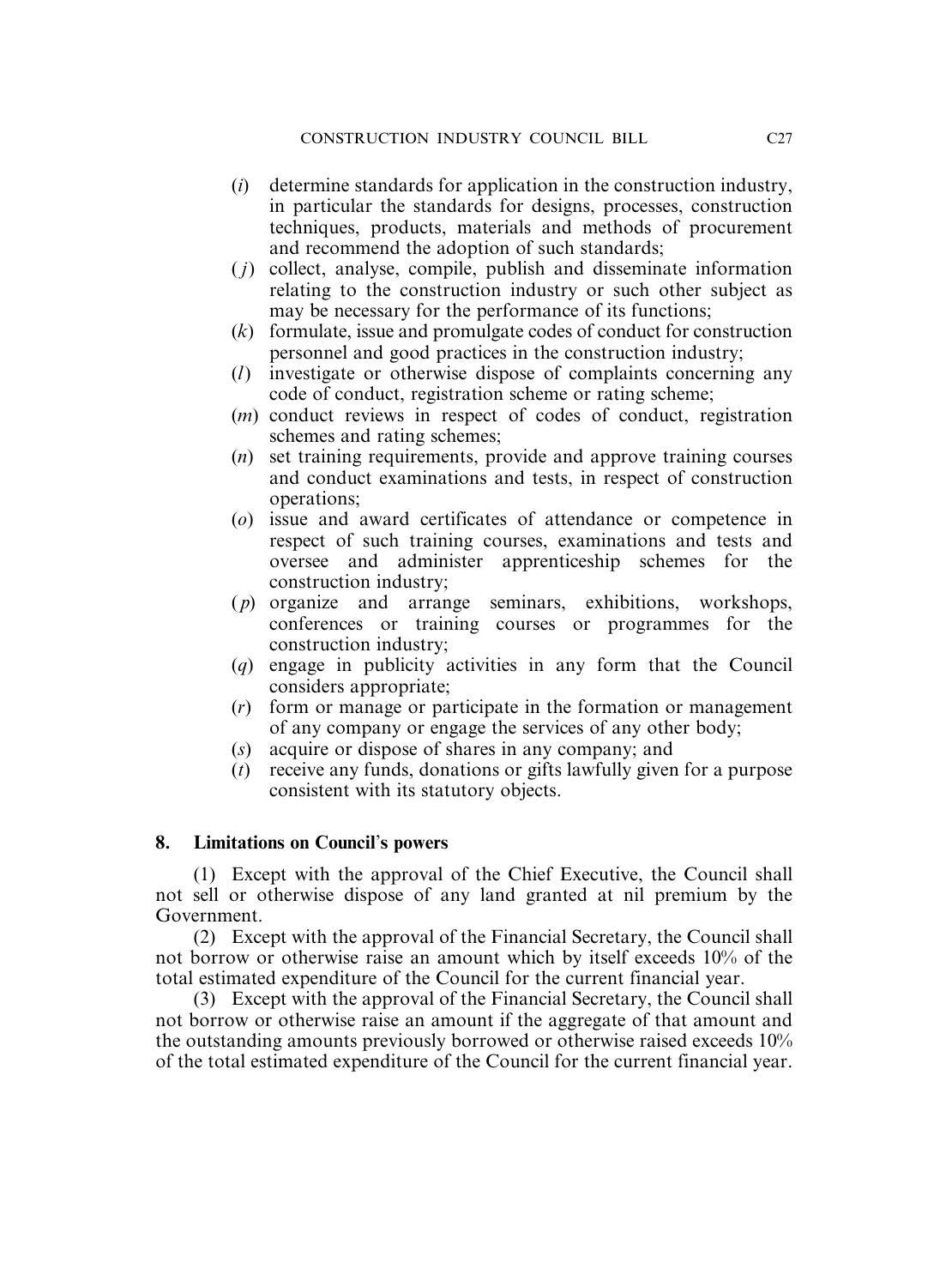### **9. Composition of Council**

- (1) The Council is to consist of—
	- (*a*) a chairman appointed by the Secretary;
	- (*b*) the Executive Director;
	- (*c*) not more than 3 public officers appointed by the Secretary; and
	- (*d*) not more than 20 other members appointed by the Secretary.

(2) The Secretary may not appoint a public officer under subsection  $(1)(a)$ or (*d* ).

- (3) Of the members referred to in subsection  $(1)(d)$ 
	- (*a*) not more than 4 are to be persons who, in the opinion of the Secretary, represent employers;
	- (*b*) not more than 4 are to be persons who, in the opinion of the Secretary, represent professionals or consultants connected with the construction industry;
	- (*c*) not more than 5 are to be persons who, in the opinion of the Secretary, represent contractors, subcontractors, materials suppliers or equipment suppliers in the construction industry;
	- (*d* ) not more than 2 are to be persons who, in the opinion of the Secretary, represent training institutes or academic or research institutions connected with the construction industry;
	- (*e*) not more than 2 are to be persons who, in the opinion of the Secretary, are from trade unions representing workers employed in the construction industry that are registered under the Trade Unions Ordinance (Cap. 332); and
	- (*f*) not more than 3 are to be such other persons as the Secretary thinks fit to be members of the Council.

(4) The Secretary is to give notice in the Gazette of an appointment under subsection  $(1)(a)$ ,  $(c)$  or  $(d)$ .

### **10. Term of office of appointed member and member who is public officer**

(1) An appointed member holds office for a period not exceeding 3 years as determined by the Secretary.

(2) An appointed member is eligible for reappointment on the expiry of his term of office, but may not hold office for more than 2 consecutive terms.

(3) A member who is a public officer holds office at the discretion of the Secretary.

### **11. Resignation of appointed member**

(1) An appointed member may resign at any time by giving notice in writing to the Secretary.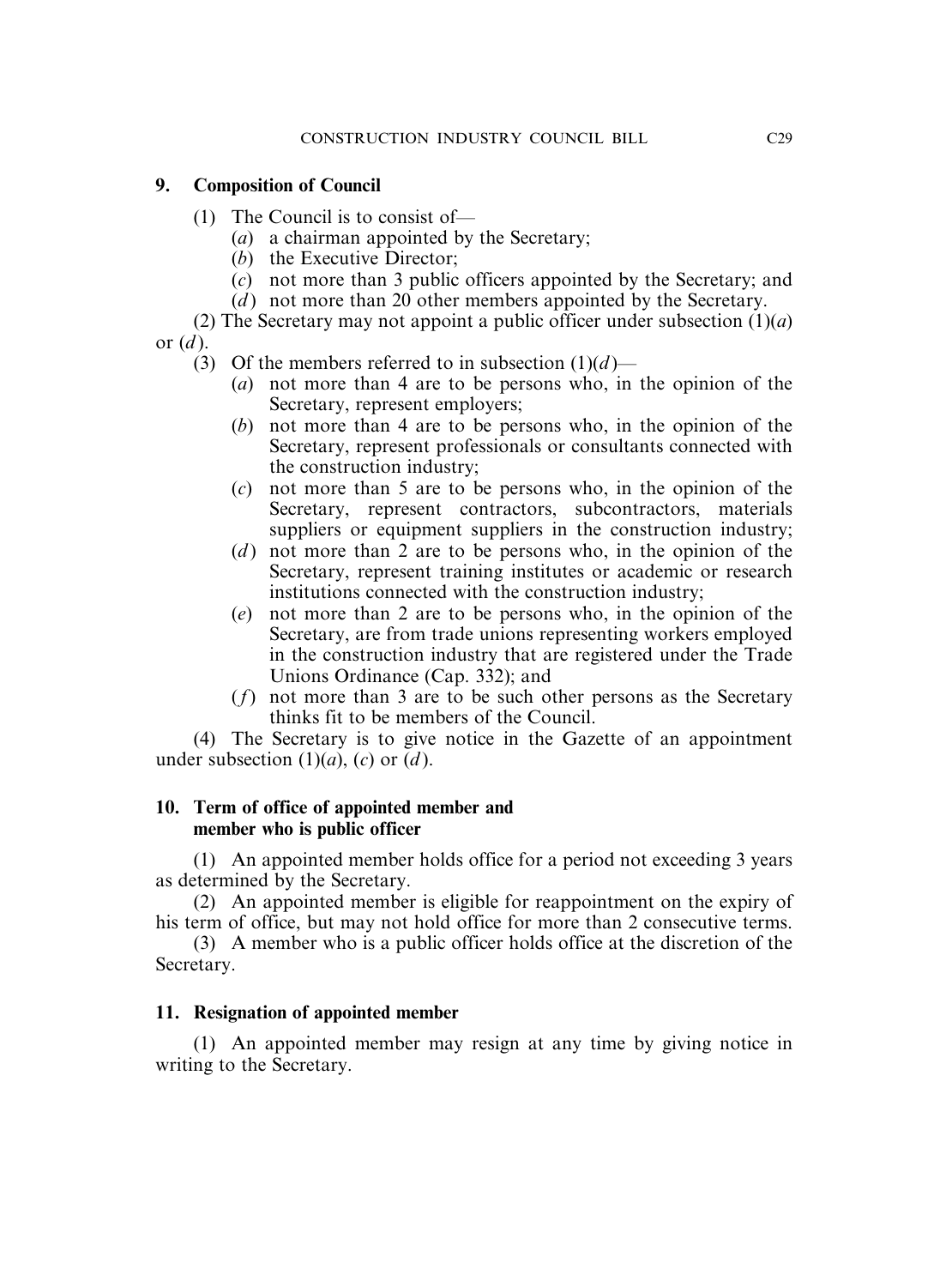(2) A resignation takes effect on the date specified in the notice of resignation or, if a date is not specified, on the date the Secretary receives the notice.

### **12. Removal of appointed member**

The Secretary may terminate the appointment of an appointed member if the member—

- (*a*) has been absent from 3 consecutive meetings of the Council without the Council's permission;
- (*b*) becomes bankrupt or enters into a voluntary arrangement within the meaning of section 2 of the Bankruptcy Ordinance (Cap. 6) with his creditors;
- (*c*) is incapacitated by physical or mental illness; or
- (*d* ) is for any other reason unable or unfit, in the opinion of the Secretary, to perform the functions assigned to him.

### **13. Casual vacancies**

(1) If an appointed member is temporarily absent from Hong Kong or is unable to perform the functions of his office for any other reason, the Secretary may appoint another person to act in his place during his absence or incapacity.

(2) Only a person who satisfies the same criteria that applied to the appointment of the member replaced may be appointed under subsection (1).

(3) The Secretary is to give notice in the Gazette of an appointment under subsection (1).

### **14. Appointment of Executive Director**

(1) The Council is to appoint a person who is not a public officer to be the Executive Director of the Council.

(2) If the Executive Director is temporarily absent from Hong Kong or is unable to perform the functions of his office for any other reason, the Council may appoint another person to act in his place during his absence or incapacity.

(3) The Council is to give notice in the Gazette of an appointment under this section.

### **15. Functions of Executive Director**

Subject to the Council's direction, the Executive Director is responsible for the management, conduct and administration of the Council.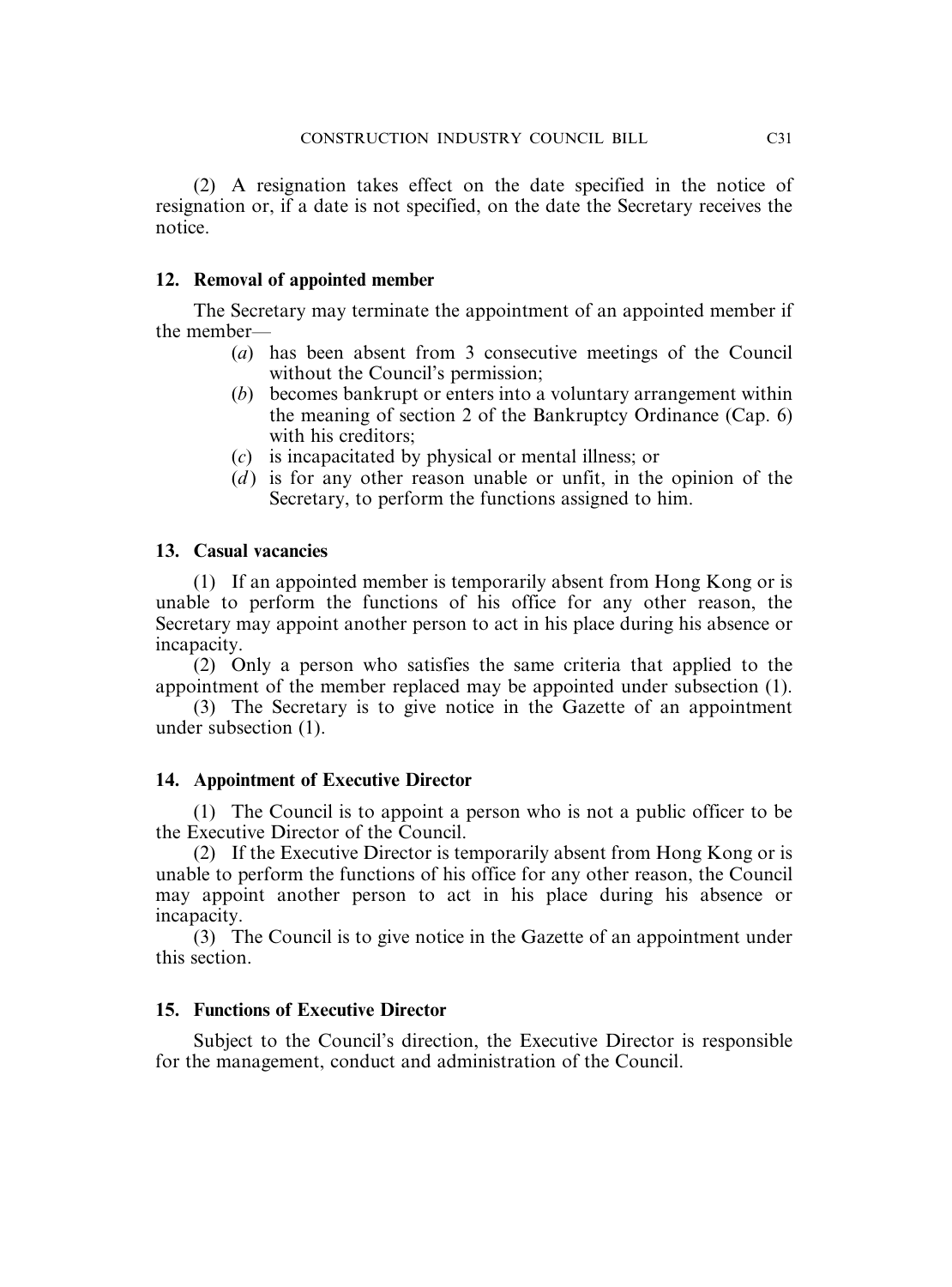### **16. Meetings and proceedings of Council**

Schedule 2 has effect with respect to the Council.

### **17. Council may establish committees**

(1) The Council may establish any committees as it considers appropriate for the better performance of its functions.

(2) The Council may determine the composition, functions and procedures of a committee established under subsection (1).

### **18. Delegation and appointment of subcommittee**

(1) The Council may delegate in writing any of its functions to a committee established under section 17.

(2) The Council may not delegate under subsection (1) any of the following powers or functions—

- (*a*) the powers referred to in section  $7(2)(a)$ , (*b*), (*c*) and (*d*);
- (*b*) the power to appoint an auditor;
- (*c*) the power to establish a committee and determine its composition and functions;
- (*d*) the power to delegate under subsection  $(1)$ ;
- (*e*) the power to approve programmes of its proposed activities, estimates of its income and expenditure or other statements or reports required to be submitted to the Secretary under Part 3;
- (*f*) the power to authorize the preparation of its accounts or other financial records;
- (*g*) the functions of the Board or the Objections Committee.

(3) A delegation may be subject to such terms and conditions as the Council considers fit.

(4) A delegation does not prevent the concurrent performance by the Council of the functions delegated.

(5) The Council may amend or revoke a delegation.

(6) The Council may authorize a committee established under section 17 to appoint a subcommittee for the better performance of the committee's functions.

### **19. Employment of staff**

(1) The Council may employ such persons as it requires to perform its functions.

(2) The Council may determine all matters relating to the remuneration of its employees and other terms and conditions of their appointment or employment.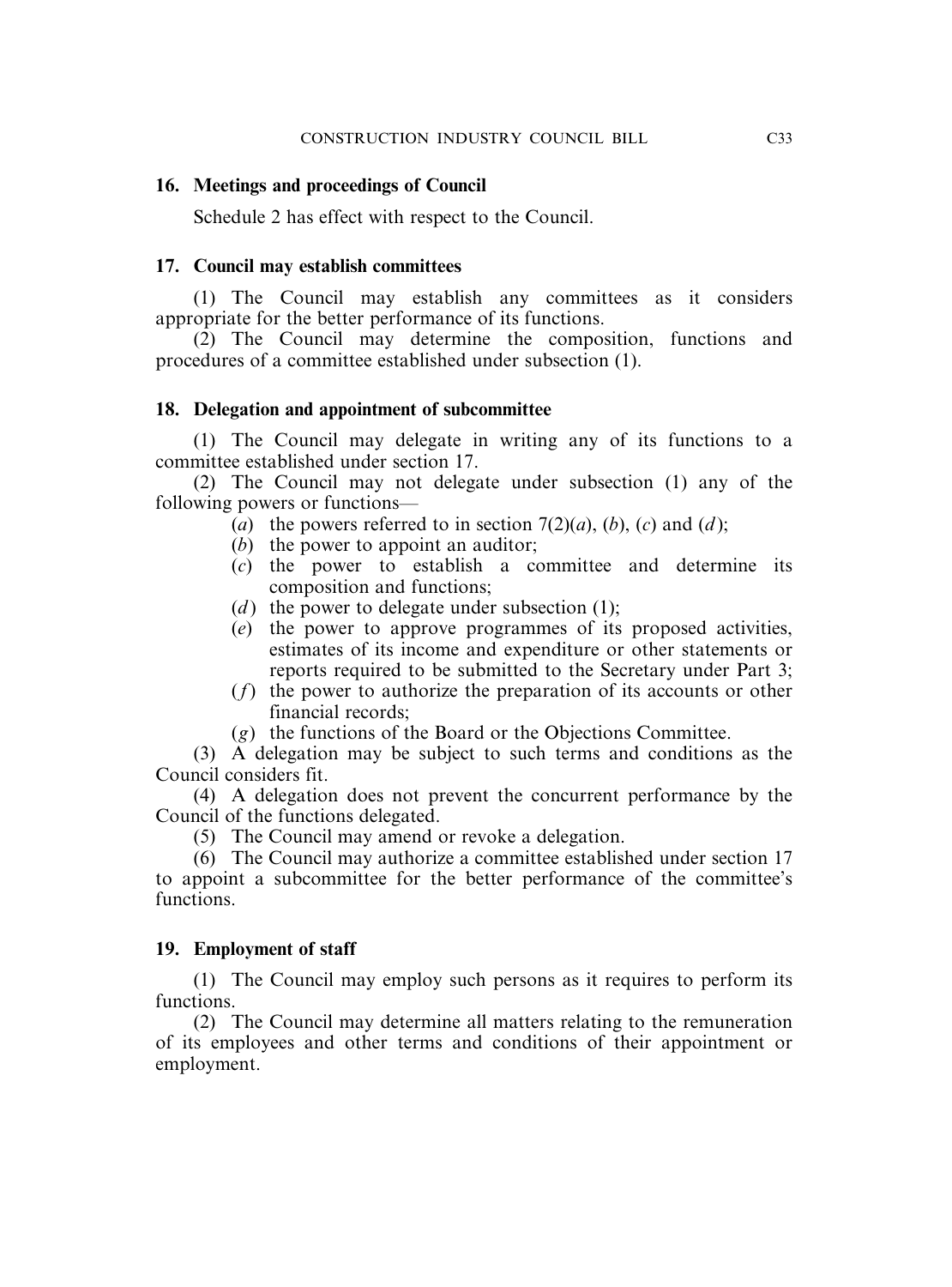### **20. Staff benefits, etc.**

(1) The Council may grant, or make provision for the grant of, retirement benefits, gratuities, bonuses or other benefits to or in respect of its employees, any class of its employees or their dependents.

(2) The Council may make payments, whether ex gratia or legally due, to the personal representative of a deceased employee or to a dependent of such an employee.

(3) The Council may establish, manage and control, or enter into an arrangement with any company or association for the establishment, management and control by the company or association (either alone or jointly with the Council) of any fund or scheme for the purposes of providing for the retirement benefits, gratuities, bonuses or other benefits or the payments referred to in subsection (1) or (2).

(4) The Council may require its employees, or any class of its employees, to make contribution to any fund or scheme referred to in subsection (3).

(5) In subsections (1) and (2), "employee" (僱員) includes a former employee of the Council.

(6) The powers conferred on the Council under this section are without derogation from the obligations and duties imposed under the Mandatory Provident Fund Schemes Ordinance (Cap. 485) on an employer.

### **21. Protection of members of Council, etc.**

(1) A person to whom this section applies, acting in good faith, is not personally liable for anything done or omitted to be done by that person in the performance or purported performance of any function conferred on the Council by or under this Ordinance.

(2) The protection conferred on a person by subsection (1) in respect of an act or omission does not in any way affect any liability of the Council for that act or omission.

(3) This section applies to—

- (*a*) any member of the Council;
- (*b*) any member of a committee established under section 17;
- (*c*) any member of the Board or the Objections Committee;
- (*d*) any member of a subcommittee appointed under section 18(6);
- (*e*) any member of a subcommittee appointed under section 56(3);
- (*f*) any member of a subcommittee appointed under section 13 of Schedule 3; and
- (*g*) any employee of the Council.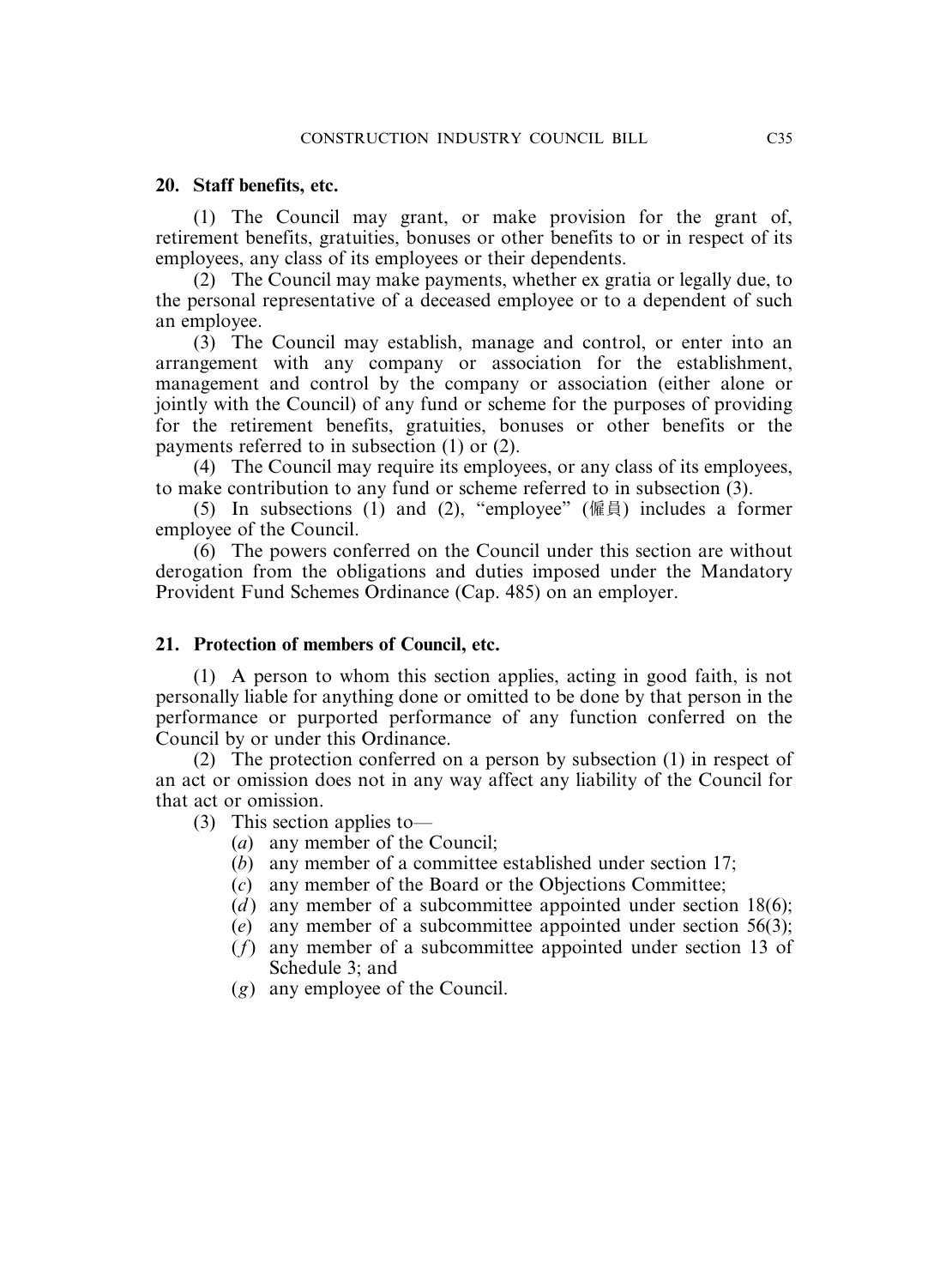### **22. Provision of funds by CITA**

(1) If Parts 5 and 9 come into operation on a date after the day of commencement of this Part, the Secretary may, before the coming into operation of those 2 Parts, request the CITA to provide such funds as are necessary to meet expenses reasonably incurred by the Council.

(2) The CITA shall comply with any such request.

### PART 3

### FINANCIAL PROVISIONS

### **23. Funds and property of Council**

The funds and property of the Council consist of—

- (*a*) all moneys recovered by way of levy, surcharge, penalty and further penalty;
- (*b*) all moneys received by the Council by way of grants, loans, donations, fees, rent or interest;
- (*c*) all moneys derived from the sale of any property held by or on behalf of the Council;
- (*d*) all funds provided by the CITA under section 22; and
- (*e*) all other moneys and property lawfully received by the Council for its purposes.

### **24. Estimates and financial year**

(1) The Council may, with the approval of the Secretary, fix from time to time a period to be the financial year of the Council.

(2) In every financial year, the Council shall submit to the Secretary, before a date determined by him, a programme of its proposed activities and estimates of its income and expenditure for the next financial year.

(3) The Council shall submit the programme and estimates for the first financial year as soon as practicable after the commencement of this section.

### **25. Bank account**

The Council shall—

- (*a*) maintain an account with a bank approved by the Director of Accounting Services; and
- (*b*) pay all moneys received by it into the account.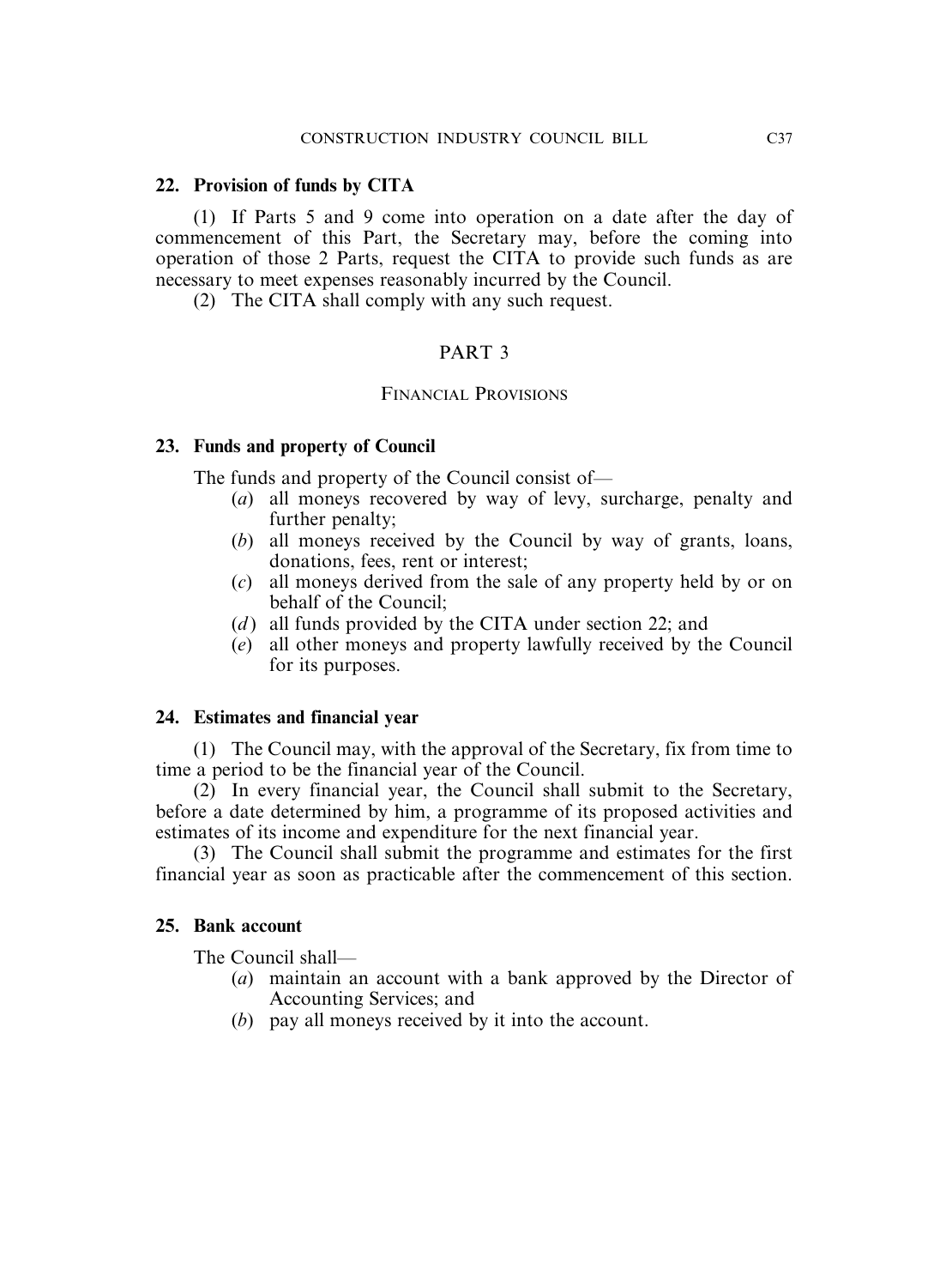### **26. Investment of funds**

Any funds of the Council that are not immediately required by the Council for the performance of its functions may, with the approval of the Financial Secretary—

- (*a*) be deposited on fixed deposit in a bank; or
- (*b*) be invested in such investments as the Council thinks fit.

### **27. Accounts**

(1) The Council shall maintain or cause to be maintained proper accounts and records of all its income and expenditure.

(2) The Council shall, as soon as practicable after the end of a financial year, prepare or cause to be prepared a statement of accounts of the Council in respect of the financial year.

(3) The statement of accounts is to include an income and expenditure account and a balance sheet.

### **28. Auditors**

(1) The Council shall appoint an auditor for the purposes of this Ordinance.

- (2) The auditor appointed under subsection (1) shall—
	- (*a*) audit the statement of accounts referred to in section 27(2); and
	- (*b*) submit a report on the statement of accounts to the Council.
- (3) The auditor is entitled to—
	- (*a*) have access to all books of account, vouchers and other financial records of the Council; and
	- (*b*) require such information and explanations of those books, vouchers and records as he thinks fit.

### **29. Submission of reports, etc. to Secretary**

(1) Within 6 months after the end of a financial year, the Council shall, in respect of the financial year, submit to the Secretary—

- (*a*) a report on the activities of the Council during the financial year, including a general survey of the developments during that year in respect of matters falling within the scope of the Council's functions;
- (*b*) a copy of the statement of accounts referred to in section 27(2); and
- (*c*) the auditor's report referred to in section  $28(2)(b)$ .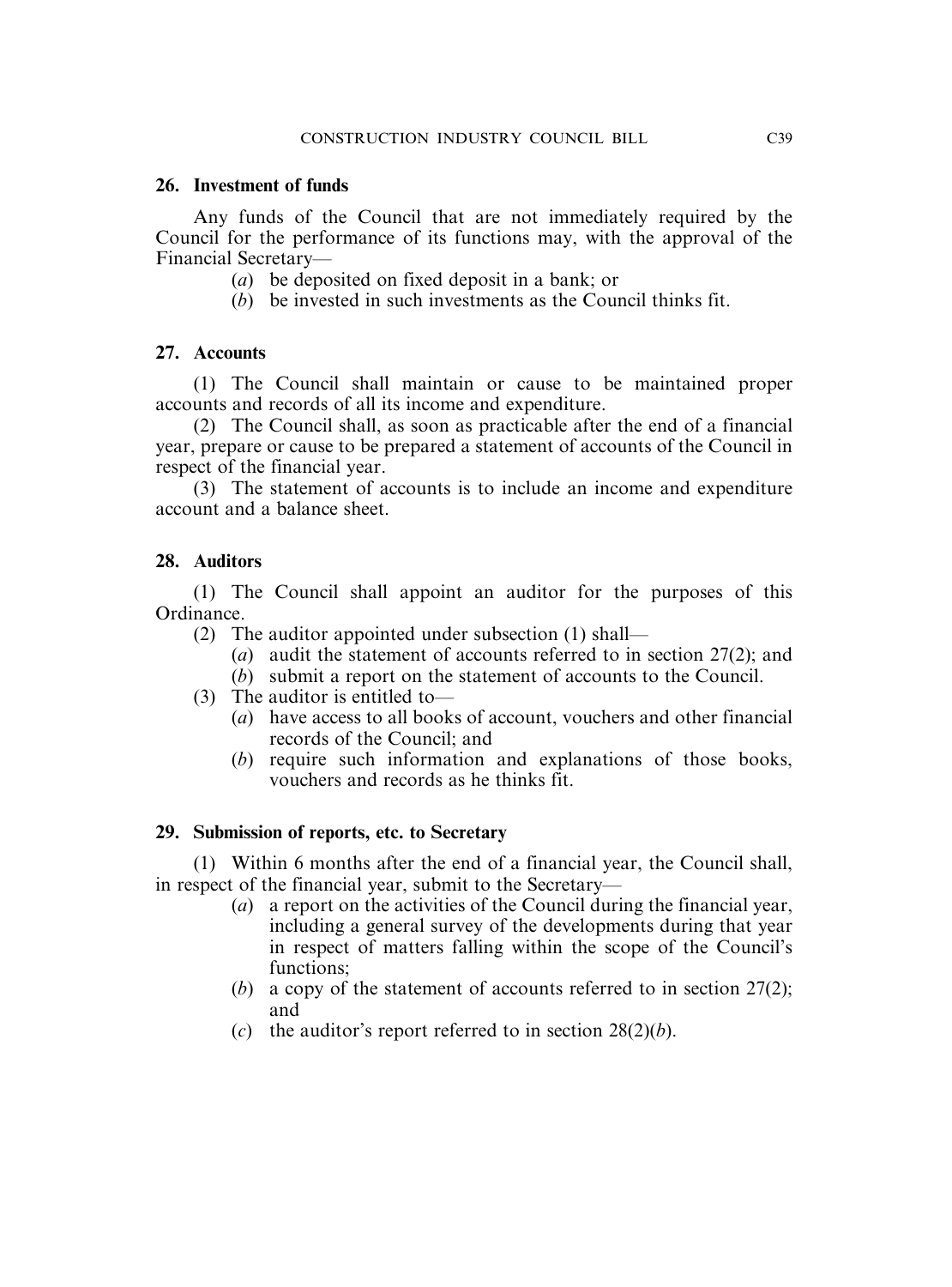(2) The Secretary shall cause the documents received under subsection (1) to be laid on the table of the Legislative Council.

(3) The Secretary may in a particular case extend the period for submitting the documents under subsection (1).

### **30. Exemption from taxation**

The Council is exempt from taxation under the Inland Revenue Ordinance (Cap. 112).

### PART 4

### CONSTRUCTION INDUSTRY TRAINING BOARD

### **31. Establishment of Construction Industry Training Board**

(1) The Council shall establish a committee to perform its supplementary functions under section 6.

(2) The committee established under subsection (1) is to be known in the English language as the "Construction Industry Training Board" and in the Chinese language as "建造業訓練委員會".

(3) The Board may do all such things as are necessary for, or incidental or conducive to, the performance of those functions.

### **32. Composition, meetings and proceedings of Board, etc.**

Schedule 3 has effect with respect to the Board.

### PART 5

### LEVY

### **33. Interpretation of this Part**

In this Part—

"notice of completion" (竣工通知) means a notice given under section 38; "notice of payment" (付款通知) means a notice given under section 37.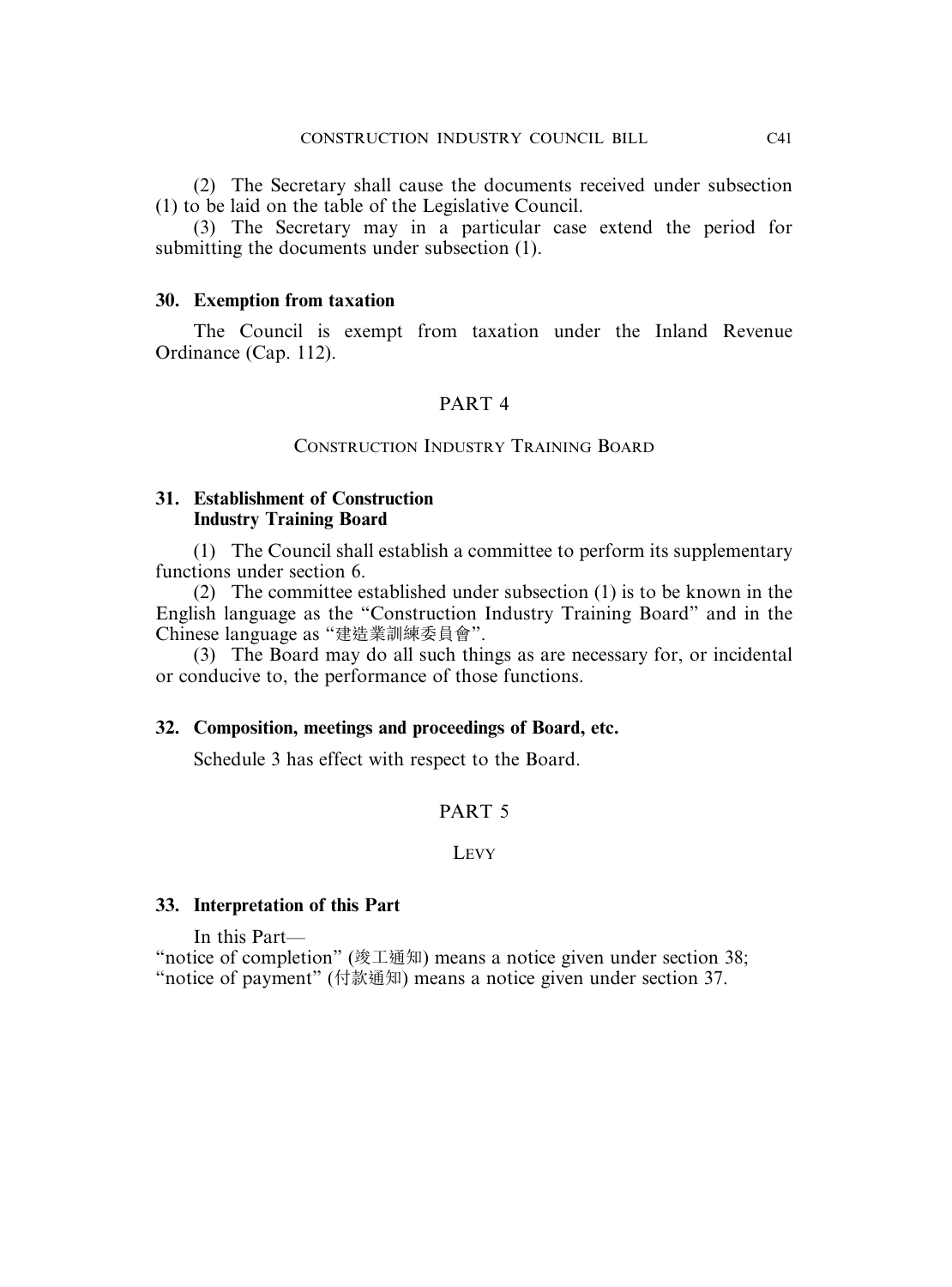### **34. Imposition of levy**

(1) A levy at the rate specified in Part 2 of Schedule 4 shall be imposed in respect of construction operations carried out in Hong Kong.

(2) The levy is to be known as the "Construction Industry Levy" and it shall be assessed and paid according to this Part.

(3) Construction operations the total value of which does not exceed the amount specified in Part 1 of Schedule 4 are not liable to the levy.

(4) This section applies to construction operations described in subsection (1) irrespective of whether the construction operations are carried out for an individual, a public authority, a body or organ (whether public or private) or any other person.

### **35. Who is to pay levy**

(1) Subject to subsection (2), the levy is payable by a contractor of any construction operations which are subject to the payment of a levy.

(2) A contractor is liable to make a payment pursuant to subsection (1) only if the Council gives him a notice of assessment.

(3) A notice of assessment is to be in writing and shall specify the amount of the levy payable by the contractor.

### **36. Contractor and authorized person to notify Council of their carrying out construction operations**

(1) Within 14 days after any construction operations have commenced, the contractor and the authorized person in respect of the construction operations shall each inform the Council, by a notice, that he is such contractor or authorized person.

(2) A notice referred to in subsection (1) shall be in a form specified by the Council and shall state the total value of the construction operations as estimated by or for the contractor.

(3) A notice is required to be given under this section only if—

- (*a*) the construction operations are carried out under a term contract; or
- (*b*) the total value of the construction operations, as reasonably estimated by or for the contractor, exceeds the amount specified in Part 1 of Schedule 4.

(4) The Council may in a particular case extend the period for giving a notice under this section.

(5) A person who, without reasonable excuse, fails to give a notice as required by this section commits an offence and is liable on conviction to a fine at level 1.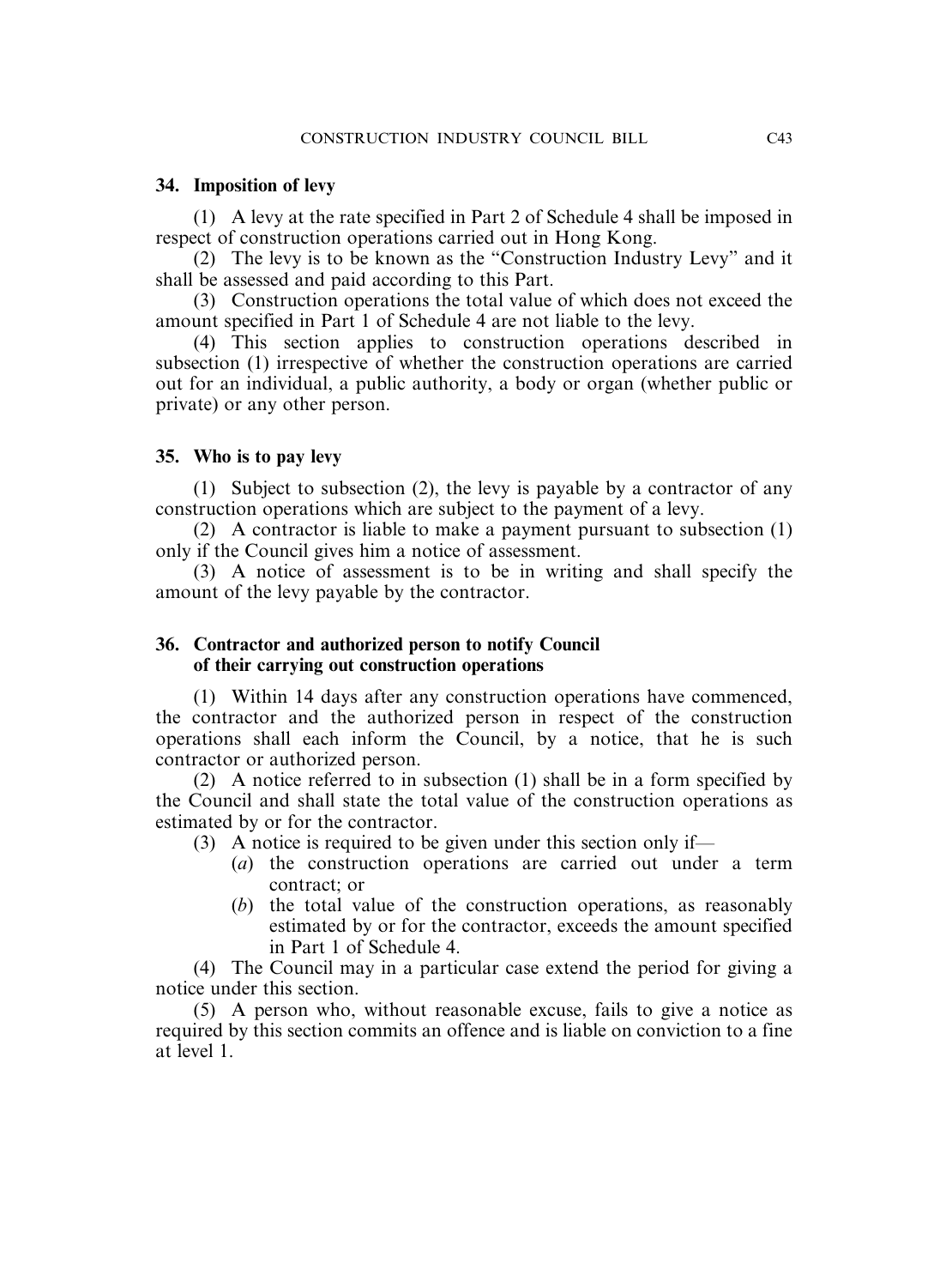### **37. Notice of payment made in respect of construction operations**

(1) If a payment is made to or for the benefit of a contractor in respect of any construction operations or any stage or part of any construction operations, the contractor shall, within 14 days after the payment is made, give notice of the payment to the Council.

(2) A notice of payment shall be in a form specified by the Council and shall state the value of the construction operations or the value of the stage or part of the construction operations in respect of which the payment was made.

- (3) A notice is required to be given under this section only if—
	- (*a*) the construction operations are carried out under a term contract; or
	- (*b*) the total value of the construction operations, as reasonably estimated by or for the contractor, exceeds the amount specified in Part 1 of Schedule 4.

(4) The Council may in a particular case extend the period for giving a notice under this section.

(5) A person who, without reasonable excuse, fails to give a notice as required by this section commits an offence and is liable on conviction to a fine at level 1.

### **38. Notice of completion of construction operations**

(1) After the completion of any construction operations, the contractor and the authorized person shall each give notice of the completion to the Council.

(2) If any construction operations (other than those carried out under works orders) are carried out in stages, after the completion of each stage, the contractor and the authorized person shall each give notice of the completion to the Council.

(3) A notice of completion shall be given within 14 days after the completion of the construction operations or the stage of the construction operations (as the case may be) but the Council may in a particular case extend the period for giving the notice.

(4) The notice shall be in a form specified by the Council and shall state the value of the completed construction operations or the value of the completed stage.

- (5) A notice is required to be given under this section only if—
	- (*a*) the construction operations are carried out under a term contract; or
	- (*b*) the total value of the construction operations, as reasonably estimated by or for the contractor, exceeds the amount specified in Part 1 of Schedule 4.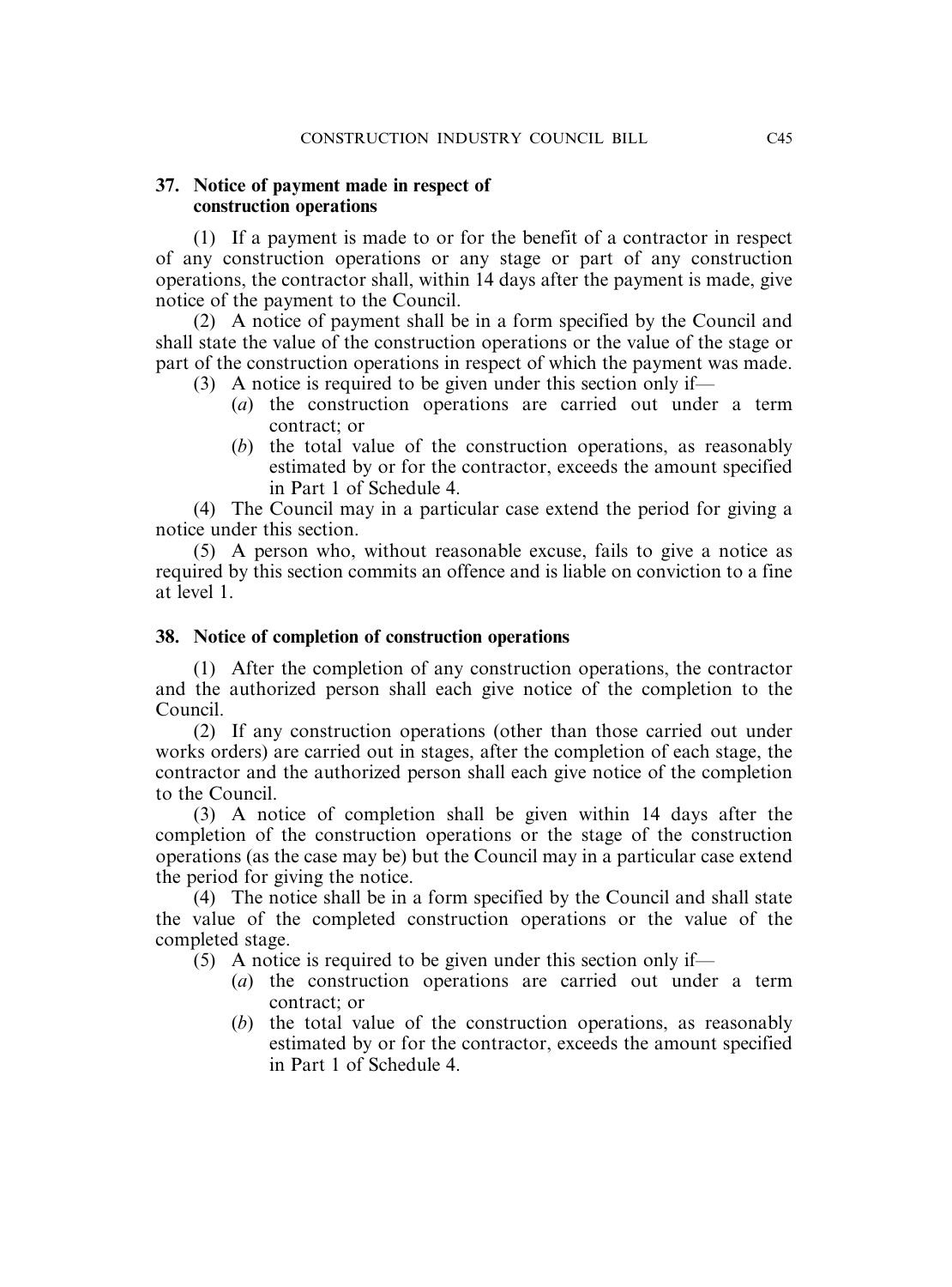(6) A person who, without reasonable excuse, fails to give a notice as required by this section commits an offence and is liable on conviction to a fine at level 1.

### **39. Assessment pursuant to notice of payment or notice of completion**

(1) On receiving a notice of payment, the Council shall assess the amount of the levy payable in respect of the construction operations or the stage or part of the construction operations to which the notice relates.

(2) If no assessment has been made under subsection (1), on receiving a notice of completion, the Council shall assess the amount of the levy payable in respect of the construction operations or the stage or part of the construction operations to which the notice of completion relates.

(3) If the notice of payment is given in respect of an interim payment or partial payment—

- (*a*) the assessment shall be a provisional assessment; and
- (*b*) a final assessment shall be made on the final payment for the construction operations.

(4) Without prejudice to subsection (3), if an assessment made under this section is in respect of a stage or part of any construction operations, or in respect of any construction operations which constitute a stage or part of any other construction operations—

- (*a*) the assessment shall be a provisional assessment; and
- (*b*) a final assessment shall be made on the completion of that other construction operations.

### **40. Assessment for construction operations under term contract may be deferred**

If the construction operations are carried out under a term contract, the Council may, subject to section 44, defer the making of any assessment under section 39 until such time as the Council considers appropriate.

### **41. Assessment in respect of stage or part of construction operations**

The amount of the levy payable in respect of a stage or part of any construction operations is to be assessed as if that stage or part separately constitutes construction operations that are subject to payment of levy under this Ordinance.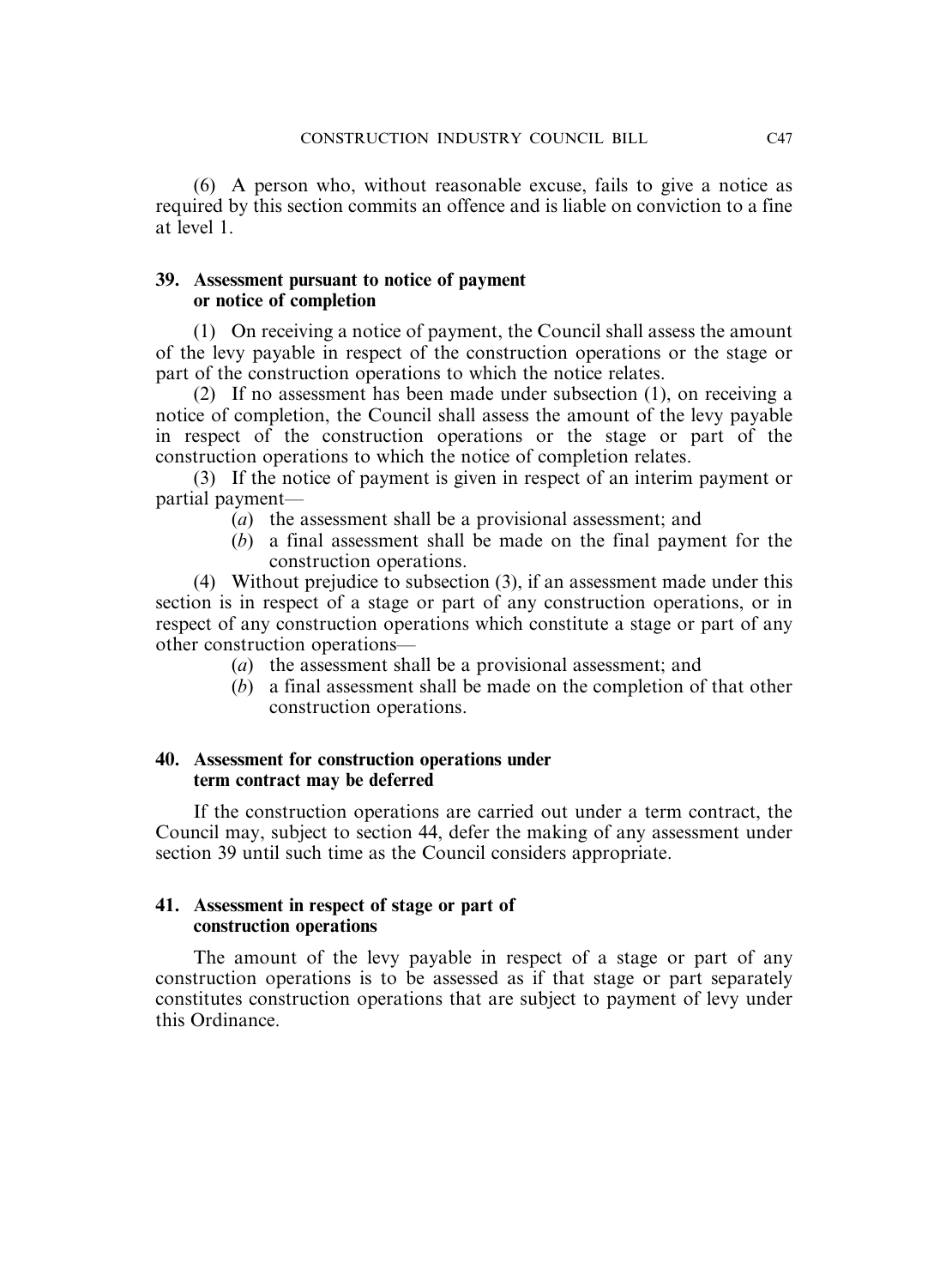### **42. Powers of Council to make assessment**

(1) The Council may, subject to sections 44 and 46, assess the amount of the levy payable in respect of any construction operations or any stage or part of any construction operations, after the completion of the construction operations or the stage or part of the construction operations, notwithstanding that neither a notice of payment nor a notice of completion has been given to the Council.

(2) If it appears to the Council that any assessment of levy made by it is less than the proper amount, subject to sections 44 and 46, the Council may make an additional assessment of the levy.

### **43. Imposition of surcharge**

(1) If a contractor fails to give a notice under section 37 or 38 and fails to give, within a period allowed by the Council, a reasonable excuse for that failure, the Council may impose a surcharge on him.

(2) The surcharge may not exceed twice the amount of the levy payable by the contractor.

(3) Notwithstanding subsection (1), the contractor is liable to pay a surcharge only if the Council gives him a notice of the surcharge.

(4) A notice of surcharge is to be in writing and shall specify the amount of the surcharge payable by the contractor.

### **44. Time limit on making assessment, etc.: construction operations under term contract**

In the case of construction operations carried out under a term contract, an assessment under section 39 may not be made, or a notice of assessment may not be given, after the expiry of whichever is the last to end of the following periods—

- (*a*) 2 years after the completion of all construction operations under the contract;
- (*b*) 2 years after the expiry of the period within which the contract stipulates that all such construction operations have to be completed;
- (*c*) one year after evidence, sufficient in the opinion of the Council to justify the making of the assessment or the giving of the notice of assessment (as the case may be), comes to its knowledge.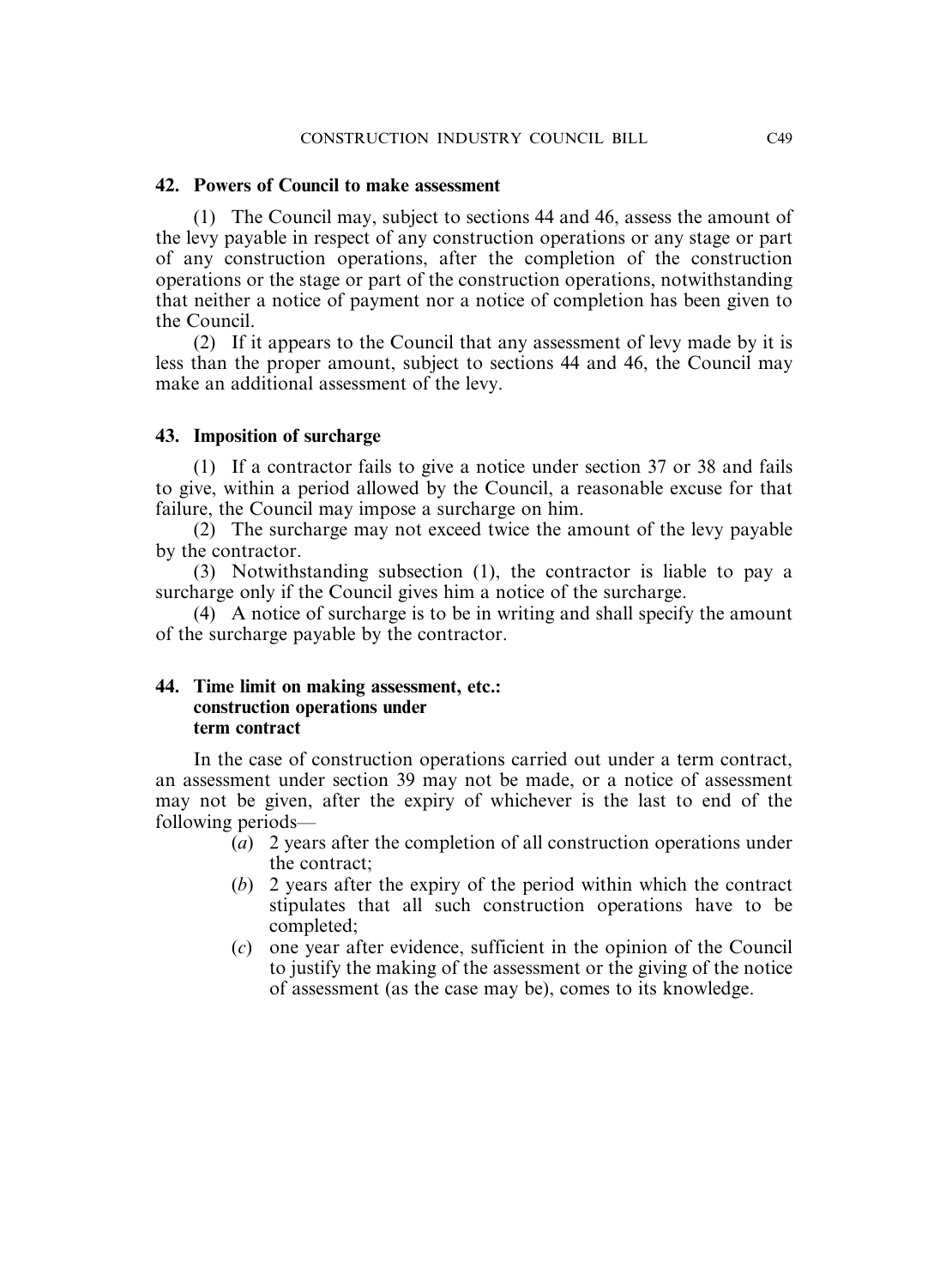### **45. Time limit on imposing surcharge, etc.: construction operations under term contract**

In the case of construction operations carried out under a term contract, a surcharge may not be imposed, or a notice of surcharge may not be given, after the expiry of whichever is the last to end of the following periods—

- (*a*) 2 years after the completion of all construction operations under the contract;
- (*b*) 2 years after the expiry of the period within which the contract stipulates that all such construction operations have to be completed;
- (*c*) one year after evidence, sufficient in the opinion of the Council to justify the imposition of the surcharge or the giving of the notice of surcharge (as the case may be), comes to its knowledge.

### **46. Time limit on making assessment, etc.: construction operations other than those under term contract**

In respect of construction operations other than those carried out under a term contract, an assessment under section 39 may not be made, or a notice of assessment may not be given, after the expiry of whichever is the last to end of the following periods—

- (*a*) 2 years after the completion of the construction operations;
- (*b*) one year after evidence, sufficient in the opinion of the Council to justify the making of the assessment or the giving of the notice of assessment (as the case may be), comes to its knowledge.

### **47. Time limit on imposing surcharge, etc.: construction operations other than those under term contract**

In respect of construction operations other than those carried out under a term contract, a surcharge may not be imposed, or a notice of surcharge may not be given, after the expiry of whichever is the last to end of the following periods—

- (*a*) 2 years after the completion of the construction operations;
- (*b*) one year after evidence, sufficient in the opinion of the Council to justify the imposition of the surcharge or the giving of the notice of surcharge (as the case may be), comes to its knowledge.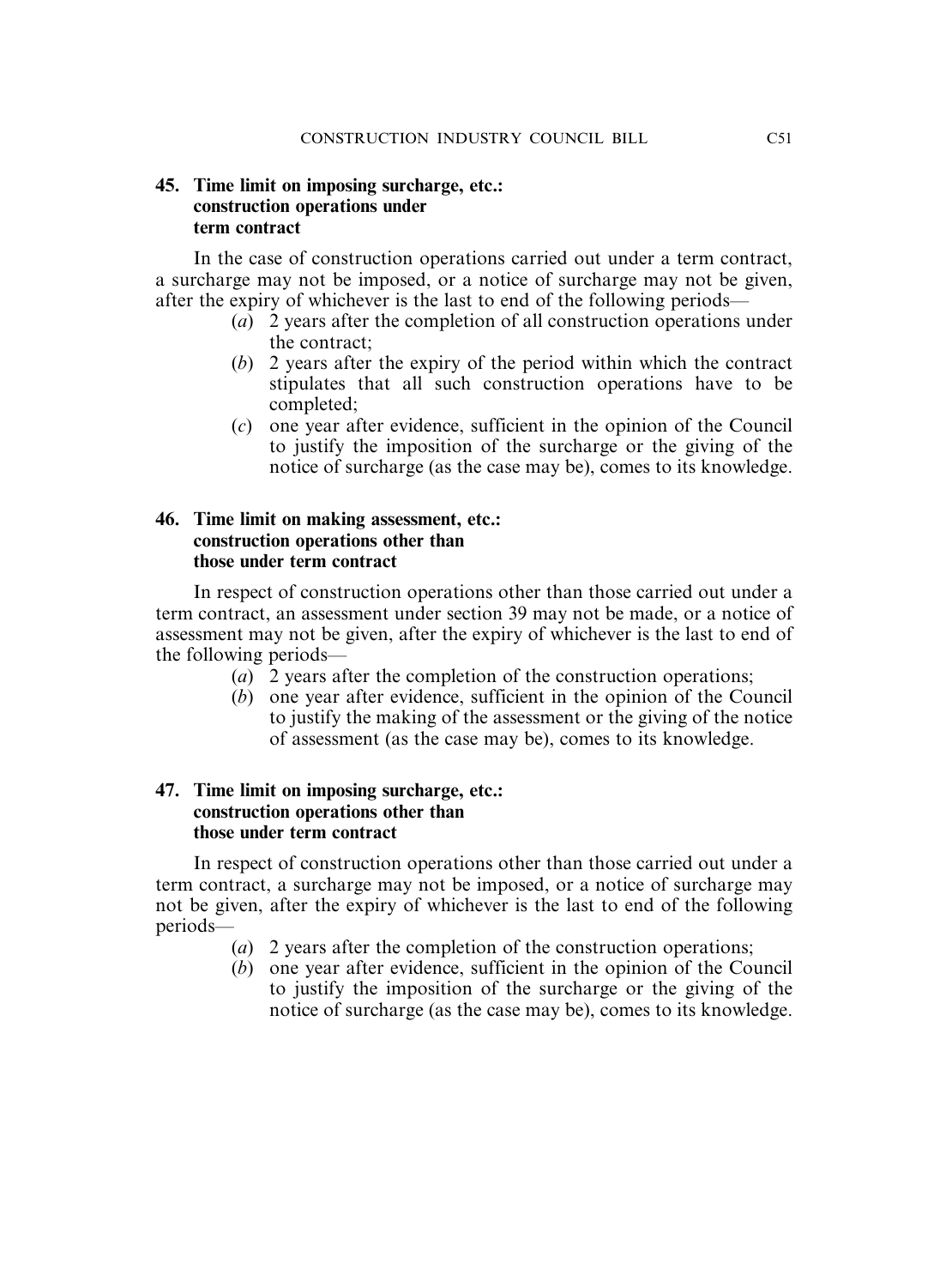### **48. Payment of levy, surcharge or penalty, etc.**

(1) A contractor who is given a notice of assessment or a notice of surcharge shall pay to the Council the amount of the levy or surcharge specified in the notice given to him, within the specified period.

(2) If the amount of the levy or surcharge is not fully paid within the specified period, the contractor is liable to pay a penalty of 5% of the unpaid amount.

(3) If the amount of the levy or surcharge, including any penalty imposed under subsection (2), is not fully paid within 3 months after the expiry of the specified period, the contractor is liable to pay a further penalty of 5% of the unpaid amount.

(4) A penalty or further penalty is payable in addition to the levy or surcharge for the non-payment of which it is imposed.

(5) In this section, "specified period" (指明期間), in relation to—

- (*a*) the levy, means the period of 28 days after the contractor receives the notice of assessment; and
- (*b*) a surcharge, means the period of 28 days after the contractor receives the notice of surcharge.

### **49. Recovery of levy, surcharge or penalty, etc.**

(1) A levy, surcharge, penalty or further penalty due and payable under this Ordinance is recoverable as a civil debt due to the Council.

(2) An action for such recovery may be brought in the District Court notwithstanding that the amount due exceeds the financial limits on the civil jurisdiction of the District Court under the District Court Ordinance (Cap. 336).

### **50. Levy, surcharge or penalty, etc. payable despite intention to object**

The levy or a surcharge, penalty or further penalty shall be paid in accordance with section 48 even if the contractor concerned intends to make an objection under section 57.

### **51. Council**'**s power to waive or refund whole or part of levy, surcharge or penalty, etc.**

(1) The Council may waive or refund the whole or any part of a levy, surcharge, penalty or further penalty if it considers it fair and reasonable to do so in the special circumstances of a particular case.

(2) If an amount waived under subsection (1) has already been paid to the Council, the Council shall refund it.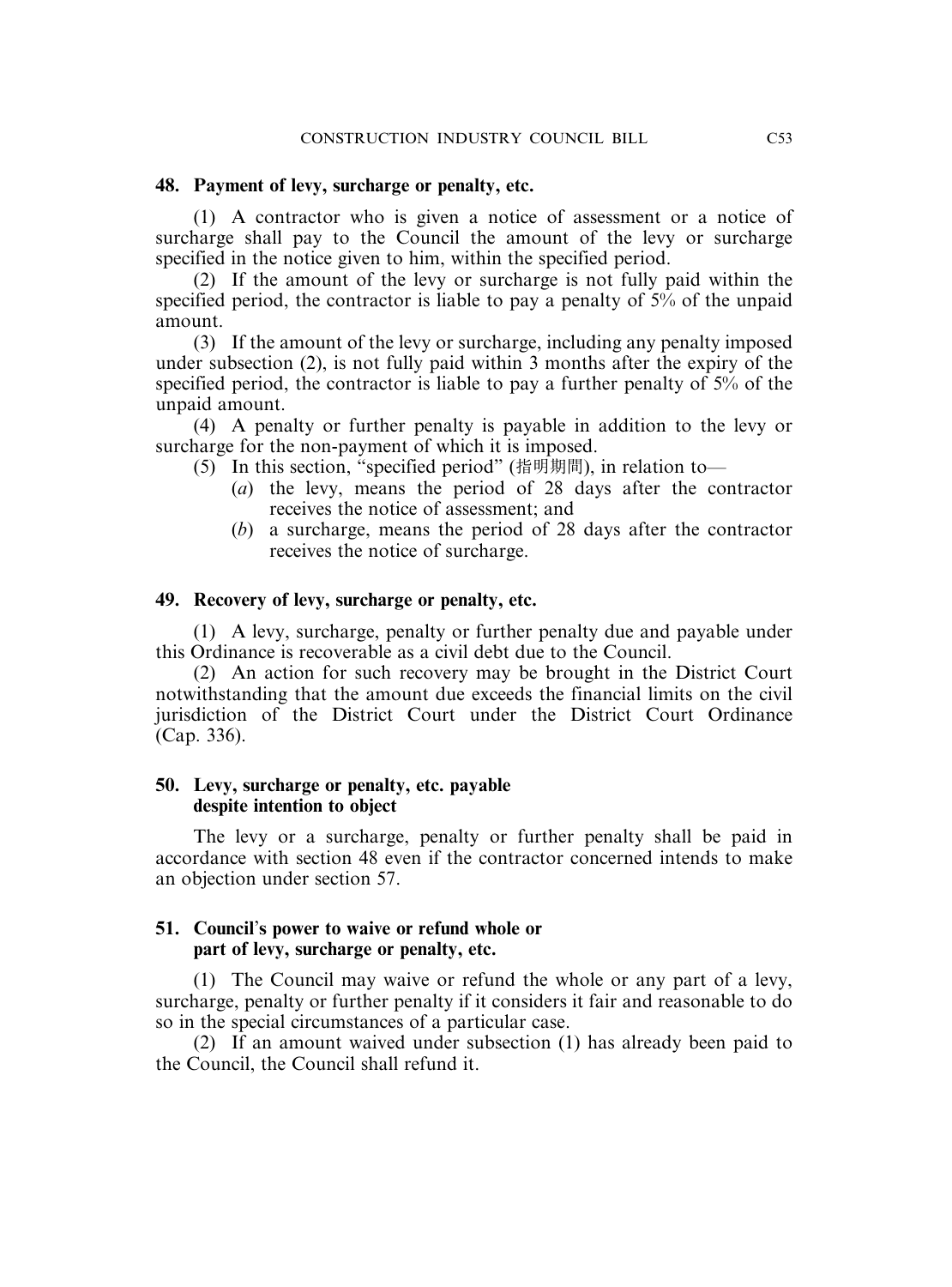(3) If, in respect of any construction operations, the Council receives more than the proper amount of the levy due to more than one contractor paying the whole or part of amount due, the Council shall refund the excess to the contractor whom the Council considers is entitled to the refund.

### **52. Application of this Part**

(1) Subject to subsection (2), this Part does not apply to construction operations that are carried out both—

- (*a*) for a person who occupies or owns (whether solely or otherwise) any domestic unit; and
- (*b*) for the sole or principal purpose of decorating, altering, repairing, maintaining or renovating the unit or any part of the unit.

(2) If the construction operations described in subsection (1) are carried out at the same time in respect of more than one unit in the same building, and the aggregate of the values of those operations exceeds the amount specified in Part 1 of Schedule 4, this Part applies to those operations.

(3) In this section, "domestic unit" (住用單位) means any premises used or intended to be used solely or principally for residential purposes and constituting a separate household unit.

(4) For the purposes of this section, a person shall be regarded as a person who occupies or owns a domestic unit if he intends to occupy or own the unit.

### **53. Power of Chief Executive in Council to exclude certain construction operations from application of this Part**

(1) The Chief Executive in Council may, by order published in the Gazette, exclude any construction operations from the application of this Part.

(2) An order under subsection (1) may exclude particular construction operations or a type or description of construction operations.

(3) An order under subsection (1) may specify the circumstances in which or the purposes for which the exclusion applies.

### PART 6

### VALUE OF CONSTRUCTION OPERATIONS, ETC.

### **54. Value of construction operations**

(1) In relation to any construction operations, the value of the construction operations shall be—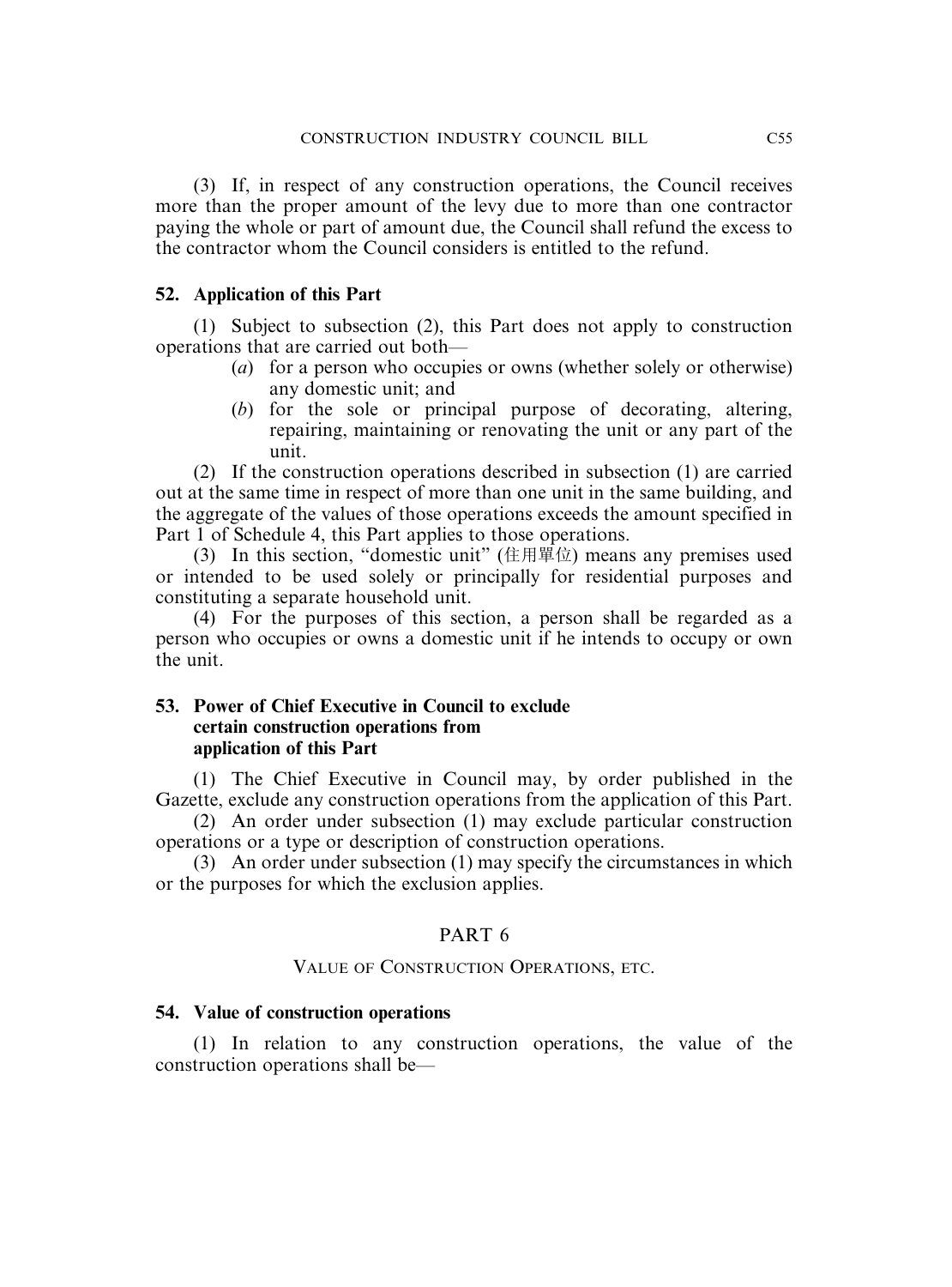- (*a*) if the construction operations are the subject of a construction contract—
	- (i) the consideration that is stated in or ascertainable by reference to the contract; or
	- (ii) such part of the consideration as is attributable to the construction operations, that is stated in or ascertainable by reference to the contract; or
- (*b*) in any other case, the reasonable consideration to be expected in the open market for the carrying out of the construction operations.

(2) Notwithstanding subsection (1), the Council may take into account any or all of the following for the purposes of ascertaining the value of any construction operations—

- (*a*) the cost or value of materials used in the construction operations;
- (*b*) the cost or value of time, work and labour involved in the construction operations;
- (*c*) the equipment used in the construction operations;
- (*d*) such overhead costs incurred in relation to the construction operations as the Council considers reasonable;
- (*e*) the reasonable profit to be expected in the open market for the carrying out of the construction operations;
- (*f*) any other factors that the Council considers appropriate.

### **55. Total value of construction operations**

(1) For the purposes of this Ordinance, "total value" (總價值), in relation to construction operations carried out under a construction contract, means—

- (*a*) if the contract is a term contract under which works orders are issued, the aggregate of the values of all construction operations carried out as required by those works orders;
- (*b*) if the contract is not a term contract described in paragraph (*a*), but a contract under which the construction operations are or form part of any construction operations that are carried out in stages, the aggregate of the values of all stages of the construction operations so carried out; and
- (*c*) in any other case, the value of the construction operations.

(2) For the purposes of this Ordinance, "total value" (總價值), in relation to construction operations that are not carried out under a construction contract, means—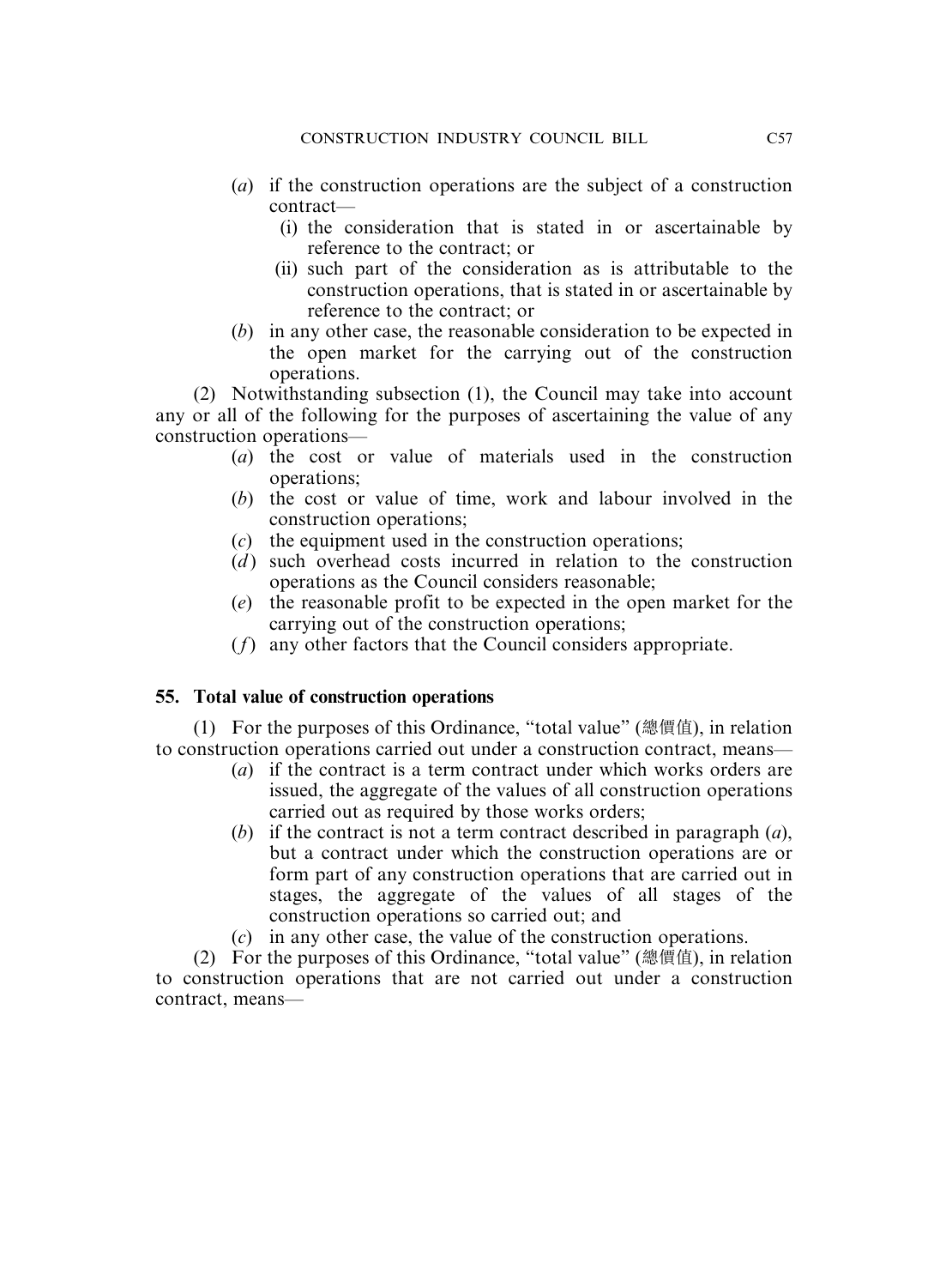- (*a*) if the construction operations are or form part of any construction operations that are carried out in stages, the aggregate of the values of all stages of the construction operations so carried out; and
- (*b*) in any other case, the value of the construction operations.

### PART 7

### OBJECTIONS AND APPEALS

### **56. Establishment of Objections Committee**

(1) The Council shall establish a committee consisting of 3 members of the Council for the purposes of determining objections made under section 57.

(2) The Objections Committee may do all such things as are necessary for, or incidental or conducive to, the performance of the function mentioned in subsection (1).

(3) The Council may authorize the Objections Committee to appoint a subcommittee for the better performance of the Objections Committee's function.

(4) The Objections Committee may determine its own procedures.

### **57. Objections to levy or surcharge**

(1) A person who is notified under section 35 or 43 may object to the levy or surcharge.

(2) The objection shall be made by a notice in writing ("notice of objection").

(3) A notice of objection must be served on the Council within 21 days after the contractor receives the notice of assessment or the notice of surcharge (as the case may be).

(4) A notice of objection shall state the grounds of objection and shall be accompanied by all written statements and other documentary evidence relied on by the objector.

### **58. Decision of Objections Committee**

(1) The Council shall refer every objection made under section 57 to the Objections Committee for consideration.

(2) The Objections Committee may confirm, cancel or reduce the levy or surcharge and shall inform the Council of its decision.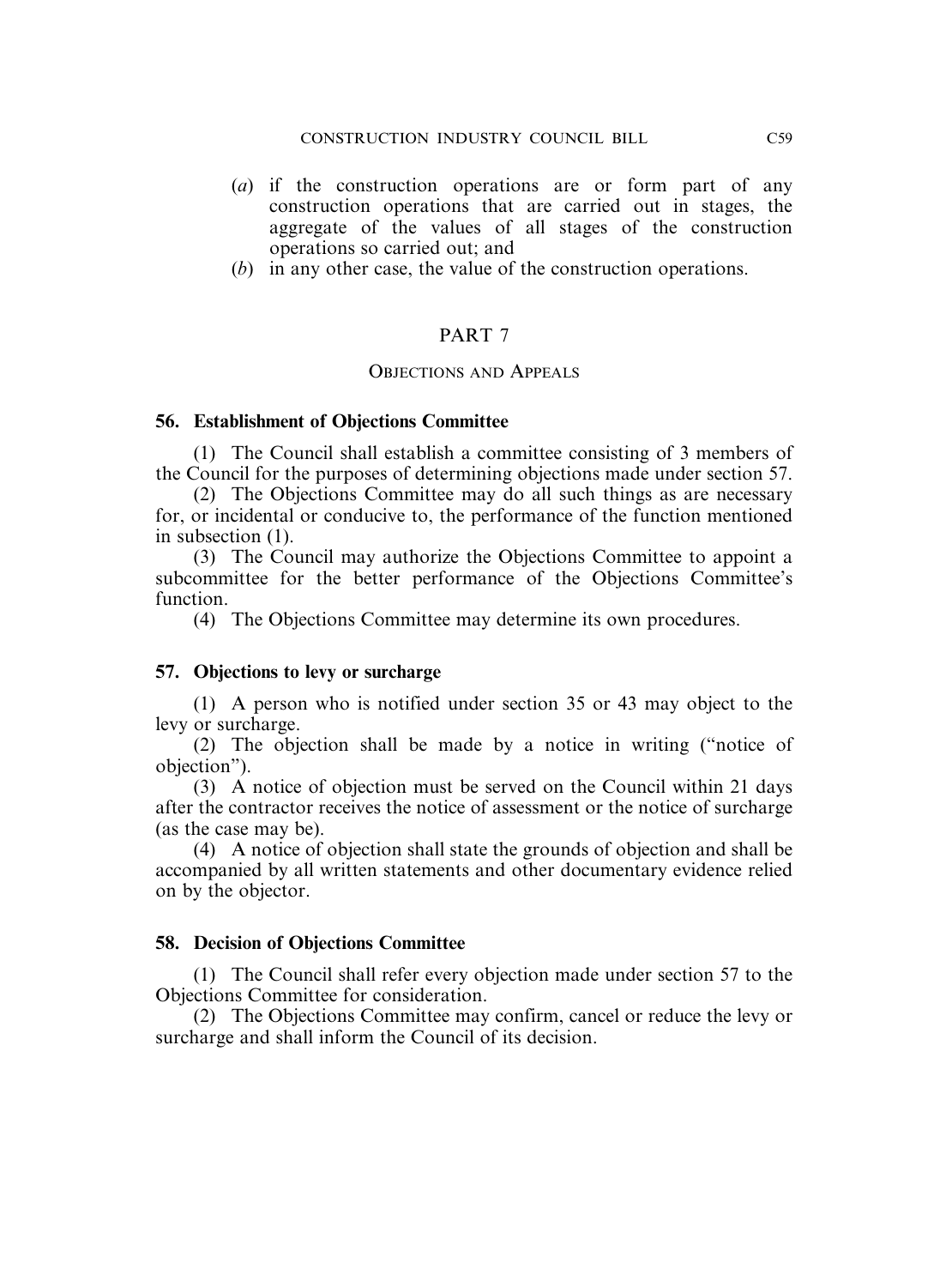(3) The Council shall notify the objector in writing of the decision of the Objections Committee within 28 days after the Council receives the notice of objection or, where that is not practicable, within a reasonable period.

(4) If a levy or surcharge is cancelled or reduced under this section, the Council shall forthwith refund to the objector the amount of the levy or any amount, including any amount of the penalty or further penalty, that has been paid in excess (as the case may be).

### **59. Appeals against decision of Objections Committee**

(1) An objector who is aggrieved by a decision of the Objections Committee may appeal to the District Court against that decision.

(2) An appeal shall be lodged within 30 days after the objector receives the notification of the decision.

(3) An appeal may not be heard unless the amount of the levy or surcharge which is the subject of the appeal, including the amount of any penalty or further penalty, has been paid.

(4) On hearing an appeal, the District Court may confirm, cancel or reduce the levy or surcharge and make any order as to costs as it thinks fit.

(5) If the District Court cancels or reduces a levy or surcharge, it may order the repayment of the cancelled or reduced amount, and any amount of the penalty or further penalty that has been paid.

(6) The District Court may order repayment with interest, at a rate determined by the Court, calculated from the date of payment to the Council, or without interest.

### **60. Rules of court**

The District Court Rules Committee established under section 17 of the District Court Ordinance (Cap. 336) may make rules of court for the purposes of section 59.

#### PART 8

### **MISCELLANEOUS**

#### **61. Provision of information**

(1) An employer, a contractor or an authorized person concerned in any construction operations shall give the Council or an officer authorized by the Council, within a time and in a form specified by the Council or the officer, any information of a kind described in subsection (2) that is required by the Council or the officer for the purposes of performing its or his functions under this Ordinance.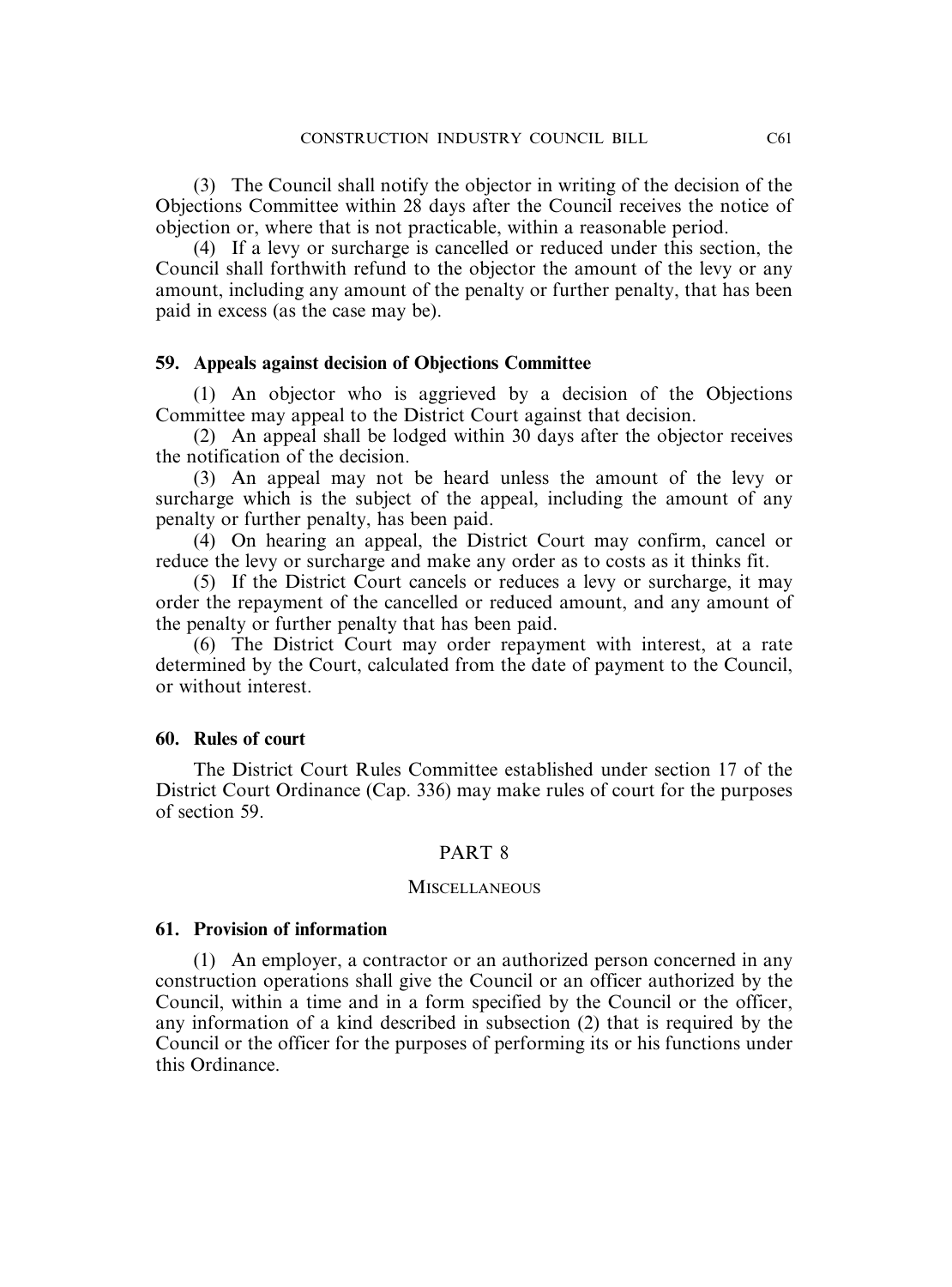- (2) The information referred to in subsection  $(1)$  is—
	- (*a*) information relating to the construction operations that the employer, contractor or authorized person (as the case may be) is concerned in, including information on any amount paid or payable in respect of the construction operations or any work connected with the construction operations;
	- (*b*) the name and address of the person for whom the construction operations are carried out; and
	- (*c*) the name and address of the person by whom the construction operations are carried out.

(3) A person who, without reasonable excuse, fails to comply with subsection (1) commits an offence and is liable on conviction to a fine at level 1.

### **62. Production of documents, etc.**

(1) An employer, a contractor or an authorized person concerned in any construction operations shall produce or cause to be produced for inspection by the Council or an officer authorized by the Council any document or record in his possession that relates to the construction operations that the employer, contractor or authorized person (as the case may be) is concerned in, including a document or record relating to any amount paid or payable in respect of the construction operations or any work connected with the construction operations, if required by the Council or the officer for the purposes of performing its or his functions under this Ordinance.

(2) If required by the Council or an officer authorized by the Council for the purposes referred to in subsection (1), the employer, contractor or authorized person shall permit the Council or the officer to make a copy of such a document or record or make any extract from it, or to remove it for a reasonable period.

(3) A person who, without reasonable excuse, fails to comply with subsection (1) or (2) commits an offence and is liable on conviction to a fine at level 1.

### **63. Protection of information given under sections 61 and 62**

(1) Subject to subsection (2), a person shall not disclose other than to the Council, or to an employee of the Council acting in his official capacity, any information given or obtained under section 61 or any information obtained from any document or record under section 62 without the consent of the person who gave it or from whom it was obtained.

(2) Subsection (1) does not apply—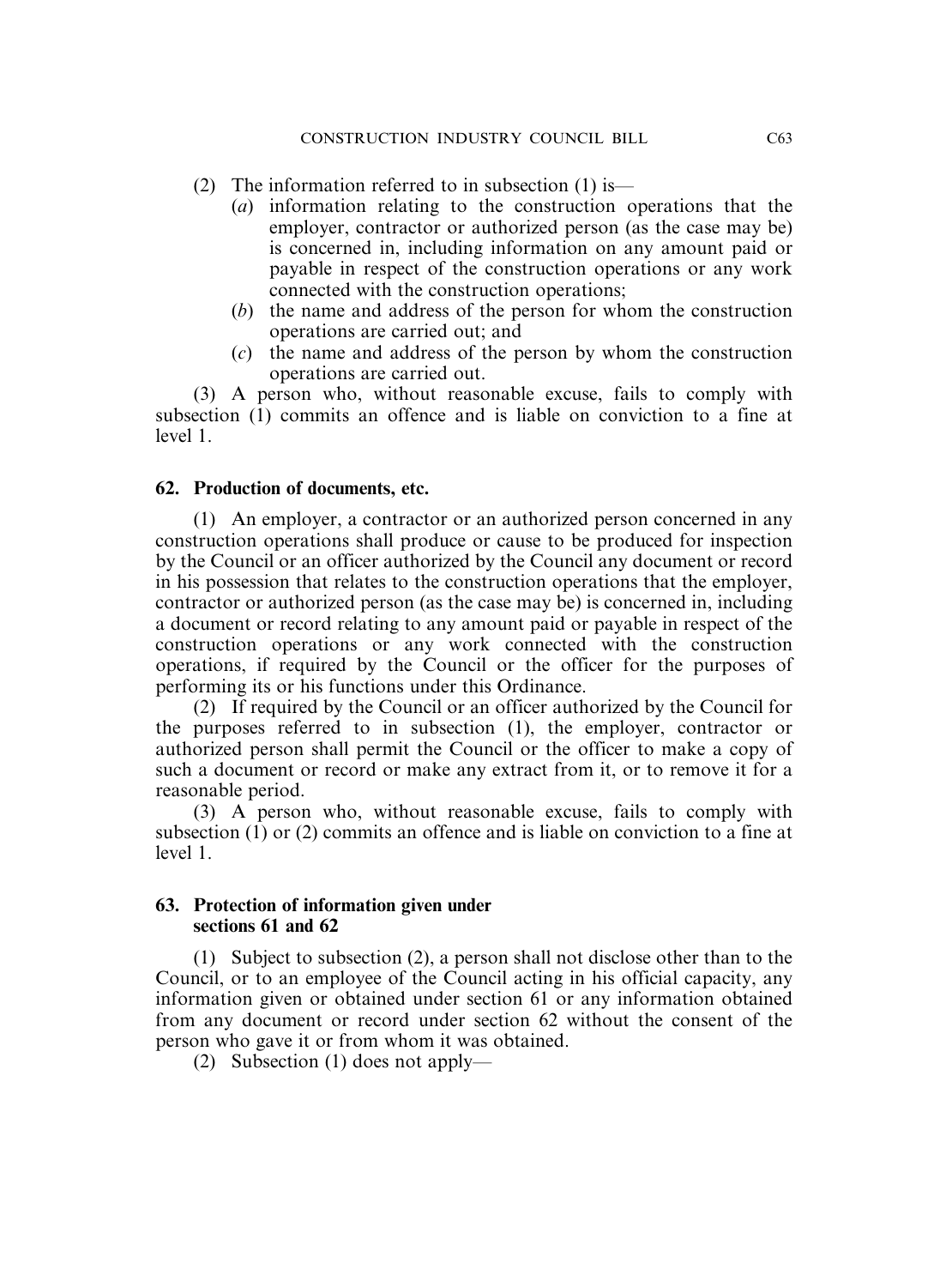- (*a*) to the disclosure of information in the form of a summary of similar information given by or obtained from a number of employers, contractors or authorized persons if the summary is so framed as not to enable particulars relating to any particular contractor's business to be ascertained from it;
- (*b*) to the disclosure of information by the Council to any person authorized or employed by it for the purposes of checking or ascertaining the value of construction operations;
- (*c*) to the disclosure of information by the Council to the Pneumoconiosis Compensation Fund Board established under the Pneumoconiosis (Compensation) Ordinance (Cap. 360); or
- (*d*) to any disclosure of information made for the purposes of any legal proceedings brought under this Ordinance, or for the purposes of any report of any such proceedings.

(3) A person who intentionally discloses any information in contravention of subsection (1) commits an offence and is liable on conviction to a fine at level 1.

### **64. Documents under seal of Council**

(1) The affixing of the common seal of the Council is to be authenticated by the signatures of any 2 of its members.

(2) A document purporting to be duly executed under the common seal is admissible in evidence on production without further proof and, unless the contrary is proved, is to be regarded as having been duly executed.

### **65. Power to sign Council**'**s documents**

A notice or any other document given or issued by the Council may be signed by an officer of the Council, authorized by the Council for the purposes of this section.

### **66. Admissibility of documents**

- (1) This section applies to a notice or other document purporting to be—
	- (*a*) given or issued by the Council; and
	- (*b*) signed by an officer authorized for the purposes of section 65.

(2) The notice or other document is admissible in evidence on production without further proof.

(3) Unless the contrary is proved, the notice or other document is to be regarded as a notice or other document given or issued by the Council and signed as purported.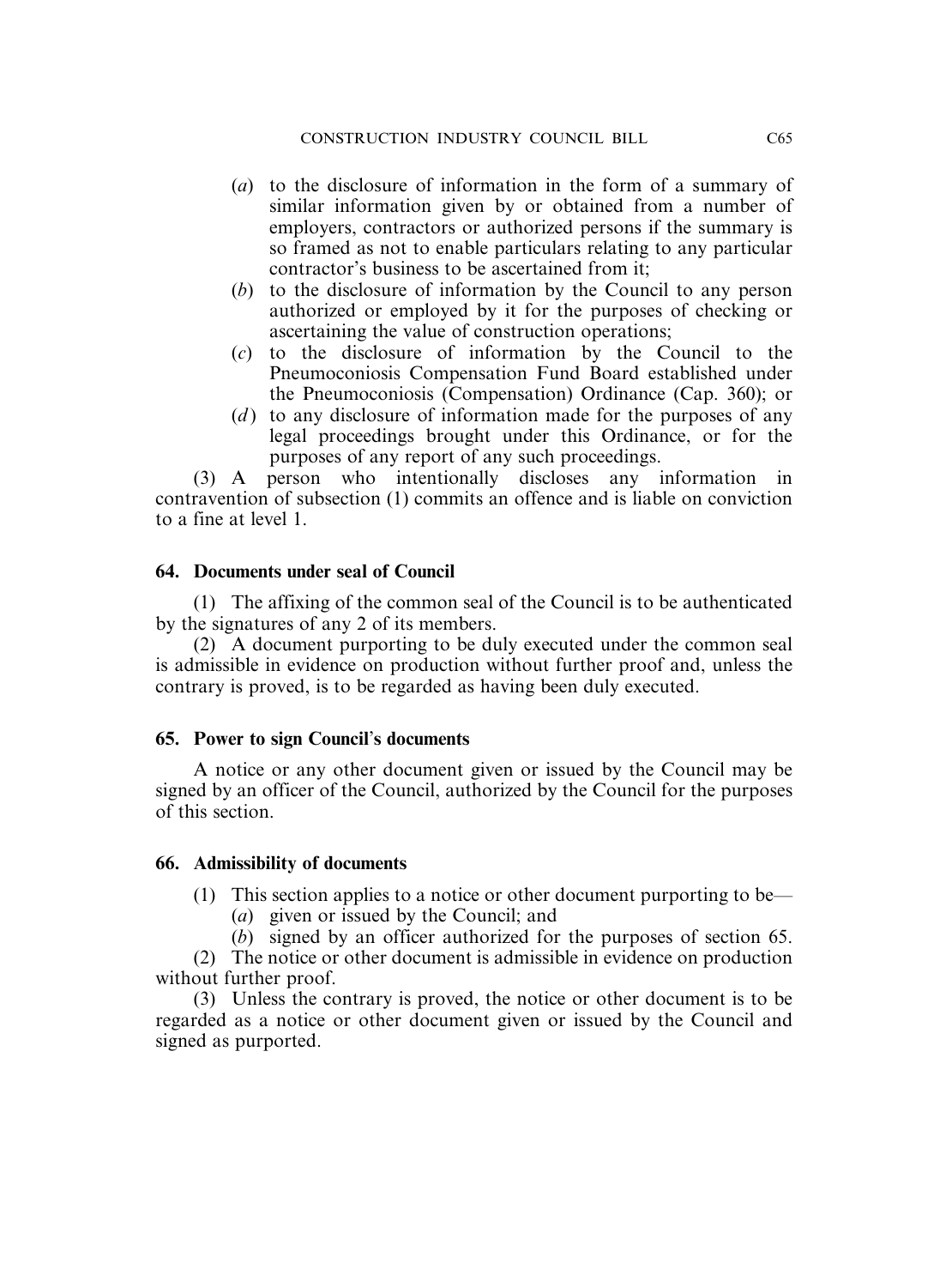### **67. Evidence by certificate, etc.**

(1) Without limiting section 66, in any legal proceedings, a certificate to which this section applies purporting to be signed by an officer of the Council authorized for the purposes of section 65 is admissible in evidence on production without further proof.

(2) Unless the contrary is proved, such a certificate is evidence of the facts stated in it and is to be regarded as signed as purported.

- (3) This section applies to a certificate stating that—
	- (*a*) a notice required by or under this Ordinance has or has not been given at a particular date; or
	- (*b*) an amount of a levy, surcharge, penalty or further penalty due under this Ordinance has not been paid.

### **68. Appointment of authorized persons**

(1) If the Government is the employer in respect of any construction operations, a person shall be appointed by or on behalf of the Government to perform the functions of an authorized person.

(2) In any other case, the employer in respect of any construction operations shall, if no authorized person is appointed under section 4 of the Buildings Ordinance (Cap. 123), appoint a person to perform the functions of an authorized person.

- (3) Before the commencement of the construction operations—
	- (*a*) an employer to whom subsection (2) applies shall, if no authorized person is appointed under section 4 of the Buildings Ordinance (Cap. 123), inform the Council of the name of the person appointed under that subsection and the name of the contractor in respect of the construction operations;
	- (*b*) the person appointed under subsection (2) shall inform the Council in writing that he is appointed as the authorized person; and
	- (*c*) the contractor in respect of the construction operations shall inform the Council in writing that he is such contractor.

(4) A person who fails to comply with subsection (2) or (3) commits an offence and is liable on conviction to a fine at level 1.

### **69. Offences**

- (1) A person commits an offence if he—
	- (*a*) is knowingly concerned in the fraudulent evasion of the payment of a levy due from him or from any other person; or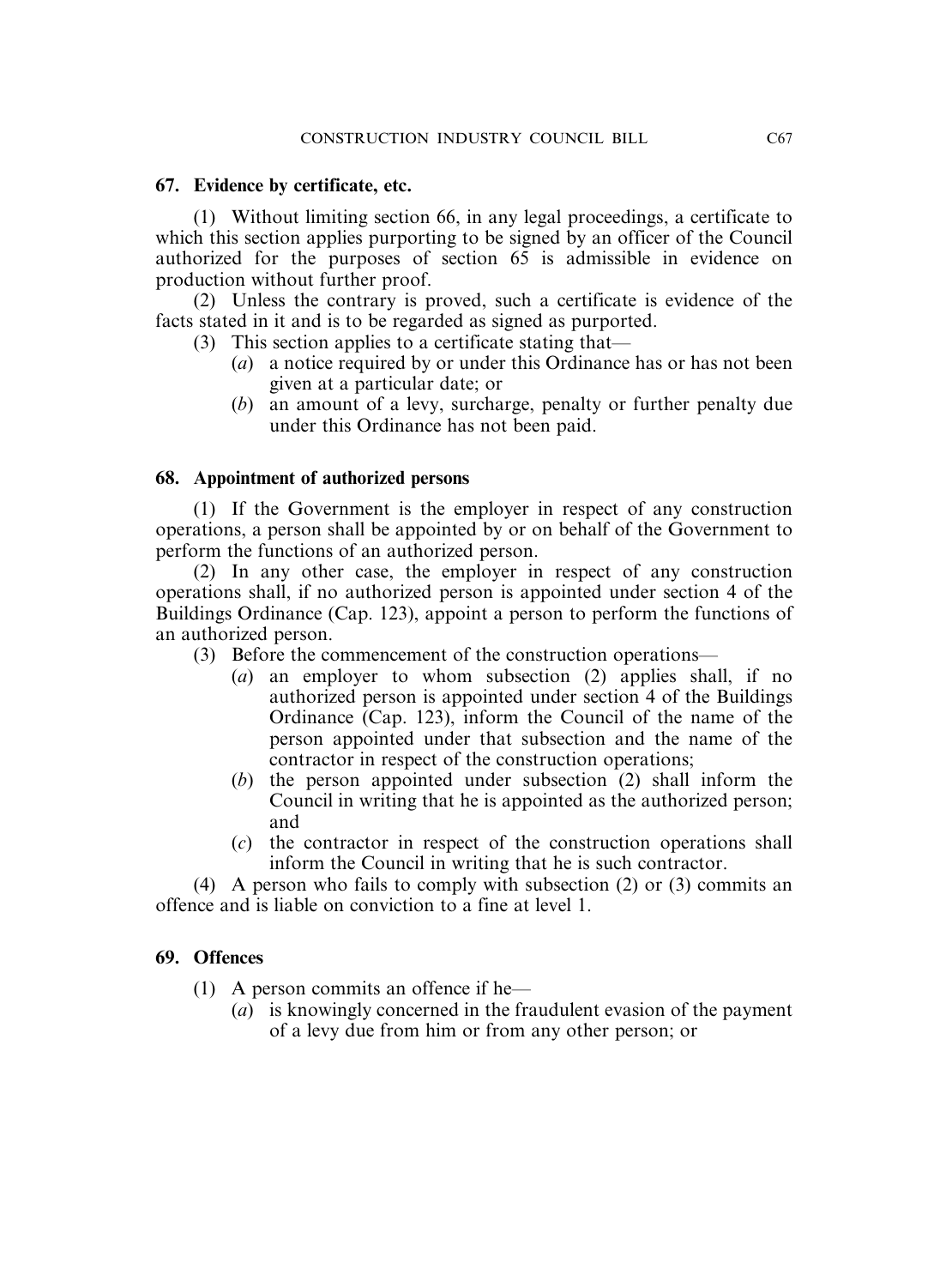- (*b*) is knowingly concerned in taking steps with a view to the fraudulent evasion of the payment of a levy due from him or from any other person.
- (2) A person commits an offence if he—
	- (*a*) with intent to deceive, produces, supplies or sends for the purposes of this Ordinance, or otherwise makes use of for those purposes, a document or record that is false in a material particular; or
	- (*b*) in providing any information for the purposes of this Ordinance, makes a statement that he knows to be false in a material particular or recklessly makes a statement that is false in a material particular.

(3) A person who commits an offence under subsection (1)(*a*) or (*b*) is liable on conviction to a fine at level 3 or 3 times the amount of the levy that was evaded or intended to be evaded by his conduct, whichever is the greater.

(4) A person who commits an offence under subsection (2)(*a*) or (*b*) is liable on conviction to a fine at level 2 or 3 times the amount of the levy that was evaded or intended to be evaded by his conduct, whichever is the greater.

### **70. Regulations**

The Secretary may by regulation provide for the following—

- (*a*) the records that are to be kept by employers, contractors and authorized persons;
- (*b*) the information that is to be supplied by employers, contractors and authorized persons;
- (*c*) generally for the better carrying out of the provisions and purposes of this Ordinance.

### **71. Power to amend Schedules 1, 2 and 3**

The Secretary may, by order published in the Gazette, amend Schedules 1, 2 and 3.

### **72. Power to amend Schedule 4**

(1) The Legislative Council may by resolution amend Schedule 4.

(2) Any amendment to Schedule 4 shall come into effect on the expiry of the specified period.

(3) Despite the coming into effect of any amendment made under subsection (1), Schedule 4 as it was before such amendment continues to apply to the construction operations to which this subsection applies.

(4) Subsection (3) applies to the following construction operations—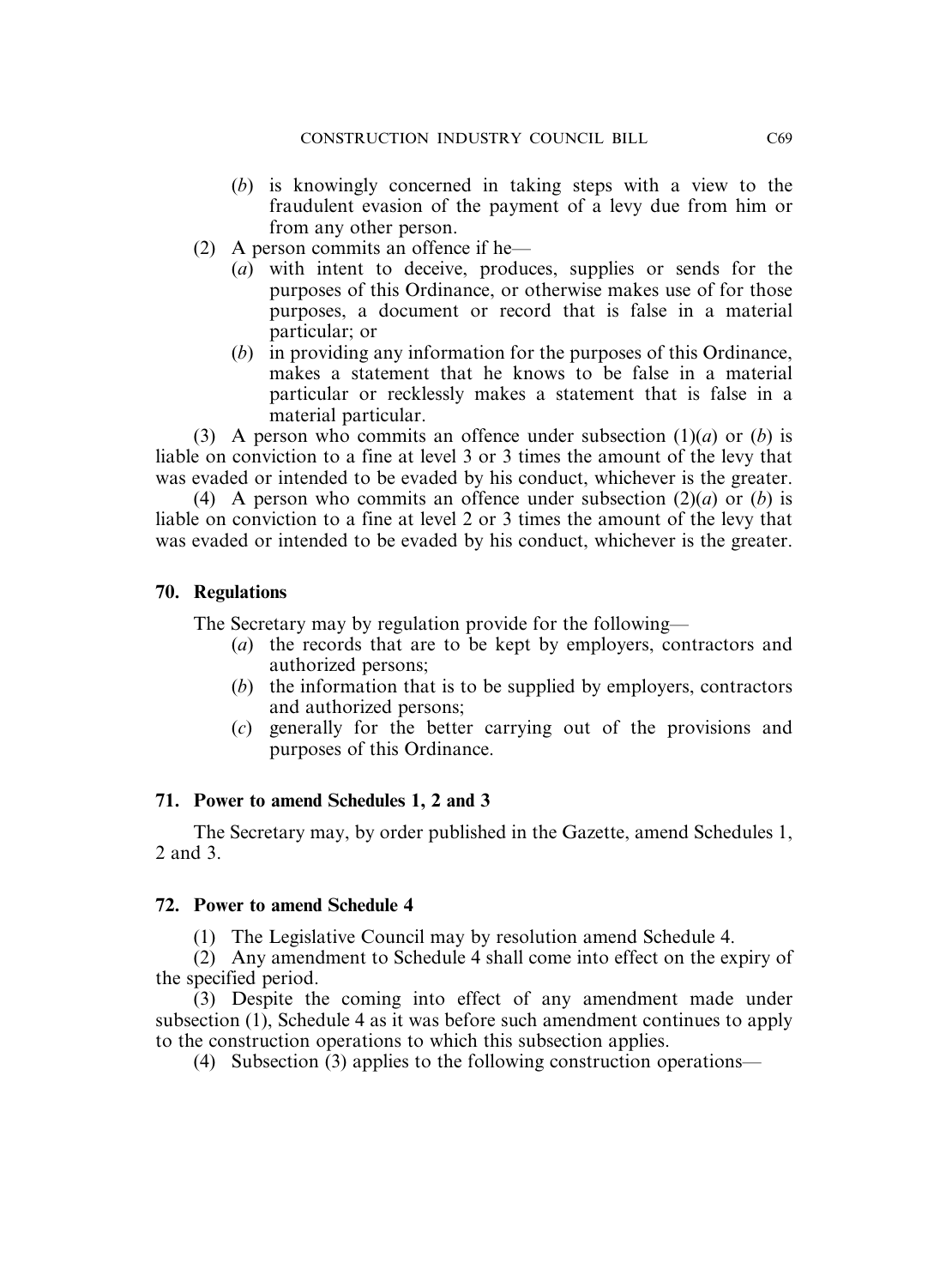- (*a*) construction operations the tender for which had been submitted to the employer before the expiry of the specified period;
- (*b*) other construction operations carried out under a construction contract, if the contract had been entered into before the expiry of the specified period or the construction operations had commenced before the expiry of that period; and
- (*c*) construction operations other than those referred to in paragraphs (*a*) and (*b*), that had commenced before the expiry of the specified period.

(5) In this section, "specified period" (指明期間), in relation to a particular amendment made under subsection (1), means the period of 30 days after the publication in the Gazette of that amendment.

### PART 9

### REPEAL, VESTING, TRANSITIONAL AND SAVINGS PROVISIONS, AND CONSEQUENTIAL OR RELATED AMENDMENTS

### **73. Repeal**

(1) The Industrial Training (Construction Industry) Ordinance (Cap. 317) and the Resolution of the Legislative Council (Cap. 317 sub. leg. A) are repealed.

(2) The CITA is dissolved.

### **74. Vesting of rights, assets, liabilities and obligations of CITA in Council and saving of validity of CITA**'**s acts**

(1) By virtue of this section, all rights, assets, liabilities and obligations of the CITA are to be vested in the Council as from the appointed day.

(2) Nothing in this Ordinance affects the validity of anything done by or in relation to the CITA before the appointed day.

(3) The Stamp Duty Ordinance (Cap. 117) does not apply to any vesting effected by this section.

### **75. Completion of acts already commenced**

Anything which immediately before the appointed day is in the process of being done by or in relation to the CITA may be carried on or completed by the Council in accordance with the provisions of this Ordinance.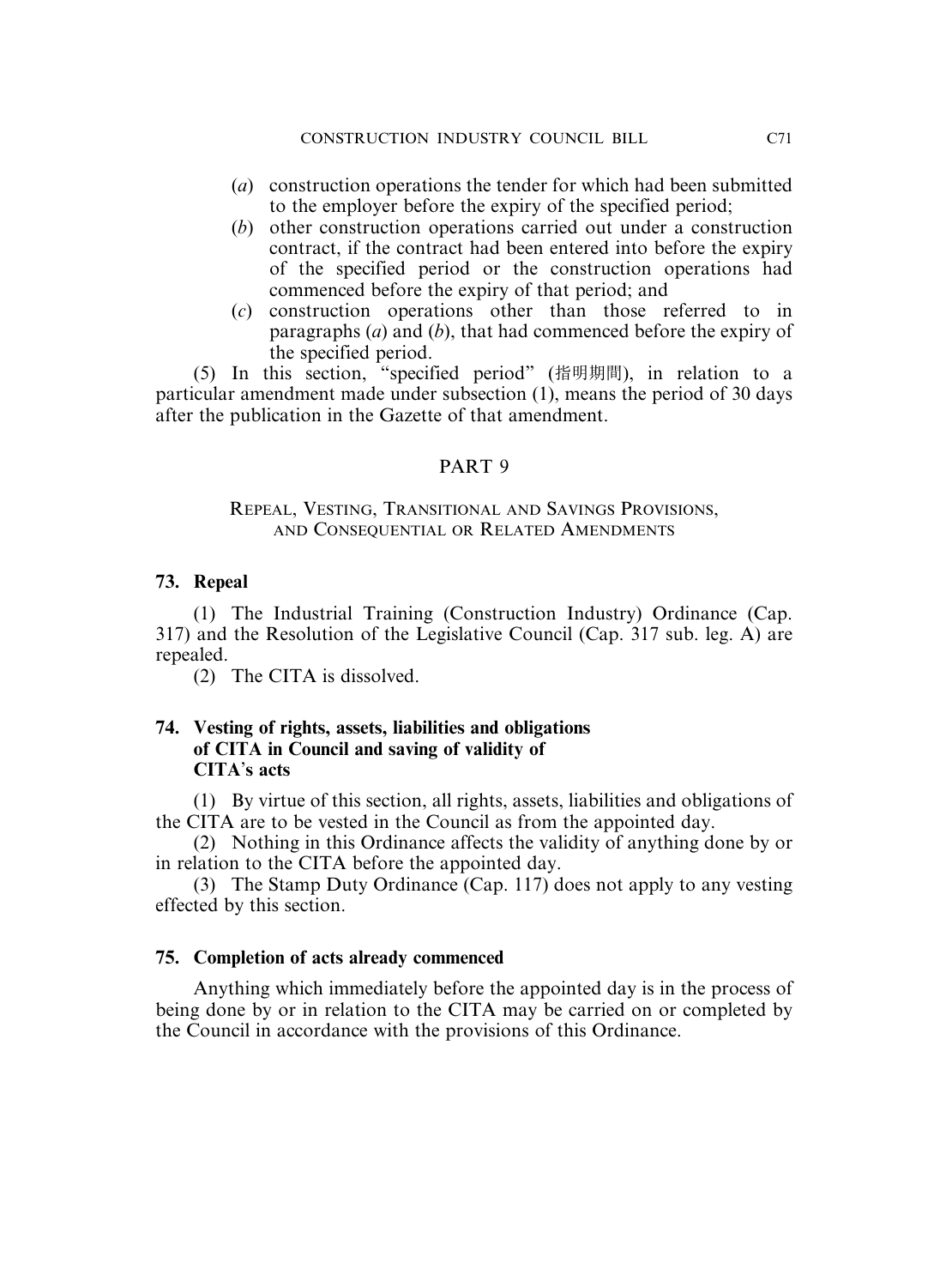#### **76. Rights of action**

(1) The Council may be sued for the liabilities or obligations to which it is subject under section 74 and they may be recovered from the Council.

(2) The Council may sue on, recover or enforce a chose in action vested in it under section 74 without having to give notice of the vesting to a person bound by the chose in action.

#### **77. Legal claims and pending legal proceedings, etc.**

(1) Legal claims (whether present or future, actual or contingent) by or against the CITA, including any accrued right of appeal, judicial and administrative proceedings instituted by or against the CITA, that existed immediately before the appointed day do not abate by reason of the repeal under section 73 and may be continued or enforced by or against the Council.

(2) Where immediately before the appointed day, any legal proceedings to which the CITA is a party are pending, the Council is to, as from that day, be substituted as a party to those proceedings in place of the CITA.

#### **78. Effect of existing agreement, etc.**

(1) Any agreement, arrangement, contract made or entered into or other transaction effected or other thing done by, to or in relation to the CITA that is in force or effective immediately before the appointed day or which is to take effect on or after that day has effect as if made, entered into, effected or done by, to or in relation to the Council.

(2) Without affecting the generality of subsection (1), any lease, tenancy, permit or licence granted to the CITA that is in force or effective immediately before the appointed day or which is to take effect on or after that day has effect as if granted to the Council.

#### **79. References to CITA**

As from the appointed day, the references to the CITA in the following are taken as references to the Council—

- (*a*) any agreement, contract or other instrument;
- (*b*) any process or other document issued, prepared or employed for the purposes of any proceedings before a court, tribunal or similar body; and
- (*c*) any other document (other than an enactment) relating to or affecting any property, right, liability or obligation of the CITA vested in the Council under section 74.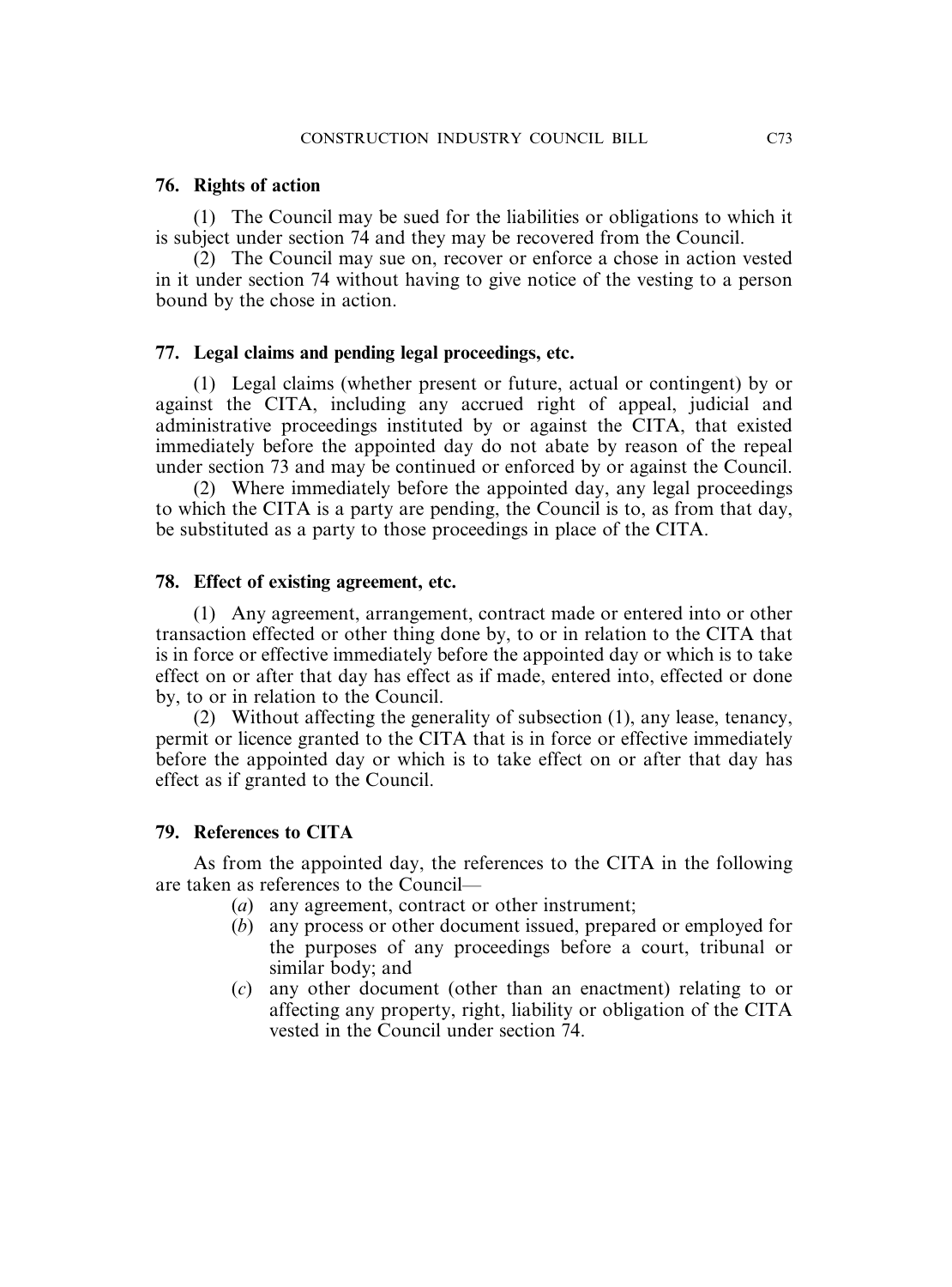### **80. Delivery of books, etc.**

All books, accounts, minutes and other documents and equipment belonging to the CITA and in its control immediately before the appointed day shall be delivered to the Council on that day by the person who has the care and custody of those documents on the commencement of that day.

### **81. Record of property**

Any property of the CITA which, immediately before the appointed day, was standing in the books of a bank, company or other corporation is to be transferred in those books to the Council at the request of the Council, by the bank, company or other corporation.

### **82. Continuance of employment**

(1) As from the appointed day, a person who, immediately before that day, is an employee of the CITA under a valid contract of employment and who, if not for the dissolution of the CITA, would have been its employee under the contract on that day, becomes an employee of the Council on the same terms and conditions that applied immediately before that day to his employment with the CITA.

(2) There is no break or interruption in the employment of such a person by reason of the commencement of this Part.

### **83. Submission of reports on activities of CITA**

(1) Within 6 months after the appointed day, the Council shall submit to the Secretary—

- (*a*) a report on the activities of the CITA during the specified period;
- (*b*) a copy of the statement of accounts of the CITA in respect of that period; and
- (*c*) the auditor's report on the statement of accounts.

(2) The Secretary shall cause the documents received under subsection (1) to be laid on the table of the Legislative Council.

(3) The Secretary may extend the period for submitting the documents under subsection (1).

(4) In this section—

"repealed Ordinance" (被廢除條例) means the Industrial Training (Construction Industry) Ordinance (Cap. 317);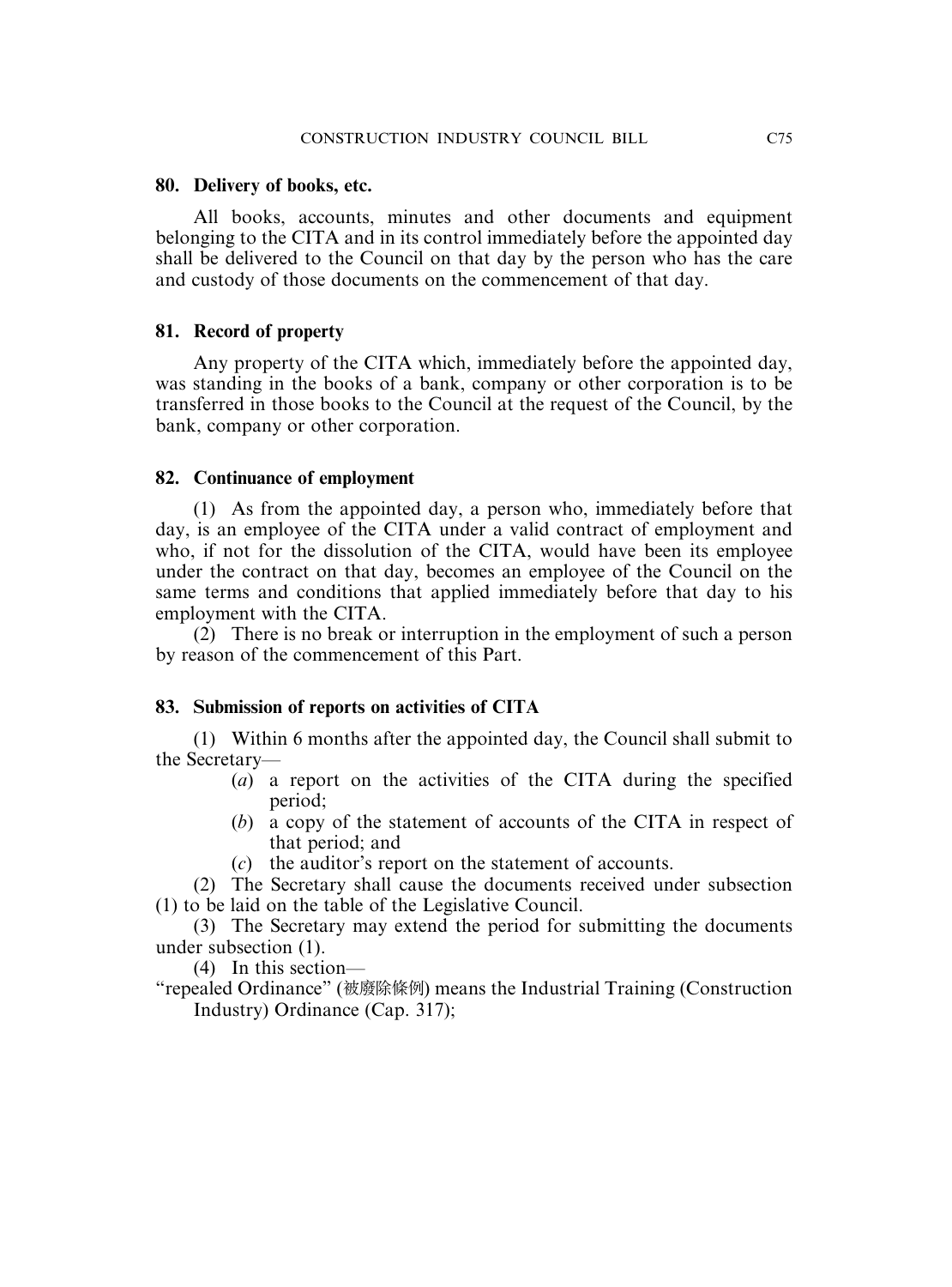- "specified period" (指明期間) means the period beginning on the day next following the end of the last financial year of the CITA in respect of which reports and statements had been submitted under section 20 of the repealed Ordinance and ending on the day immediately before the appointed day;
- "statement of accounts" (帳目表) includes an income and expenditure account and a balance sheet.

### **84. Council to appoint auditor for the purposes of section 83**

- (1) The Council shall appoint an auditor for the purposes of section 83.
- (2) The auditor appointed under subsection (1) shall—
	- (*a*) audit the statement of accounts referred to in section 83; and
	- (*b*) submit a report on it to the Council.
- (3) The auditor is entitled to—
	- (*a*) have access to all books of account, vouchers and other financial records of the CITA that are in the Council's control; and
	- (*b*) require such information and explanations of those books, vouchers and records as he thinks fit.

### **85. Transitional provisions in relation to certain construction operations**

(1) This Ordinance does not apply to the following construction operations—

- (*a*) construction operations the tender for which had been submitted to the employer before the commencement day;
- (*b*) other construction operations carried out under a construction contract, if the contract had been entered into before the commencement day or the construction operations had commenced before the commencement day; and
- (*c*) construction operations other than those referred to in paragraphs (*a*) and (*b*), that had commenced before the commencement day.

(2) Despite the commencement of section 73, the repealed Ordinance as it was in force immediately before the commencement continues to apply to the construction operations referred to in subsection (1), subject to subsection (3).

(3) The powers conferred and the functions imposed on the CITA under the repealed Ordinance shall be exercised and performed by the Council in respect of the construction operations referred to in subsection (1).

(4) In this section—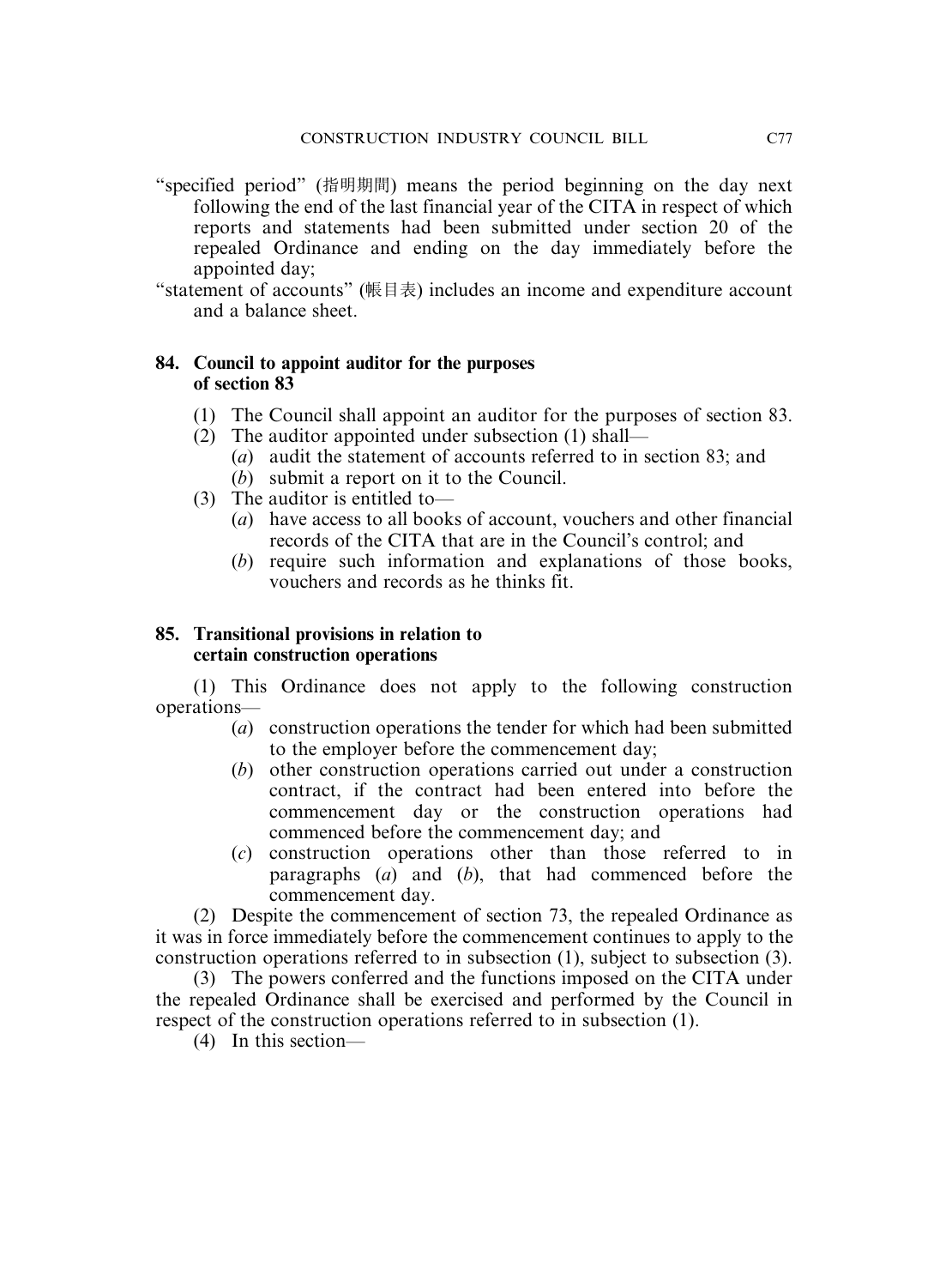"commencement day" (生效日期) means the day on which this Part comes into operation;

"repealed Ordinance" (被廢除條例) means the Industrial Training (Construction Industry) Ordinance (Cap. 317) and its subsidiary legislation.

#### **86. Consequential or related amendments**

The enactments specified in Schedule 5 are amended as set out in that Schedule.

#### SCHEDULE 1 [ss.  $2 \& 71$ ]

#### CONSTRUCTION OPERATIONS

1. In this Ordinance, "construction operations" (建造工程) means operations of any of the following descriptions—

- (*a*) building works as defined in section 2(1) of the Buildings Ordinance (Cap. 123);
- (*b*) street works as defined in section 2(1) of the Buildings Ordinance (Cap. 123);
- (*c*) construction, alteration, repair, maintenance, extension, demolition or dismantling of—
	- (i) any buildings, or other temporary or permanent structures forming, or to form, part of land;
	- (ii) any works forming, or to form, part of land;
	- (iii) any industrial plant or installations for the purposes of land drainage, coast protection, water supply or defence; or
	- (iv) any power-lines, telecommunications apparatus or pipelines,

including walls, pylons, aircraft runways, docks and harbours, railways, inland waterways, reservoirs, water-mains, wells and sewers;

- (*d*) supply and installation of fittings or equipment in any buildings, or other structures forming part of land, including systems of heating, lighting, air-conditioning, ventilation, power supply, drainage, sanitation, refuse collection, water supply, fire protection, security or communications, lift or escalator and other extra low voltage works;
- (*e*) external or internal cleaning of any buildings, or other temporary or permanent structures forming part of land, to the extent that it is carried out in the course of construction, alteration, repair, maintenance, extension or restoration of such buildings or structures;
- (*f*) painting or decorating any external or internal surfaces or parts of any buildings, or other temporary or permanent structures forming part of land;
- (*g*) operations which form an integral part of, or are preparatory to, or are for rendering complete, any of the operations described in paragraphs  $(a)$ ,  $(b)$ ,  $(c)$ ,  $(d)$ ,  $(e)$  and  $(f)$ , including site clearance and investigation, earthmoving, excavation, tunnelling and boring, laying of foundations, erection, maintenance or dismantling of scaffolding, site restoration, landscaping and the provision of roadways and other access works.

2. Notwithstanding section 1, "construction operations" (建造工程) does not include operations of any of the following descriptions—

- (*a*) design, advice or consultation work, unless such design, advice or consultation work is incidental to any operations described in section 1;
- (*b*) manufacture of plant or machinery at a site for delivery of such plant or machinery to another site where the sole or principal activity at that other site is—
	- (i) power generation; or
	- (ii) the production, transmission, processing or bulk storage of any materials or manufactured products, including chemicals, pharmaceuticals, oil, gas, steel, food or drink or vehicles, which are intended for sale.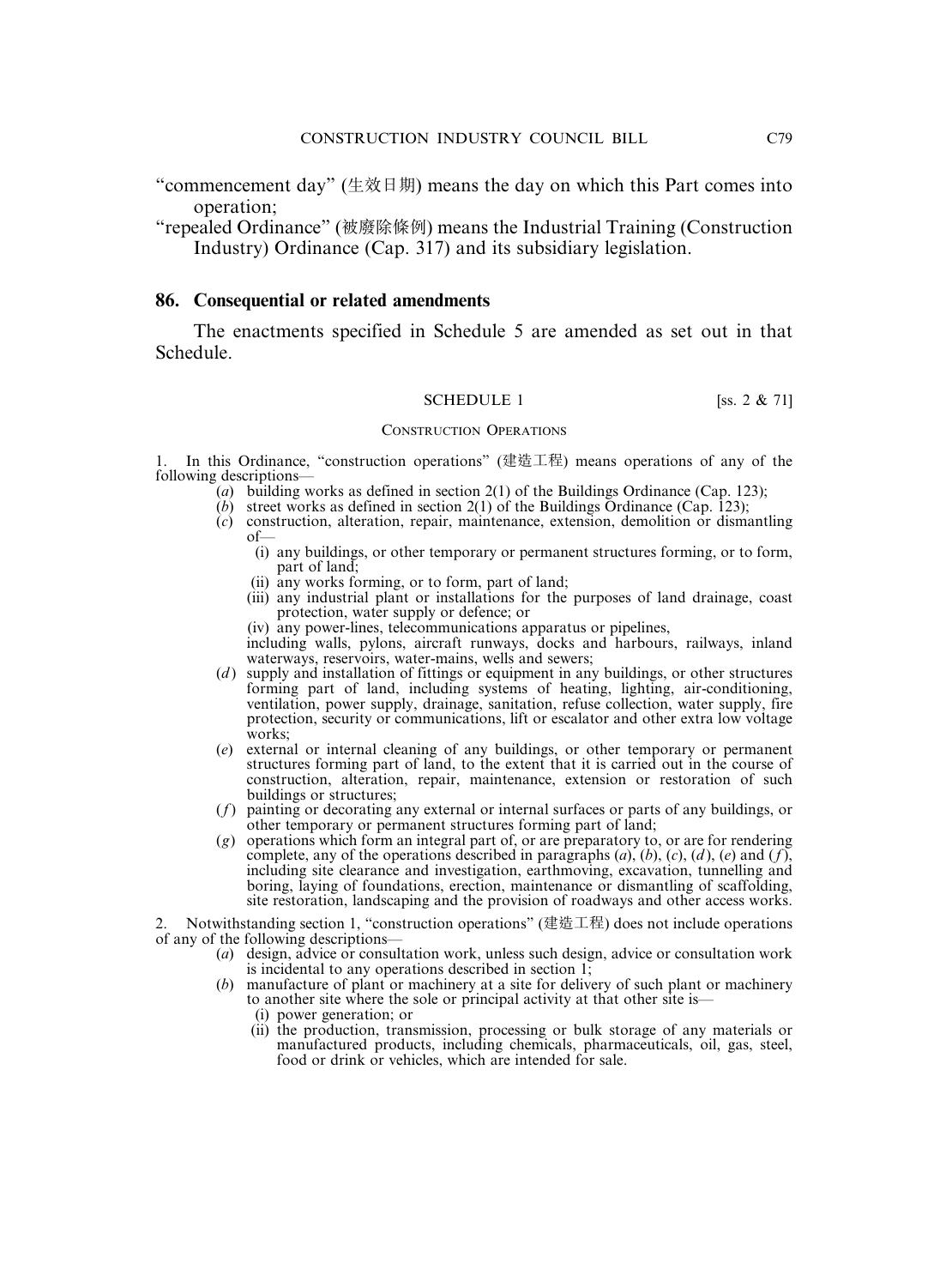#### 3. In this Schedule—

"extra low voltage" (特低壓) means voltage normally not exceeding—

- (*a*) 50V root mean square alternating current between conductors or between a conductor and earth; or
- (*b*) 120V direct current between conductors or between a conductor and earth;

"land"  $(\pm \text{1})$  includes land under the sea.

#### SCHEDULE 2 [ss. 16 & 71]

——————————

MEETINGS AND PROCEEDINGS OF COUNCIL

#### 1. **Interpretation**

In this Schedule—

"chairman" ( $\pm \pi$ ) means the chairman of the Council referred to in section  $9(1)(a)$  of this Ordinance, and includes a person appointed under section 13(1) of this Ordinance to act in his place;

"member" (成員) means a member of the Council referred to in section 9(1) of this Ordinance, and includes a person appointed under section 13(1) or 14(2) of this Ordinance to act in his place.

#### 2. **Holding of meetings**

(1) Subject to subsection (2), a meeting of the Council shall be held at such time and place as the chairman may appoint.

(2) The Council shall meet if there is a notice in writing, signed by not less than half of its members, requesting that a meeting be held.

#### 3. **Notice of meetings**

Unless otherwise determined by the chairman, a notice of meeting shall be served on each member at least 14 days before the day on which the meeting is to be held.

#### 4. **Quorum**

(1) At a meeting of the Council, a quorum is not less than half of its members.

 $(2)$  If a member is disqualified from taking part in a decision or deliberation in respect of a matter under section 6, he shall be disregarded for the purposes of constituting the quorum for deciding or deliberating on that matter.

#### 5. **Proceedings of Council**

(1) Subject to subsection (2), the chairman is to preside at a meeting of the Council.

(2) If, for any reason, the chairman is not able to preside at a meeting of the Council, the members present at the meeting are to elect a member from among themselves to preside.

(3) All questions for determination are to be decided by a majority of votes of the members present and voting, and if there is an equality of votes, the member presiding has a casting vote in addition to his original vote.

#### 6. **Disclosure of interests of members**

If a member has a pecuniary interest, whether direct or indirect, in any matter under consideration at a meeting of the Council, the member—

- (*a*) shall, as soon as practicable after the commencement of the meeting, disclose to the Council the fact and nature of his interest;
- (*b*) shall withdraw from the meeting while the Council is considering the matter, if so required by the meeting; and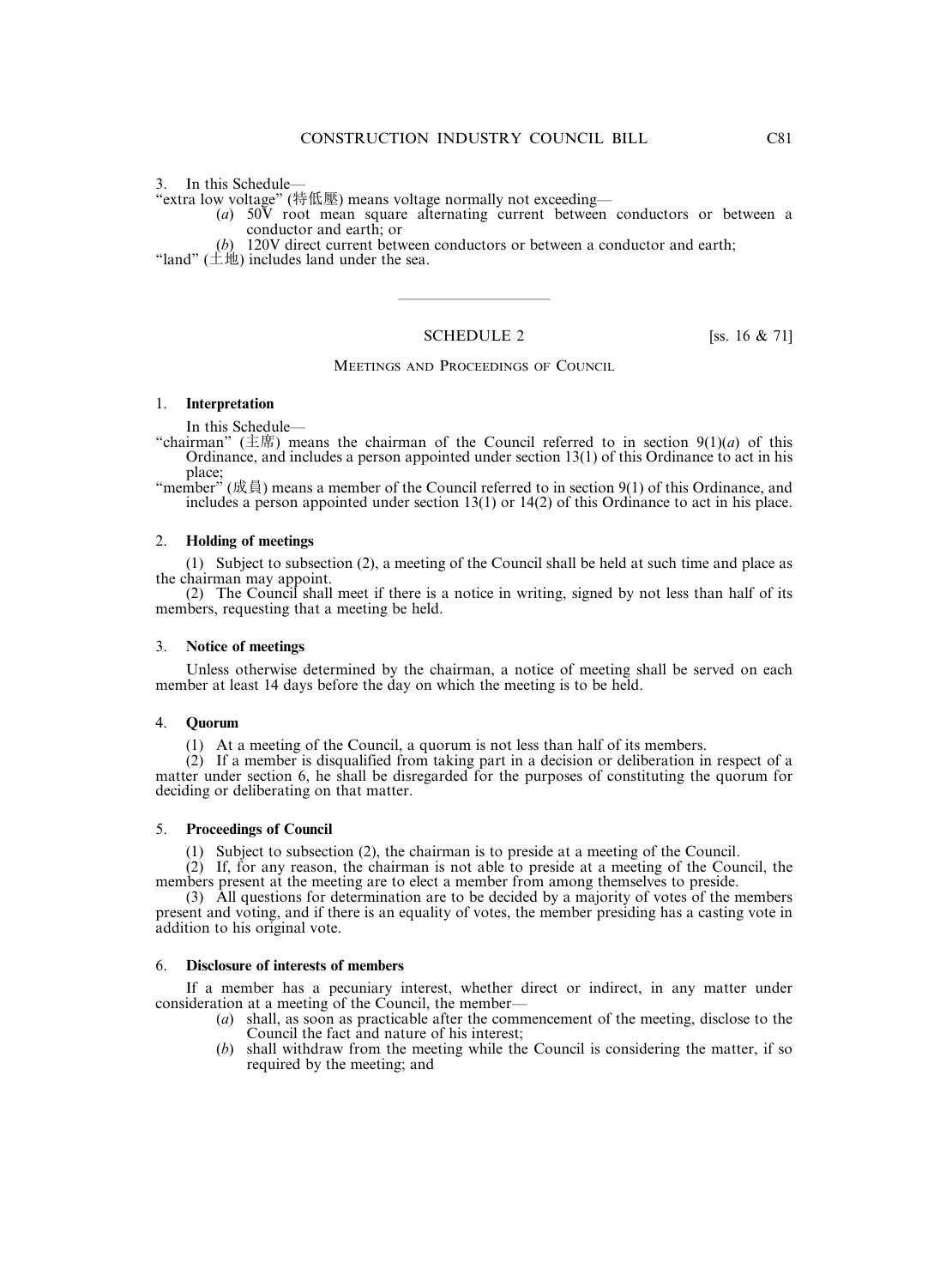(*c*) shall not in any case vote on the matter.

#### 7. **Validity of proceedings**

The validity of any proceedings of the Council shall not be affected by—

- (*a*) any defect in the appointment of a member; or
- (*b*) any vacancy in the membership of the Council.

#### 8. **Council to determine procedures**

Subject to the provisions of this Ordinance, the Council may determine its own procedures.

#### 9. **Resolutions without meetings**

(1) Anything which may be done by resolution of the Council in a meeting may be validly done, without a meeting, by a resolution in writing if the resolution is signed by more than half of the members who, at the date on which the resolution is made, would be entitled to attend and vote at a meeting of the Council.

(2) If a resolution is in the form of more than one document, the requirement under subsection (1) is to be regarded as satisfied if each document is in the like form and the documents together bear the signatures of more than half of the members.

(3) A telex, cable or facsimile, or an electronically transmitted document, that bears the signature of a member is to be regarded as having been signed by that member.

(4) A resolution in the form of more than one document is to be regarded as made on the date on which the resolution is signed by the last member to sign it.

————————

SCHEDULE 3 [ss. 21, 32 & 71]

COMPOSITION, MEETINGS AND PROCEEDINGS OF BOARD, ETC.

#### 1. **Interpretation**

In this Schedule—

"Board member" (訓練委員會成員) means a member of the Board referred to in section 2, and includes a person appointed under section 5 to act in his place;

"chairman"  $(\pm \mathbb{R})$  means the chairman of the Board appointed under section 2(4).

#### 2. **Composition of Board**

- (1) The Board is to consist of 13 members appointed by the Council.
- (2) Of those members—
	- (*a*) 4 are to be persons who, in the opinion of the Council, represent professionals or consultants connected with the construction industry;
	- (*b*) 3 are to be persons who, in the opinion of the Council, represent contractors in the construction industry;
	- (*c*) one is to be a person who, in the opinion of the Council, represents a training institute or tertiary educational institution connected with the construction industry;
	- (*d*) 2 are to be persons who, in the opinion of the Council, are from trade unions representing workers employed in the construction industry that are registered under the Trade Unions Ordinance (Cap. 332);
	- (*e*) one is to be such other person as the Council thinks fit to be a member of the Board; and
	- (*f*) 2 are to be public officers.
- (3) The Council may not appoint a public officer under subsection (2)(*a*), (*b*), (*c*), (*d* ) or (*e*).
- (4) The Council is to appoint a Board member to be the chairman of the Board.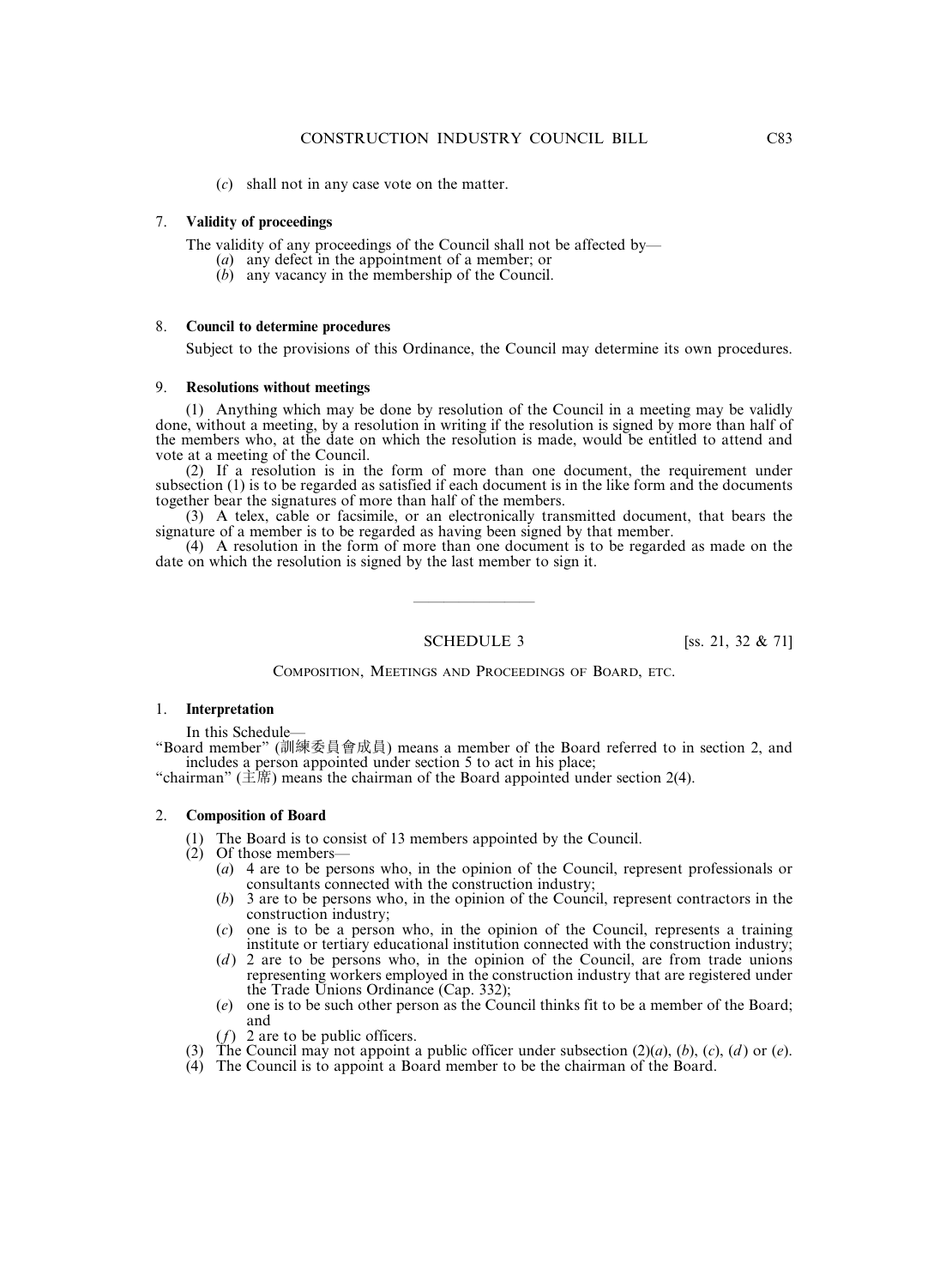#### 3. **Term of office of Board member who is not public officer**

(1) A Board member who is not a public officer holds office for a period determined by the Council.

(2) A Board member who is not a public officer is eligible for reappointment on the expiry of his term of office.

#### 4. **Resignation of Board member who is not public officer**

(1) A Board member who is not a public officer may resign at any time by giving notice in writing to the Council.

(2) A resignation takes effect on the date specified in the notice of resignation or, if a date is not specified, on the date the Council receives the notice.

#### 5. **Casual vacancies**

(1) If a Board member, other than a member who is a public officer, is temporarily absent from Hong Kong or is unable to perform the functions of his office for any other reason, the Council may appoint another person to act in his place during his absence or incapacity.

(2) Only a person who satisfies the same criteria that applied to the appointment of the Board member replaced may be appointed under subsection (1).

#### 6. **Holding of meetings**

A meeting of the Board shall be held at such time and place as the chairman may appoint.

#### 7. **Quorum**

(1) At a meeting of the Board, a quorum is not less than 6 Board members.

(2) If a Board member is disqualified from taking part in a decision or deliberation in respect of a matter under section 9, he shall be disregarded for the purposes of constituting the quorum for deciding or deliberating on that matter.

#### 8. **Proceedings of Board**

(1) Subject to subsection (2), the chairman is to preside at a meeting of the Board.

(2) If, for any reason, the chairman is not able to preside at a meeting of the Board, the Board members present at the meeting are to elect a member from among themselves to preside.

(3) All questions for determination are to be decided by a majority of votes of the Board members present and voting.

(4) If there is an equality of votes, the member presiding has a casting vote in addition to his original vote.

#### 9. **Disclosure of interests of Board members**

If a Board member has a pecuniary interest, whether direct or indirect, in any matter under consideration at a meeting of the Board, the member—

- (*a*) shall, as soon as practicable after the commencement of the meeting, disclose to the Board the fact and nature of his interest;
- (*b*) shall withdraw from the meeting while the Board is considering the matter, if so required by the meeting; and
- (*c*) shall not in any case vote on the matter.

#### 10. **Validity of proceedings**

The validity of any proceedings of the Board shall not be affected by—

- (*a*) any defect in the appointment of a Board member; or
- (*b*) any vacancy in the membership of the Board.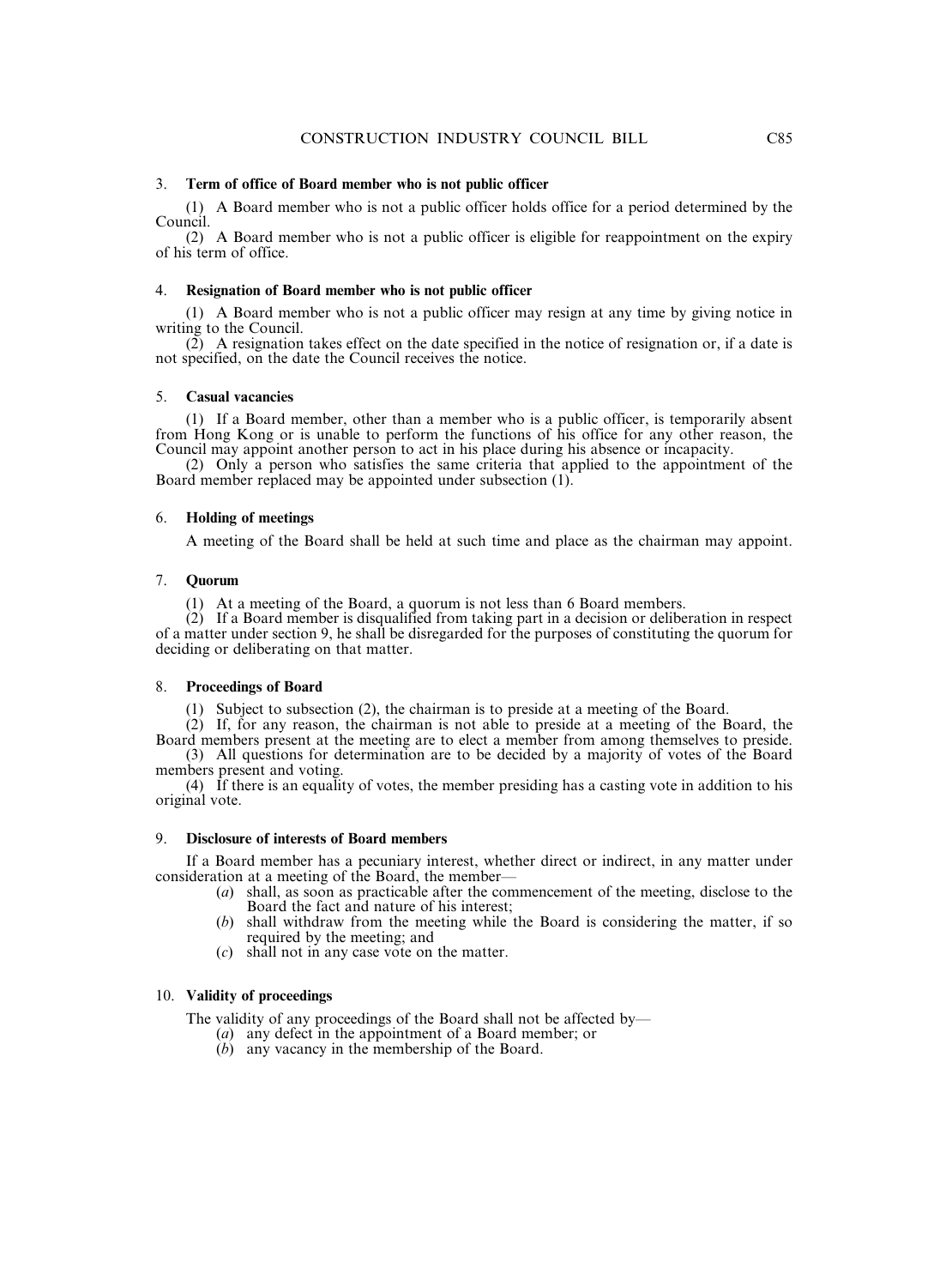#### 11. **Board to determine procedures**

Subject to the provisions of this Ordinance, the Board may determine its own procedures.

#### 12. **Resolutions without meetings**

(1) Anything which may be done by resolution of the Board in a meeting may be validly done, without a meeting, by a resolution in writing if the resolution is signed by more than half of the Board members who, at the date on which the resolution is made, would be entitled to attend and vote at a meeting of the Board.

(2) If a resolution is in the form of more than one document, the requirement under subsection (1) is to be regarded as satisfied if each document is in the like form and the documents together bear the signatures of more than half of the Board members.

(3) A telex, cable or facsimile, or an electronically transmitted document, that bears the signature of a Board member is to be regarded as having been signed by that member.

(4) A resolution in the form of more than one document is to be regarded as made on the date on which the resolution is signed by the last member to sign it.

#### 13. **Delegation and appointment of subcommittee**

(1) The Board may appoint any subcommittee as it considers appropriate.

(2) The Board may delegate in writing any of its functions to a subcommittee appointed under subsection (1).

(3) The Board may not delegate under subsection (2) any of the following powers—

- (*a*) the power to appoint a subcommittee under subsection (1);
- (*b*) the power to delegate under subsection (2);
- (*c*) the power to approve programmes of its proposed activities, estimates of its income and expenditure or other statements or reports required to be submitted to the Council;

(*d*) the power to authorize the preparation of its accounts or other financial records.

(4) A delegation may be subject to such terms and conditions as the Board considers fit.

 $(5)$  A delegation does not prevent the concurrent performance by the Board of the functions delegated.

(6) The Board may amend or revoke a delegation.

#### 14. **Estimates of the Board**

(1) In every financial year, the Board shall submit to the Council, before a date determined by the Council, a programme of its proposed activities and estimates of its income and expenditure for the next financial year.

(2) The Board shall submit the programme and estimates for the first financial year as soon as practicable after the commencement of this section.

#### 15. **Accounts of the Board and submission of reports, etc. to Council**

(1) The Board shall maintain or cause to be maintained proper accounts and records of all its income and expenditure.

(2) The Board shall, as soon as practicable after the end of a financial year, prepare or cause to be prepared a statement of accounts of the Board in respect of the financial year.

(3) The statement of accounts is to include an income and expenditure account and a balance sheet.

(4) The Board shall submit to the Council, before a date determined by the Council, a report on the activities of the Board during the financial year and a copy of the statement of accounts referred to in subsection (2).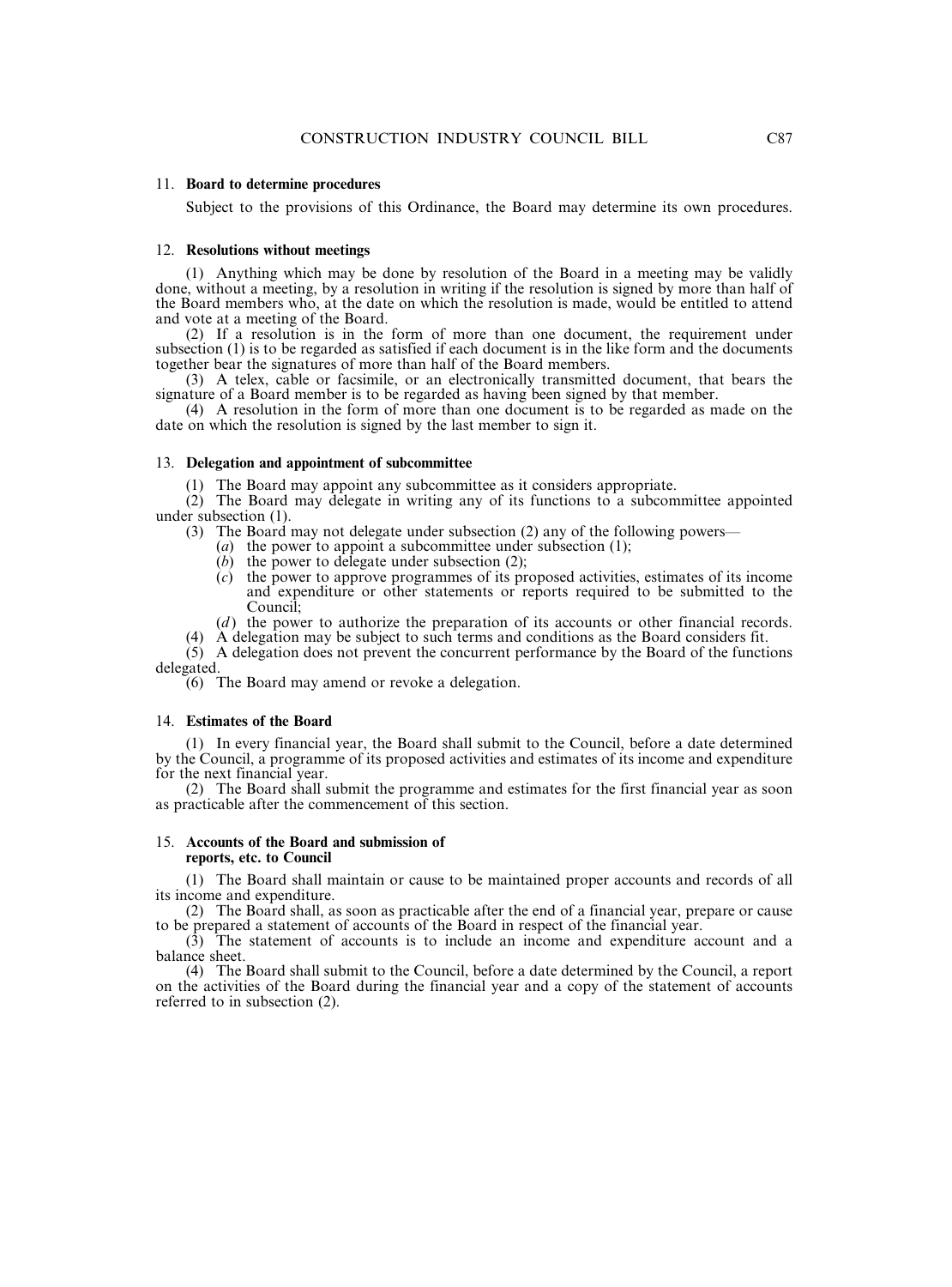SCHEDULE 4 [ss. 34, 36, 37, 38, 52 & 72]

#### LEVY

#### PART 1

#### SPECIFIED AMOUNT

\$1,000,000.

#### PART 2

#### SPECIFIED RATE

0.4% of the value of the construction operations concerned.

#### SCHEDULE 5 [s. 86]

————————

#### CONSEQUENTIAL OR RELATED AMENDMENTS

#### **Construction Sites (Safety) Regulations**

#### 1. **Restriction on employment of persons under 18 years of age on construction sites**

Regulation  $4A(2)$  of the Construction Sites (Safety) Regulations (Cap. 59 sub. leg. I) is amended, in the definition of "Authority", by repealing everything after "means" and substituting—  $\tilde{\ }$ 

- (*a*) the body known as the Construction Industry Training Authority before the commencement of section 73 of the Construction Industry Council Ordinance ( of 2004); or
- (*b*) the Construction Industry Council established by section 4 of the Construction Industry Council Ordinance ( of 2004).".

#### **Factories and Industrial Undertakings (Lifting Appliances and Lifting Gear) Regulations**

#### 2. **Operators of cranes and lifting appliances**

Regulation 15A of the Factories and Industrial Undertakings (Lifting Appliances and Lifting Gear) Regulations (Cap. 59 sub. leg. J) is amended—

- $\overline{(a)}$  in paragraph (1)(*b*), by repealing "Construction Industry Training Authority" and substituting "specified body";
- (*b*) by adding—
	- "(4) In this regulation, "specified body" (指明機構) means—
		- (*a*) the body known as the Construction Industry Training Authority before the commencement of section 73 of the Construction Industry Council Ordinance ( of 2004); or
		- (*b*) the Construction Industry Council established by section 4 of the Construction Industry Council Ordinance ( of 2004).".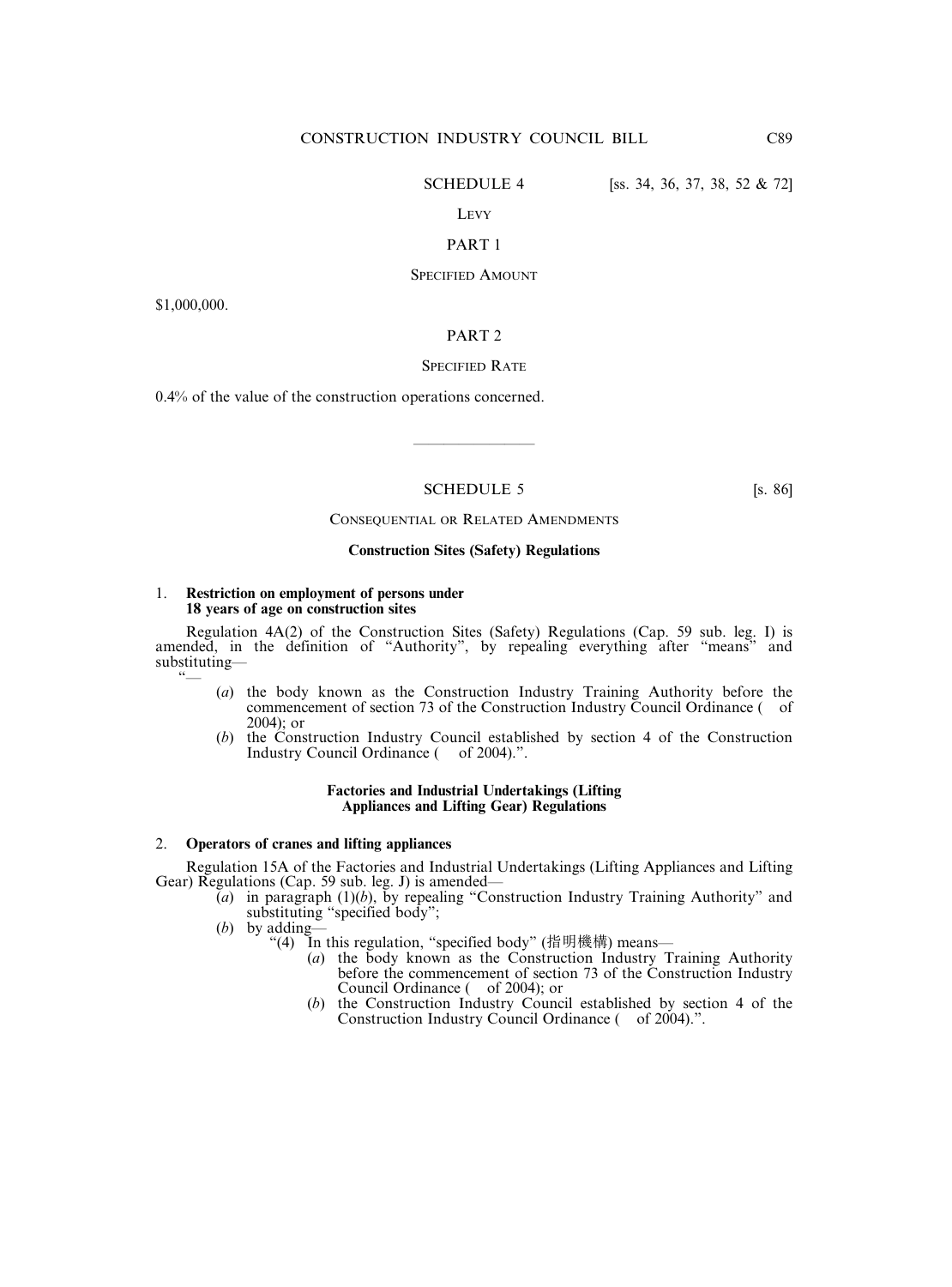#### 3. **Public bodies**

Schedule 1 to the Prevention of Bribery Ordinance (Cap. 201) is amended by adding—

"102. Construction Industry Council.

103. Construction Industry Training Board.".

#### **Industrial Training (Construction Industry) Ordinance**

#### 4. **General powers of the Authority**

Section 6(1) of the Industrial Training (Construction Industry) Ordinance (Cap. 317) is amended by adding—

"(*da*) provide such funds as may be requested by the Secretary for the Environment, Transport and Works under the Construction Industry Council Ordinance ( of 2004) to meet the expenses incurred by the Construction Industry Council established under that Ordinance;".

#### **Pneumoconiosis (Compensation) Ordinance**

#### 5. **Interpretation**

Section 2 of the Pneumoconiosis (Compensation) Ordinance (Cap. 360) is amended—

- (*a*) in subsection  $(1)$ 
	- (i) by repealing the definition of "construction works";
	- (ii) by repealing the definition of "contractor" and substituting—
		- "contractor" (承建商) has the same meaning as in section 2(1) of the Construction Industry Council Ordinance ( of 2004);";
	- (iii) by repealing the definition of "levy" and substituting—
		- ""levy" (徵款)—
			- (*a*) in relation to construction operations, means the levy referred to in section 35(1); and
			- (*b*) in relation to quarry products, means the levy referred to in section  $35(7)$ ;"
	- (iv) by repealing the definition of "value" and substituting—

<sup>:</sup>value<sup>,</sup>(價值)—

- (*a*) in relation to any construction operations, means the value of the construction operations as ascertained under section 39C; and
- (*b*) in relation to any quarry products, means the value of the quarry products as ascertained under section 39E;";
- (v) by adding—
	- ""authorized person" (獲授權人), in relation to construction operations, means—
		- (*a*) the authorized person appointed or nominated under section 4 of the Buildings Ordinance (Cap. 123) in respect of the construction operations; or
		- (*b*) if no authorized person is appointed under that section, the person appointed in accordance with the Pneumoconiosis (Compensation) (Assessment of Levy) Regulations (Cap. 360 sub. leg. A) in respect of the construction operations;

"carry out" (進行) has the same meaning as in section 2(1) of the Construction Industry Council Ordinance ( of 2004);

"construction contract" (建造合約) has the same meaning as in section 2(1) of the Construction Industry Council Ordinance ( $\overline{\phantom{a}}$  of 2004);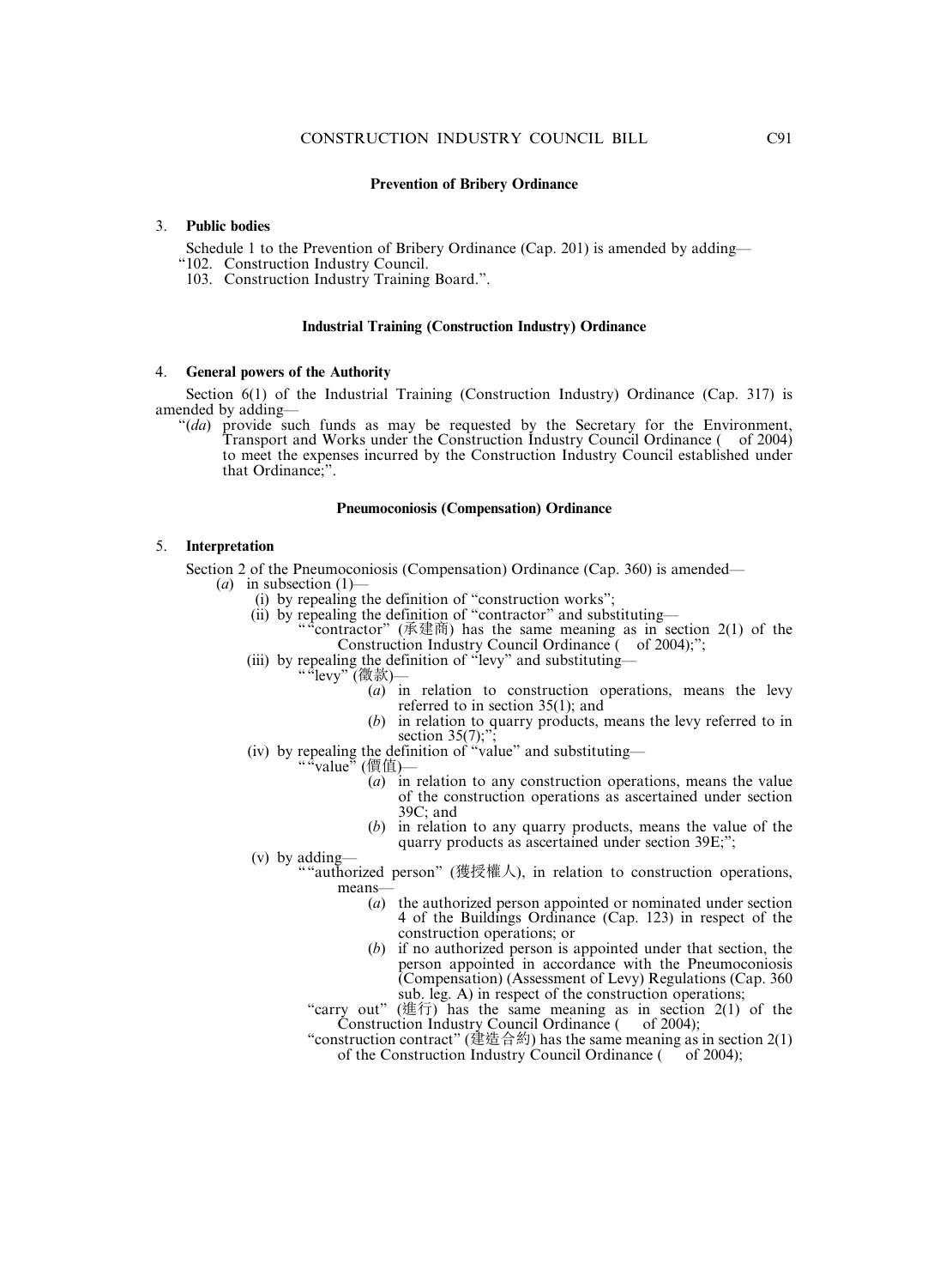"construction employer" (建造工程聘用人) means an employer as defined in section  $2(1)$  of the Construction Industry Council Ordinance ( of 2004);

"construction operations" (建造工程) has the same meaning as in section  $2(1)$  of the Construction Industry Council Ordinance ( of 2004);

"contract of employment" (僱傭合約) has the same meaning as in section 2(1) of the Employment Ordinance (Cap. 57);

"notice of assessment" (評估通知) means a notice of assessment described in section 35(6);

"quarry" (石礦場) means any works or system of works the principal purpose of which is to—

> (*a*) extract from the earth any rock or stone for commercial purposes; or

(*b*) crush rock or stone for commercial purposes;

"quarry products" (石礦產品) means all crushed rock, stone and sand extracted or produced in a quarry;

"term contract" (固定期合約) has the same meaning as in section 2(1) of the Construction Industry Council Ordinance  $($  of 2004);

- "total value" (總價值), in relation to any construction operations, means the total value of the construction operations as defined in section 39D;
- "works order" (施工通知) has the same meaning as in section  $2(1)$  of the Construction Industry Council Ordinance ( of 2004).";
- (*b*) by adding—

 $\sqrt{2}$ . Without affecting the generality of the definitions of "construction" employer" and "contractor" under subsection (1), the following applies for the purposes of construing those terms—

- (*a*) where a person carries out construction operations for any other person under a contract of employment—
	- (i) if the first-mentioned person is appointed as contractor under section 9 of the Buildings Ordinance (Cap. 123) in respect of the construction operations, he (and not that other person) is the contractor in respect of the construction operations; and
	- (ii) if the first-mentioned person is not appointed as contractor under section 9 of the Buildings Ordinance (Cap. 123) in respect of the construction operations, the first-mentioned person is not the contractor in respect of the construction operations, and the person for whom the construction operations are carried out is the contractor;
- (*b*) where a person carries out construction operations for himself without any arrangement for the carrying out of the construction operations by any other person, the first-mentioned person is both the construction employer and the contractor in respect of the construction operations;
- (*c*) where a person carries out construction operations for himself with the assistance, under a contract of employment, of one or more other persons none of whom is appointed as contractor under section 9 of the Buildings Ordinance (Cap. 123) in respect of the construction operations, the first-mentioned person is both the construction employer and the contractor in respect of the construction operations.".

#### 6. **Sections substituted**

Sections 35 and 36 are repealed and the following substituted—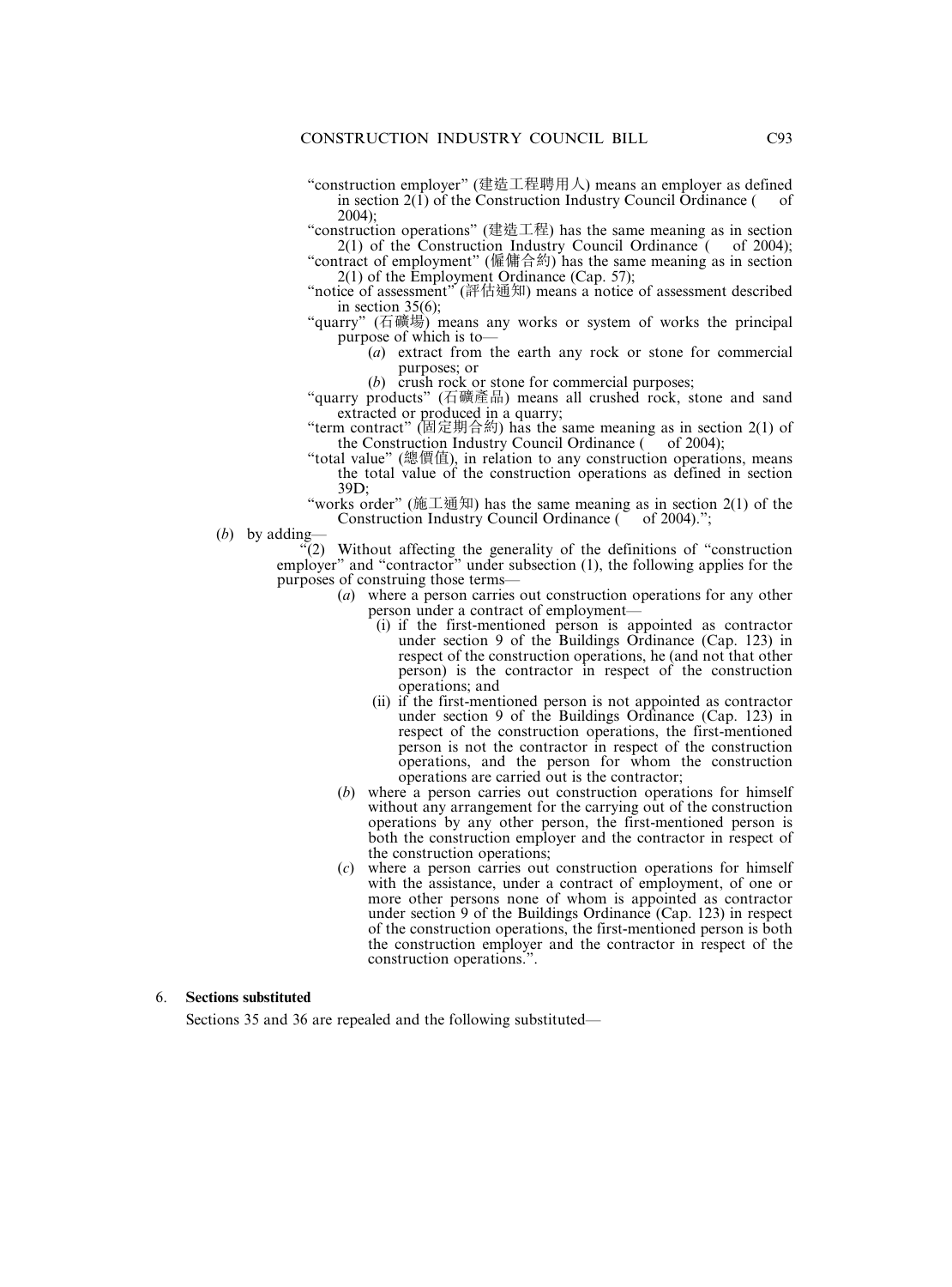#### "**35. Imposition of levy**

(1) A levy at the rate specified in Division 1 of Part 2 of Schedule 5 shall be imposed in respect of construction operations carried out in Hong Kong.

(2) The levy referred to in subsection (1) shall be assessed and paid according to this Ordinance.

(3) Construction operations the total value of which does not exceed the amount specified in Part 1 of Schedule 5 are not liable to the levy.

(4) Subject to subsection (5), the levy is payable by a contractor of any construction operations which are subject to the payment of a levy.

(5) A contractor is liable to make a payment pursuant to subsection (4) only if the Board gives him a notice of assessment.

(6) A notice of assessment is to be in writing and shall specify the amount of the levy payable by the contractor.

(7) A levy at the rate specified in Division 2 of Part 2 of Schedule 5 shall be imposed in respect of quarry products.

(8) The levy referred to in subsection (7) shall be assessed and paid according to this Ordinance.

(9) The levy is payable by the quarry operator of the quarry from or in which the quarry products are extracted or produced.

#### **36. Power to amend Schedule 5**

(1) The Legislative Council may by resolution amend Schedule 5.

 $(2)$  Any amendment to Schedule 5 shall come into effect on the expiry of the specified period.

(3) Despite the coming into effect of any amendment to Part 1 or Division 1 of Part 2 of Schedule 5, Schedule 5 as it was before such amendment continues to apply to the construction operations to which this subsection applies.

- (4) Subsection (3) applies to the following construction operations—
	- (*a*) construction operations the tender for which had been submitted to the construction employer before the expiry of the specified period;
	- (*b*) other construction operations carried out under a construction contract, if the contract had been entered into before the expiry of the specified period or the construction operations had commenced before the expiry of that period; and
	- (*c*) construction operations other than those referred to in paragraphs (*a*) and (*b*), that had commenced before the expiry of the specified period.

(5) In this section, "specified period" (指明期間), in relation to a particular amendment made under subsection (1), means the period of 30 days after the publication in the Gazette of that amendment.".

#### 7. **Payment of levy and surcharge**

Section 37 is amended—

- (*a*) in subsections (1A) and (1B), by adding "fully" before "paid";
- (*b*) by repealing subsection (1C) and substituting—

"(1C) The Board may waive or refund the whole or any part of a levy, surcharge, penalty or further penalty if it considers it fair and reasonable to do so in the special circumstances of a particular case.

 $(1D)$  If an amount waived under subsection  $(1C)$  has already been paid to the Board, the Board shall refund it.

(1E) If, in respect of any construction operations, the Board receives more than the proper amount of the levy due to more than one contractor paying the whole or part of amount due, the Board shall refund the excess to the contractor whom the Board considers is entitled to the refund.";

(*c*) in subsection (2), by repealing "object to the levy assessed or surcharge imposed under this Ordinance" and substituting "make an objection under the Pneumoconiosis (Compensation) (Assessment of Levy) Regulations (Cap. 360 sub. leg.  $A$ )".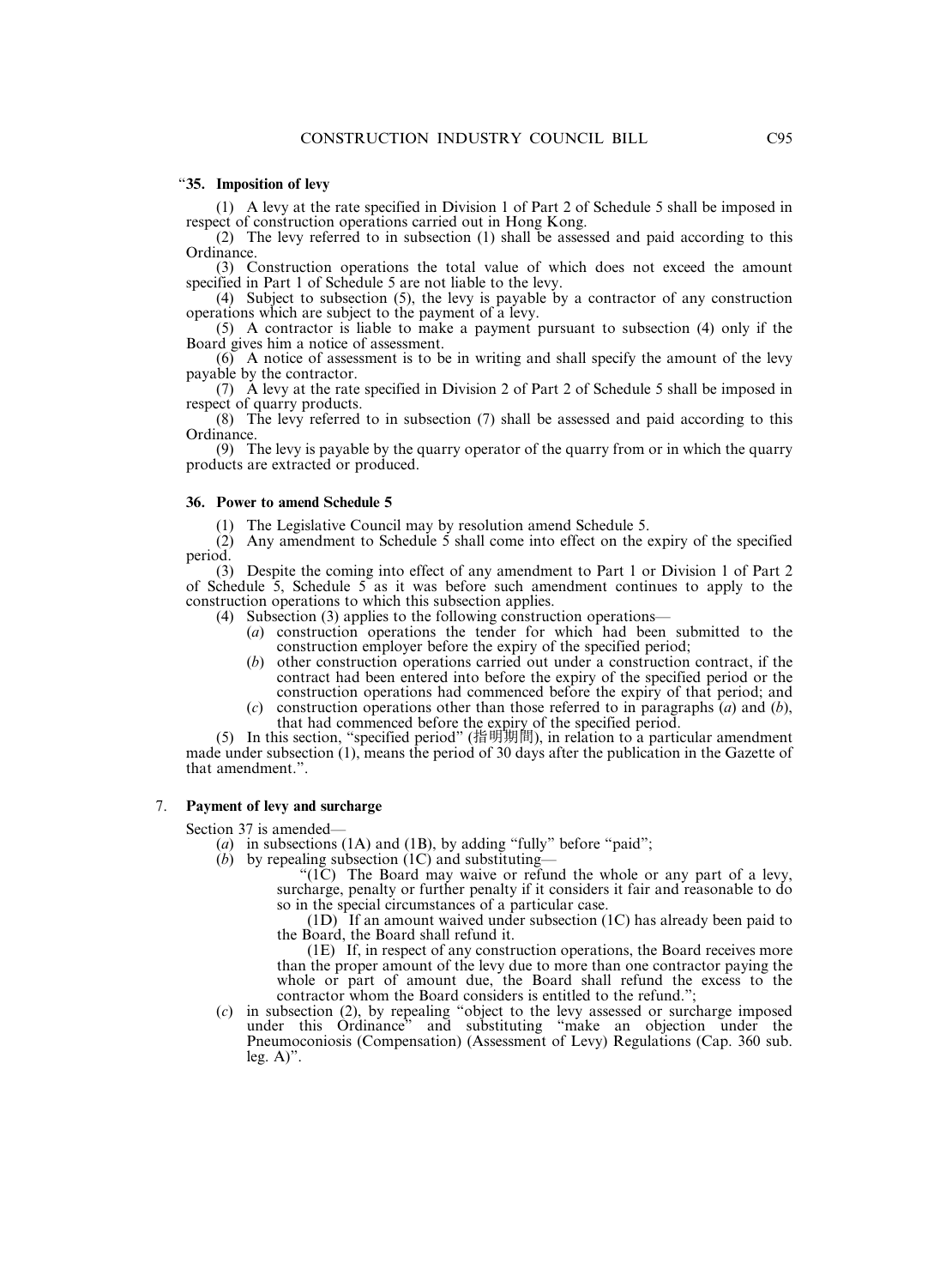#### 8. **Sections added**

The following are added immediately after section 39—

#### "**39A. Application to certain construction operations**

(1) Subject to subsection (2), this Ordinance does not apply to construction operations that are carried out both—

- (*a*) for a person who occupies or owns (whether solely or otherwise) any domestic unit; and
- (*b*) for the sole or principal purpose of decorating, altering, repairing, maintaining or renovating the unit or any part of the unit.

(2) If the construction operations described in subsection (1) are carried out at the same time in respect of more than one unit in the same building, and the aggregate of the values of those operations exceeds the amount specified in Part 1 of Schedule 5, this Ordinance applies to those operations.

(3) In this section, "domestic unit" (住用單位) means any premises used or intended to be used solely or principally for residential purposes and constituting a separate household unit.

(4) For the purposes of this section, a person shall be regarded as a person who occupies or owns a domestic unit if he intends to occupy or own the unit.

#### **39B. Power of Chief Executive in Council to exclude certain construction operations from application of this Ordinance**

(1) The Chief Executive in Council may, by order published in the Gazette, exclude any construction operations from the application of this Ordinance.

(2) An order under subsection (1) may exclude particular construction operations or a type or description of construction operations.

(3) An order under subsection (1) may specify the circumstances in which or the purposes for which the exclusion applies.".

#### 9. **Part VIIA added**

The following is added—

#### "PART VIIA

#### VALUE OF CONSTRUCTION OPERATIONS AND QUARRY PRODUCTS, ETC.

#### **39C. Value of construction operations**

(1) In relation to any construction operations, the value of the construction operations shall be—

- (*a*) if the construction operations are the subject of a construction contract—
	- (i) the consideration that is stated in or ascertainable by reference to the contract; or
	- (ii) such part of the consideration as is attributable to the construction operations, that is stated in or ascertainable by reference to the contract; or
- (*b*) in any other case, the reasonable consideration to be expected in the open market for the carrying out of the construction operations.

(2) Notwithstanding subsection (1), the Board may take into account any or all of the following for the purposes of ascertaining the value of any construction operations—

- (*a*) the cost or value of materials used in the construction operations;
- (*b*) the cost or value of time, work and labour involved in the construction operations;
- (*c*) the equipment used in the construction operations;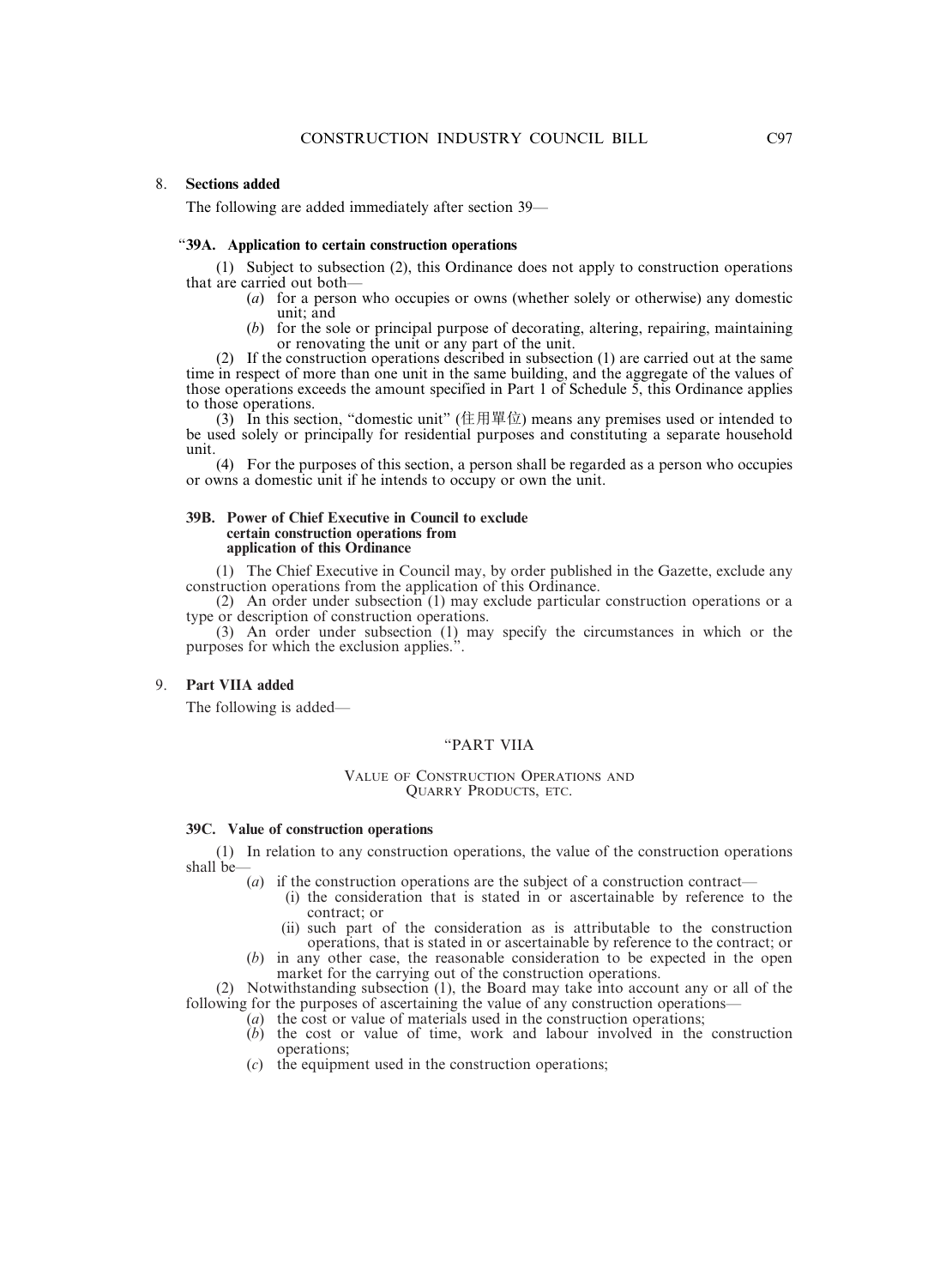- (*d*) such overhead costs incurred in relation to the construction operations as the Board considers reasonable;
- (*e*) the reasonable profit to be expected in the open market for the carrying out of the construction operations;
- (*f*) any other factors that the Board considers appropriate.

#### **39D. Total value of construction operations**

(1) For the purposes of this Ordinance, "total value" (總價值), in relation to construction operations carried out under a construction contract, means—

- (*a*) if the contract is a term contract under which works orders are issued, the aggregate of the values of all construction operations carried out as required by those works orders;
- (*b*) if the contract is not a term contract described in paragraph (*a*), but a contract under which the construction operations are or form part of any construction operations that are carried out in stages, the aggregate of the values of all stages of the construction operations so carried out; and
- (*c*) in any other case, the value of the construction operations.

(2) For the purposes of this Ordinance, "total value" (總價值), in relation to construction operations that are not carried out under a construction contract, means—

- (*a*) if the construction operations are or form part of any construction operations that are carried out in stages, the aggregate of the values of all stages of the construction operations so carried out; and
- (*b*) in any other case, the value of the construction operations.

#### **39E. Value of quarry products**

(1) For the purposes of this Ordinance, "value" (價值), in relation to any quarry products, means the value of the quarry products.

(2) The Board may take into account any or all of the following matters for the purposes of ascertaining the value of any quarry products—

- (*a*) the type and volume of the quarry products;
- (*b*) the market price of the quarry products at the time of production.".

#### 10. **Regulations**

Section 47 is amended—

- (*a*) in paragraph (*b*), by repealing "method of assessing the levy payable under section 35" and substituting "assessment of levy";
- (*b*) by repealing paragraph (*b*)(i);
- $(c)$  in paragraph  $(b)$ (ii) and (iii), by repealing "works" and substituting "operations";
- $\hat{d}$ ) in paragraph  $\hat{b}$  $\hat{b}$  $\hat{v}$  $\hat{i}$  $\hat{j}$ 
	- (i) by repealing "information" and substituting "the information that is";
	- (ii) by repealing "employers" and substituting "construction employers":
- (*e*) in paragraph (*c*)—
	- (i) by repealing "records" and substituting "the records that are";
	- (ii) by repealing "employers" and substituting "construction employers".

#### 11. **Section added**

The following is added—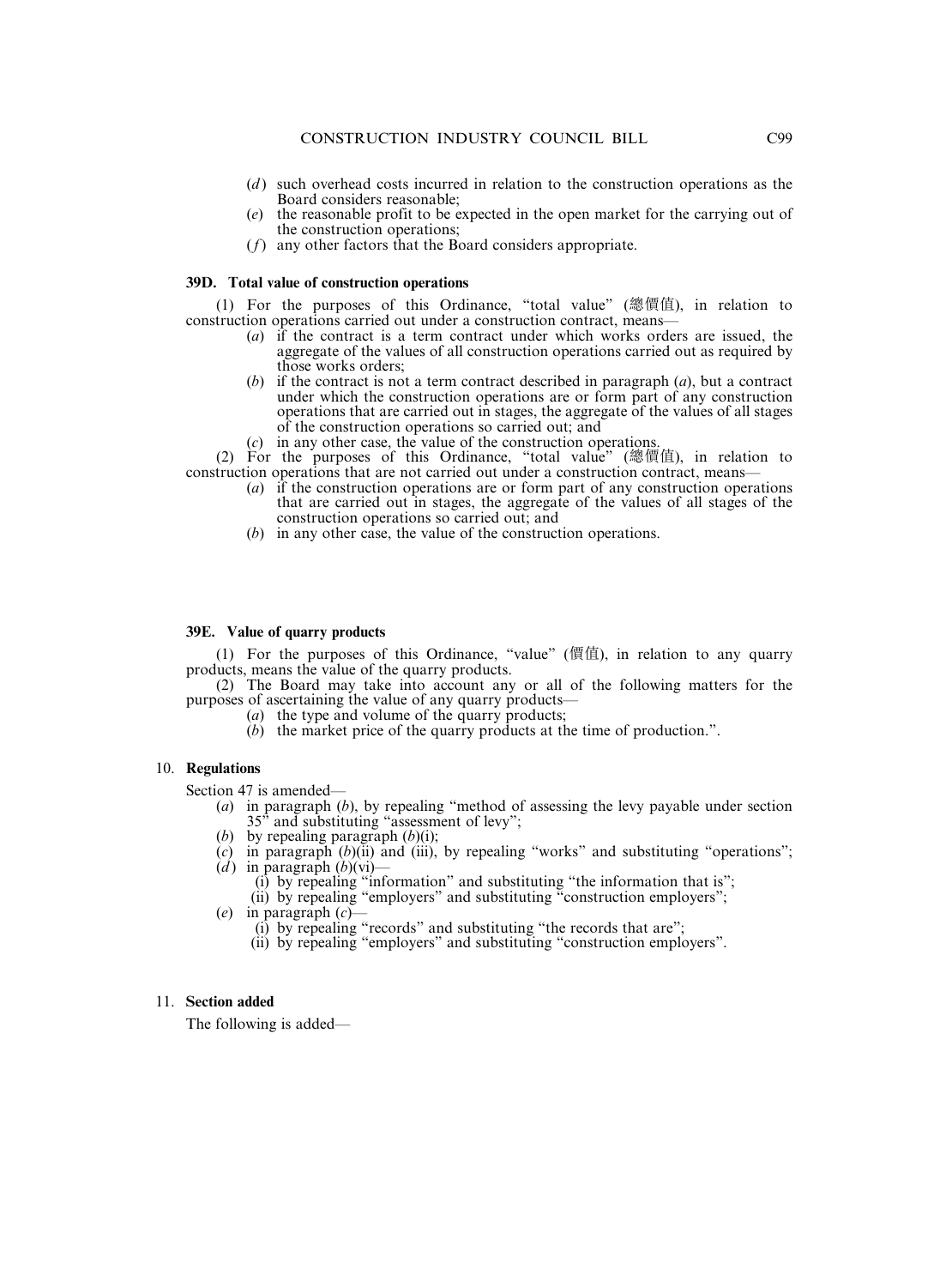#### "**50. Transitional provisions in relation to certain construction operations**

(1) The amendments to this Ordinance as effected by Schedule 5 to the Construction Industry Council Ordinance ( of 2004) ("the amendments") do not apply to the following construction operations—

- (*a*) construction operations the tender for which had been submitted to the construction employer before the commencement day;
- (*b*) other construction operations carried out under a construction contract, if the contract had been entered into before the commencement day or the construction operations had commenced before the commencement day; and
- (*c*) construction operations other than those referred to in paragraphs (*a*) and (*b*), that had commenced before the commencement day.

(2) The pre-amended Ordinance (including its subsidiary legislation) continues to apply to the construction operations referred to in subsection (1).

(3) In this section—

"commencement day" (生效日期) means the day on which Schedule 5 to the Construction Industry Council Ordinance ( of 2004) comes into operation;

"pre-amended Ordinance" (修訂前的本條例) means this Ordinance as in force immediately before the commencement of the amendments.".

#### 12. **Schedule 5 added**

The following is added—

"SCHEDULE 5 [ss. 35, 36 & 39A]

**LEVY** 

#### PART 1

#### SPECIFIED AMOUNT

\$1,000,000.

#### PART 2

#### SPECIFIED RATE

#### **Division 1**—**Construction operations**

0.25% of the value of the construction operations concerned.

#### **Division 2**—**Quarry products**

0.25% of the value of the quarry products concerned.".

#### **Pneumoconiosis (Compensation) (Assessment of Levy) Regulations**

#### 13. **Interpretation**

Regulation 2 of the Pneumoconiosis (Compensation) (Assessment of Levy) Regulations (Cap. 360 sub. leg. A) is amended—

(*a*) by repealing the definitions of "authorized person", "building works", "quarry", "quarry products" and "street works";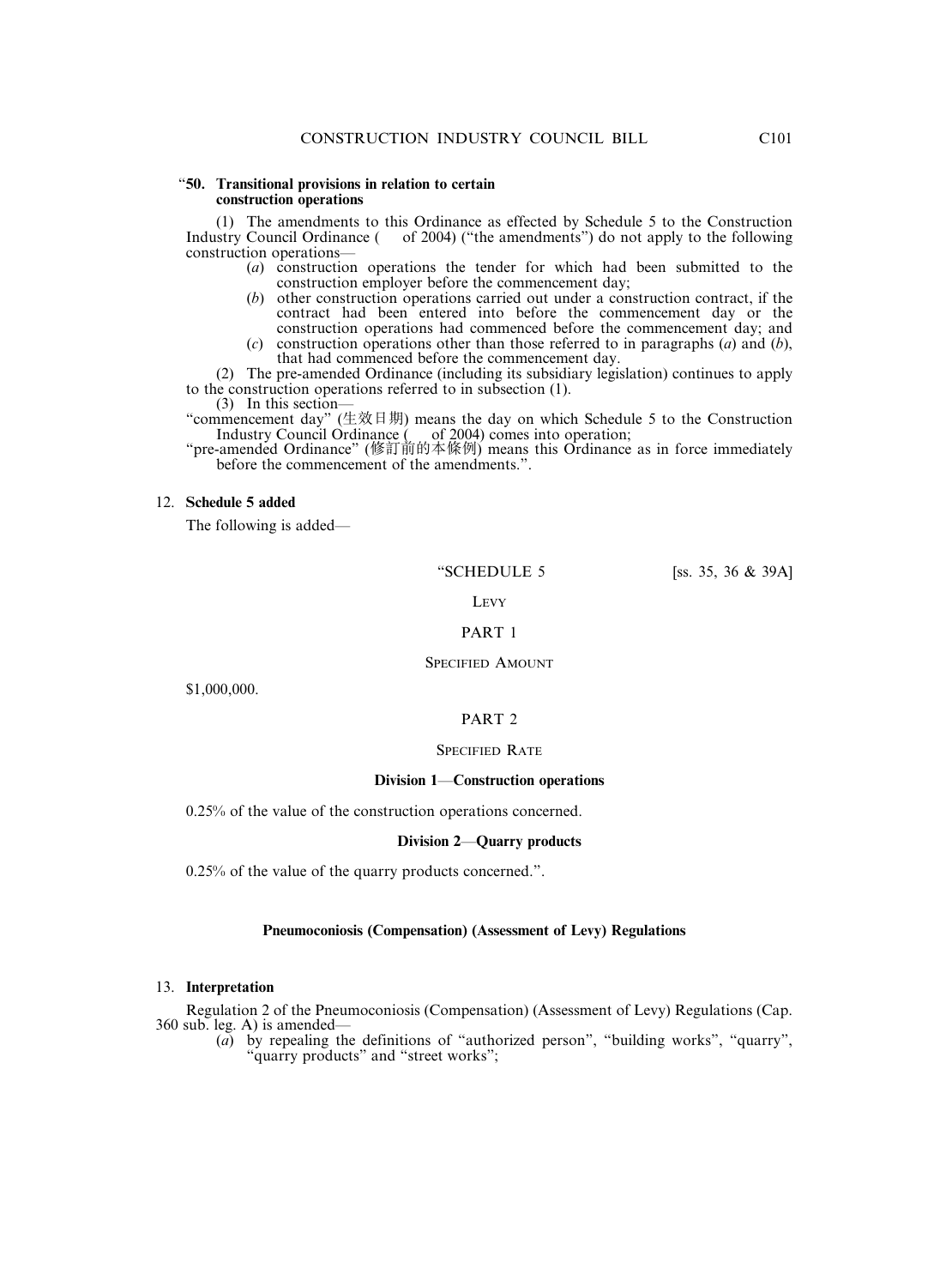- (*b*) in the definition of "quarry industry", by repealing the semicolon at the end and substituting a full stop;
- (*c*) by adding—
	- ""notice of completion" (竣工通知) means a notice given under regulation 5A, and includes a copy of a notice sent to the Board in accordance with paragraph (6) of that regulation;
	- "notice of payment" (付款通知) means a notice given under regulation 5, and includes a copy of a notice sent to the Board in accordance with paragraph (5) of that regulation;
	- "notice of surcharge" (附加費通知) means a notice of the surcharge referred to in regulation  $\overline{6D(3)}$ ;
	- "objector" (反對者) means a person who makes an objection under regulation  $12$ ;".

#### 14. **Part heading amended**

The heading to Part II is amended by repealing "WORKS" and substituting "OPERATIONS".

#### 15. **Value of construction works**

Regulation 3 is repealed.

#### 16. **Contractor and authorized person to notify Board of their carrying out construction operations**

Regulation 4 is amended—

(*a*) by repealing paragraphs  $(1)$ ,  $(2)$ ,  $(3)$  and  $(4)$  and substituting—

"(1) Within 14 days after any construction operations have commenced, the contractor and the authorized person in respect of the construction operations shall each inform the Board, by a notice, that he is such contractor or authorized person.

(2) A notice referred to in paragraph (1) shall be in a form specified by the Board and shall state the total value of the construction operations as estimated by or for the contractor.

- (3) A notice is required to be given under this regulation only if—
	- (*a*) the construction operations are carried out under a term contract; or
	- (*b*) the total value of the construction operations, as reasonably estimated by or for the contractor, exceeds the amount specified in Part 1 of Schedule 5 to the Ordinance.

(3A) The Board may in a particular case extend the period for giving a notice under this regulation.

(4) A contractor or authorized person in respect of the construction operations complies with this regulation if he—

- (*a*) had given a notice to the Construction Industry Council under section 36 of the Construction Industry Council Ordinance ( 2004) in respect of the construction operations; and
- (*b*) sent a copy of that notice to the Board within the specified period."
- (*b*) in paragraph (5), by repealing "give a notice when required to do so by paragraph  $(1)$ <sup>t</sup> and substituting "comply with this regulation";
- (*c*) by adding—

 $\cdot$ <sup>6</sup>(6) In this regulation, "specified period" (指明期間) means the period of 14 days referred to in paragraph (1) or, if the Board has extended that period under paragraph (3A), the extended period.".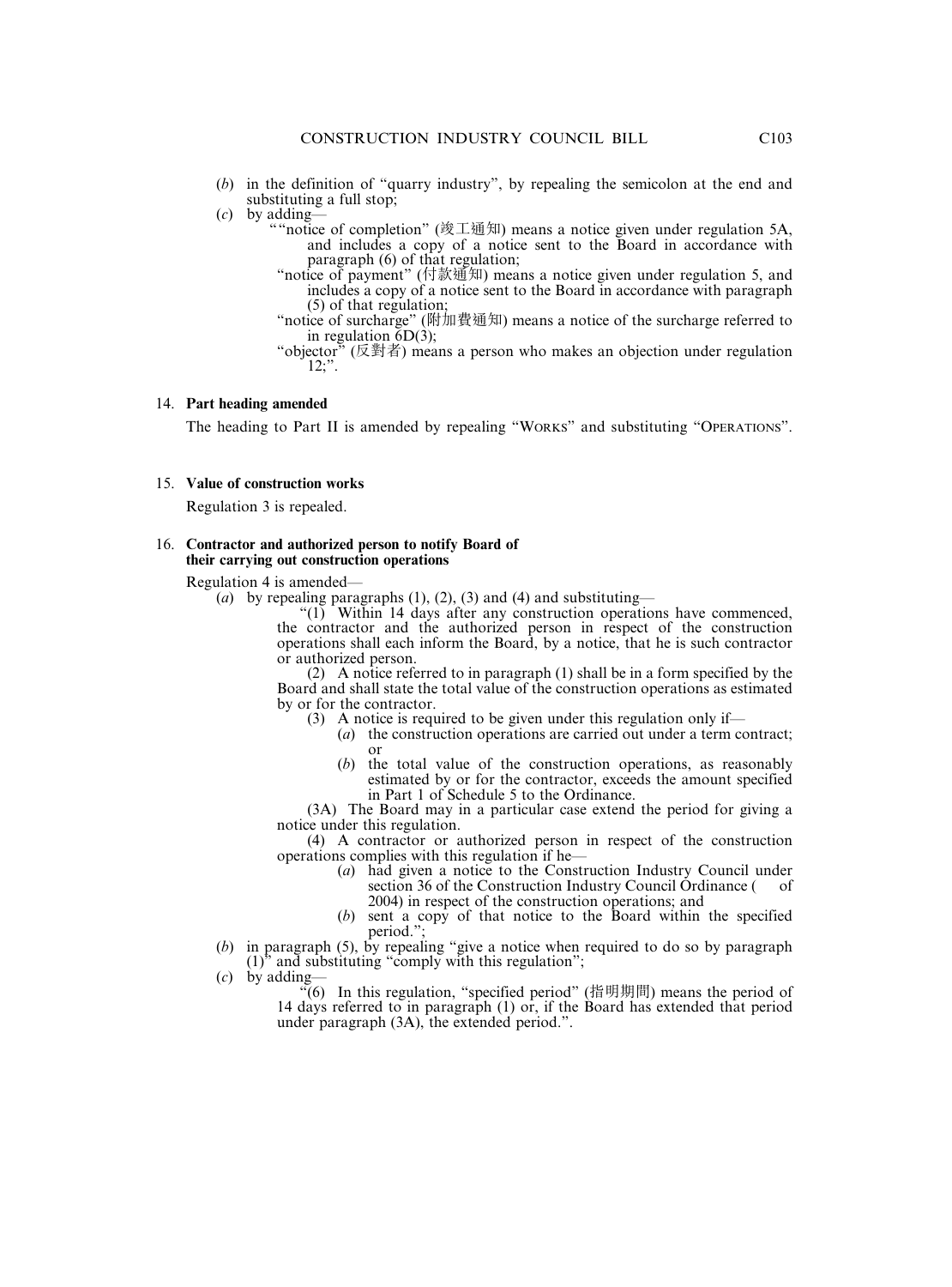#### 17. **Notice of payment made in respect of construction operations**

Regulation 5 is amended—

(*a*) by repealing paragraphs  $(1)$ ,  $(2)$ ,  $(3)$ ,  $(4)$  and  $(5)$  and substituting—

 $^{\prime\prime}(1)$ . If a payment is made to or for the benefit of a contractor in respect of any construction operations or any stage or part of any construction operations, the contractor shall, within 14 days after the payment is made, give notice of the payment to the Board.

(2) A notice of payment shall be in a form specified by the Board and shall state the value of the construction operations or the value of the stage or part of the construction operations in respect of which the payment was made.

- (3) A notice is required to be given under this regulation only if— (*a*) the construction operations are carried out under a term contract; or
	- (*b*) the total value of the construction operations, as reasonably estimated by or for the contractor, exceeds the amount specified in Part 1 of Schedule 5 to the Ordinance.

(4) The Board may in a particular case extend the period for giving a notice under this regulation.

- (5) A contractor complies with this regulation if he—
	- (*a*) had given a notice to the Construction Industry Council under section 37 of the Construction Industry Council Ordinance ( of 2004) in respect of the relevant payment; and
	- (*b*) sent a copy of that notice to the Board within the specified period.";
- (*b*) in paragraph (6), by repealing "give a notice when required to do so by paragraph (1) or  $(2)$ " and substituting "comply with this regulation";
- (*c*) by adding—

 $\sqrt{\ }$ (7) In this regulation, "specified period" (指明期間) means the period of 14 days referred to in paragraph (1) or, if the Board has extended that period under paragraph (4), the extended period.".

#### 18. **Regulation added**

The following is added—

#### "**5A. Notice of completion of construction operations**

(1) After the completion of any construction operations, the contractor and the authorized person shall each give notice of the completion to the Board.

(2) If any construction operations (other than those carried out under works orders) are carried out in stages, after the completion of each stage, the contractor and the authorized person shall each give notice of the completion to the Board.

(3) A notice of completion shall be given within 14 days after the completion of the construction operations or the stage of the construction operations (as the case may be) but the Board may in a particular case extend the period for giving the notice.

(4) The notice shall be in a form specified by the Board and shall state the value of the completed construction operations or the value of the completed stage.

- $(5)$  A notice is required to be given under this regulation only if—
	- (*a*) the construction operations are carried out under a term contract; or
	- (*b*) the total value of the construction operations, as reasonably estimated by or for the contractor, exceeds the amount specified in Part 1 of Schedule 5 to the Ordinance.
- (6) A contractor or authorized person complies with this regulation if he—
	- (*a*) had given a notice to the Construction Industry Council under section 38 of the Construction Industry Council Ordinance ( of 2004) in respect of the relevant completion; and
	- (*b*) sent a copy of that notice to the Board within the specified period.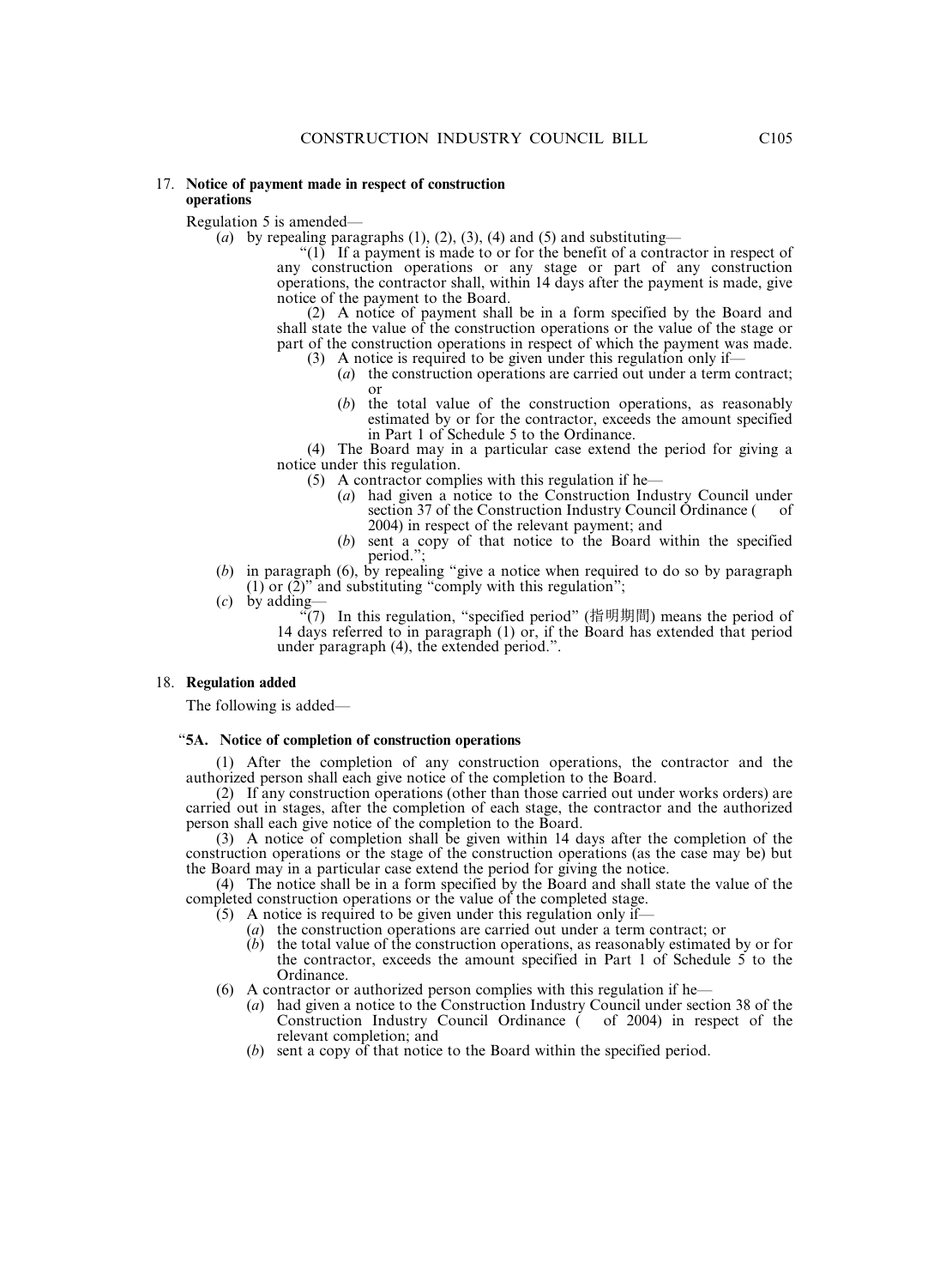(8) In this regulation, "specified period" (指明期間) means the period of 14 days referred to in paragraph (3) or, if the Board has extended that period under that paragraph, the extended period.".

#### 19. **Regulations substituted**

Regulation 6 is repealed and the following substituted—

#### "**6. Assessment pursuant to notice of payment or notice of completion**

(1) On receiving a notice of payment, the Board shall assess the amount of the levy payable in respect of the construction operations or the stage or part of the construction operations to which the notice relates.

(2) If no assessment has been made under paragraph (1), on receiving a notice of completion, the Board shall assess the amount of the levy payable in respect of the construction operations or the stage or part of the construction operations to which the notice of completion relates.

(3) If the notice of payment is given in respect of an interim payment or partial payment—

- (*a*) the assessment shall be a provisional assessment; and
- (*b*) a final assessment shall be made on the final payment for the construction operations.

(4) Without prejudice to paragraph (3), if an assessment made under this regulation is in respect of a stage or part of any construction operations, or in respect of any construction operations which constitute a stage or part of any other construction operations—

- (*a*) the assessment shall be a provisional assessment; and
- (*b*) a final assessment shall be made on the completion of that other construction operations.

#### **6A. Assessment for construction operations under term contract may be deferred**

If the construction operations are carried out under a term contract, the Board may, subject to regulation 6E, defer the making of any assessment under regulation 6 until such time as the Board considers appropriate.

#### **6B. Assessment in respect of stage or part of construction operations**

The amount of the levy payable in respect of a stage or part of any construction operations is to be assessed as if that stage or part separately constitutes construction operations that are subject to payment of levy under the Ordinance.

#### **6C. Powers of Board to make assessment**

(1) The Board may, subject to regulations 6E and 6G, assess the amount of the levy payable in respect of any construction operations or any stage or part of any construction operations, after the completion of the construction operations or the stage or part of the construction operations, notwithstanding that neither a notice of payment nor a notice of completion has been given to the Board.

 $(2)$  If it appears to the Board that any assessment of levy made by it is less than the proper amount, subject to regulations 6E and 6G, the Board may make an additional assessment of the levy.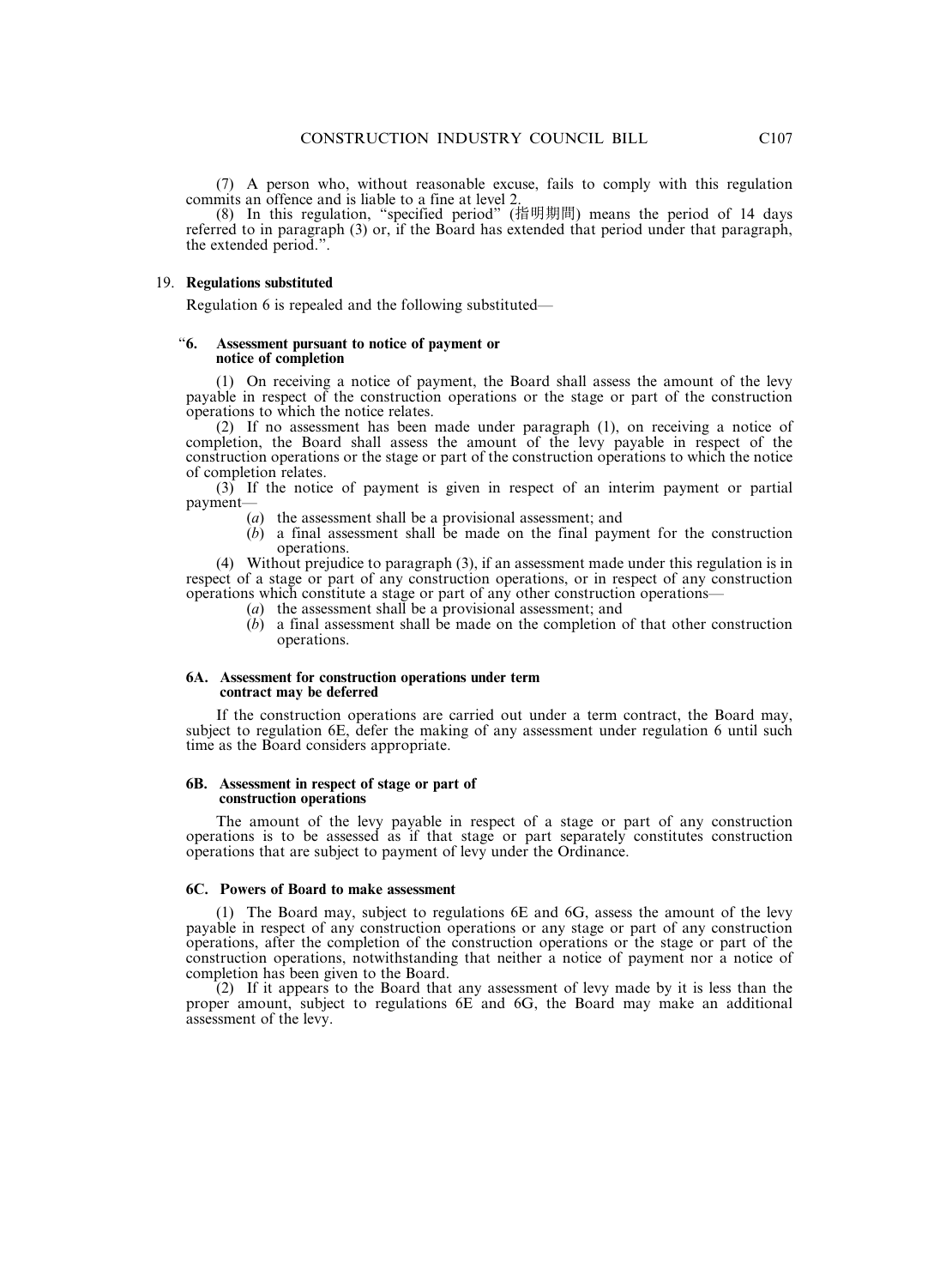#### **6D. Imposition of surcharge**

(1) If a contractor fails to give a notice under regulation 5 or 5A and fails to give, within a period allowed by the Board, a reasonable excuse for that failure, the Board may impose a surcharge on him.

(2) The surcharge may not exceed twice the amount of the levy payable by the contractor.

(3) Notwithstanding paragraph (1), the contractor is liable to pay a surcharge only if the Board gives him a notice of the surcharge.

(4) A notice of surcharge is to be in writing and shall specify the amount of the surcharge payable by the contractor.

#### **6E. Time limit on making assessment, etc.: construction operations under term contract**

In the case of construction operations carried out under a term contract, an assessment under regulation 6 may not be made, or a notice of assessment may not be given, after the expiry of whichever is the last to end of the following periods—

- (*a*) 2 years after the completion of all construction operations under the contract;
- $(b)$  2 years after the expiry of the period within which the contract stipulates that all such construction operations have to be completed;
- (*c*) one year after evidence, sufficient in the opinion of the Board to justify the making of the assessment or the giving of the notice of assessment (as the case may be), comes to its knowledge.

#### **6F. Time limit on imposing surcharge, etc.: construction operations under term contract**

In the case of construction operations carried out under a term contract, a surcharge may not be imposed, or a notice of surcharge may not be given, after the expiry of whichever is the last to end of the following periods—

- (*a*) 2 years after the completion of all construction operations under the contract;
- $(b)$  2 years after the expiry of the period within which the contract stipulates that all such construction operations have to be completed;
- (*c*) one year after evidence, sufficient in the opinion of the Board to justify the imposition of the surcharge or the giving of the notice of surcharge (as the case may be), comes to its knowledge.

#### **6G. Time limit on making assessment, etc.: construction operations other than those under term contract**

In respect of construction operations other than those carried out under a term contract, an assessment under regulation 6 may not be made, or a notice of assessment may not be given, after the expiry of whichever is the last to end of the following periods—

- (*a*) 2 years after the completion of the construction operations;
- (*b*) one year after evidence, sufficient in the opinion of the Board to justify the making of the assessment or the giving of the notice of assessment (as the case may be), comes to its knowledge.

#### **6H. Time limit on imposing surcharge, etc.: construction operations other than those under term contract**

In respect of construction operations other than those carried out under a term contract, a surcharge may not be imposed, or a notice of surcharge may not be given, after the expiry of whichever is the last to end of the following periods—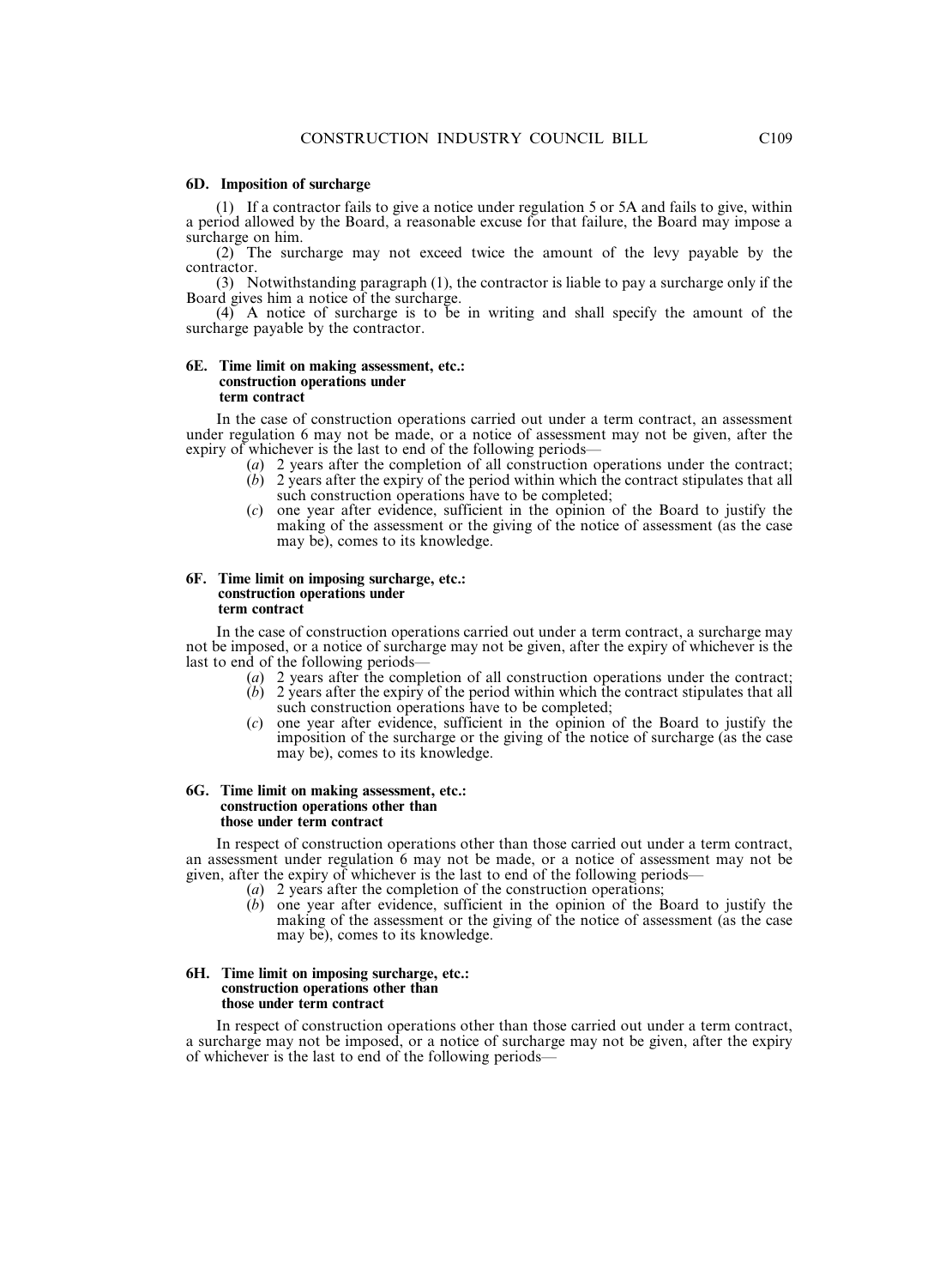- (*a*) 2 years after the completion of the construction operations;
- (*b*) one year after evidence, sufficient in the opinion of the Board to justify the imposition of the surcharge or the giving of the notice of surcharge (as the case may be), comes to its knowledge.".

#### 20. **Value of quarry products**

Regulation 7 is repealed.

#### 21. **Time within which levy or surcharge is to be paid**

Regulation 11(*a*) is amended by repealing "given to a contractor under regulation 6" and substituting "of assessment or a notice of surcharge".

#### 22. **Objection**

Regulation 12 is amended—

- (*a*) in paragraph  $(1)$ -
	- (i) by repealing "regulation 6(8) or 10(6) of an assessment of levy, or imposition of surcharge" and substituting "regulation  $6D(3)$  or  $10(6)$  or section  $35(5)$  of the Ordinance":
	- (ii) by adding "("notice of objection")" before "served";
- (*b*) in paragraph (2), by repealing "precisely";
- (*c*) in paragraph (4), by repealing everything after "reduced," and substituting "the Board shall forthwith refund to the objector the amount of the levy or any amount, including any amount of the penalty or further penalty, that has been paid in excess (as the case may be).".

#### 23. **Appeals**

Regulation 13 is amended—

- (*a*) in paragraph (1), by repealing "with" and substituting "by";
- (*b*) in paragraph  $(4)(b)$ , by repealing "excluding the amount of any" and substituting "and any amount of the".

#### 24. **Provision of information and production of documents**

Regulation 14 is amended—

- (*a*) in paragraph (1)—
	- (i) by repealing "An employer" and substituting "A construction employer";
	- (ii) by repealing "works" wherever it appears and substituting "operations";
- (iii) in subparagraph (*a*), by repealing "undertaken" and substituting "carried out"; (*b*) in paragraphs  $(1)(a)$  and  $(2)(a)$ —
	- (i) by adding "information on" after "including";
	- (ii) by adding "for the purposes of performing its or his functions under the Ordinance and these regulations" after "require":
- (*c*) in paragraphs (1)(*b*) and (2) $(b)$ , by adding "a document or record relating to" after "including".

#### 25. **Protection of information given under regulation 14**

Regulation 15 is amended—

- (*a*) in paragraph  $(2)(a)$ , by repealing "works—" and substituting "operations—";
- (*b*) by repealing paragraph  $(2)(a)(i)$  and substituting—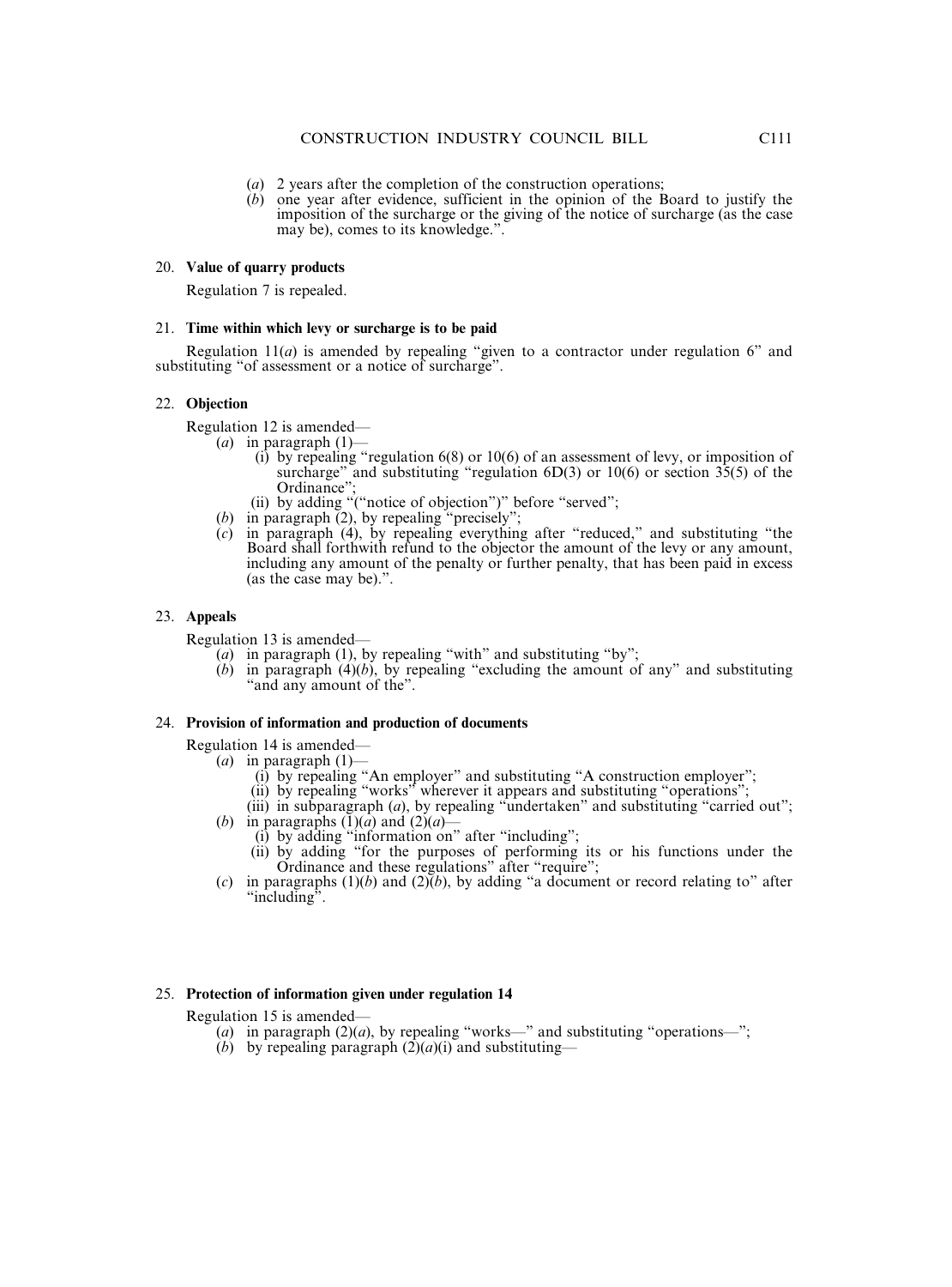- "(i) to the disclosure of information under section 63 of the Construction Industry Council Ordinance ( of 2004);";
- (*c*) in paragraph  $(2)(a)(ii)$ , by repealing "employers" and substituting "construction employers"
- (*d*) in paragraph  $(2)(a)(iii)$ , by repealing "works" and substituting "operations";
- $(e)$  in paragraph  $(2)(a)(iv)$ , by repealing "Construction Industry Training Authority established under the Industrial Training (Construction Industry) Ordinance (Cap. 317)" and substituting "Construction Industry Council established under the Construction Industry Council Ordinance ( of 2004)".

#### 26. **Appointment of authorized persons**

Regulation 16 is amended—

- (*a*) in paragraph (1)—
	- $(i)$  by repealing "Where" and substituting "If";
	- (ii) by adding "construction" before "employer":
	- (iii) by repealing "works" where it first appears and substituting "operations";
- (iv) by repealing everything after "authorized person" and substituting a full stop; (*b*) by repealing paragraphs (2), (3) and (4) and substituting—

" $(2)$  In any other case, the construction employer in respect of any construction operations shall, if no authorized person is appointed under section 4 of the Buildings Ordinance (Cap. 123), appoint a person to perform the functions of an authorized person.

- (3) Before the commencement of the construction operations—
	- (*a*) a construction employer to whom paragraph (2) applies shall, if no authorized person is appointed under section 4 of the Buildings Ordinance (Cap. 123), inform the Board of the name of the person appointed under that paragraph and the name of the contractor in respect of the construction operations;
	- (*b*) the person appointed under paragraph (2) shall inform the Board in writing that he is appointed as the authorized person; and
	- (*c*) the contractor in respect of the construction operations shall inform the Board in writing that he is such contractor.";
- (*c*) in paragraph (5), by repealing ", (3) or (4)" and substituting "or (3)".

#### **Resolution of the Legislative Council**

#### 27. **Repeal**

The Resolution of the Legislative Council (Cap. 360 sub. leg. B) is repealed.

#### **Employees Retraining Ordinance**

#### 28. **Training bodies**

Schedule 2 to the Employees Retraining Ordinance (Cap. 423) is amended—

- (*a*) by repealing item 2;
- (*b*) by adding—
	- "68. Construction Industry Council".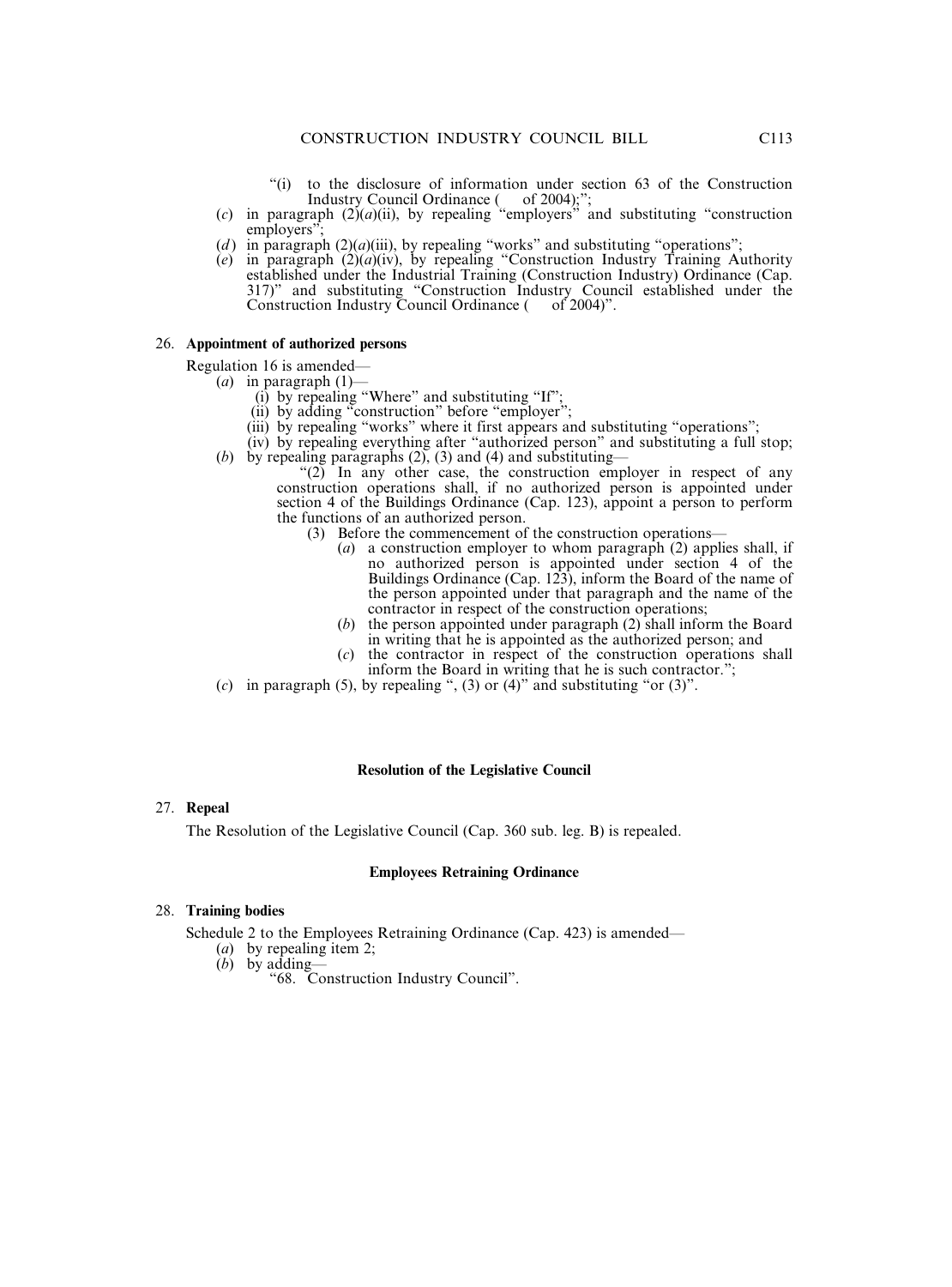#### **Legislative Council Ordinance**

#### 29. **Composition of the education functional constituency**

Section  $20E(f)$  of the Legislative Council Ordinance (Cap. 542) is amended—

- (*a*) in subparagraph (ii)—
	- (i) by adding "repealed" before "Industrial";
	- (ii) by adding "and maintained under the Construction Industry Council Ordinance ( of 2004)" after "(Cap. 317)";
- (*b*) by adding—
	- "(ii*a*) industrial training centres established under the Construction Industry<br>Council Ordinance ( of 2004):". Council Ordinance (

#### **Chief Executive Election Ordinance**

#### 30. **Election Committee**

Paragraph (4) of item 6 of Table 5 in section 2 of the Schedule to the Chief Executive Election Ordinance (Cap. 569) is amended—

- $(a)$  in subparagraph  $(b)$ 
	- (i) by adding "repealed" before "Industrial";
	- (ii) by adding "and maintained under the Construction Industry Council Ordinance ( of 2004)" after "(Cap. 317)";
- (*b*) by adding—
	- "(*ba*) industrial training centres established under the Construction Industry Council Ordinance ( of 2004);".

#### **Explanatory Memorandum**

The main object of this Bill is to provide for the establishment of a body corporate to be known as the Construction Industry Council ("Council"). When the Council is in full operation, the Construction Industry Training Authority ("CITA") established under the Industrial Training (Construction Industry) Ordinance (Cap. 317) will be dissolved and all rights, assets, liabilities and obligations of the CITA will, on its dissolution, be vested in the Council.

2. Part 1 contains preliminary provisions. Clause 1 provides for the short title and commencement of the Bill if enacted. Clause 2 is the interpretation clause which defines the terms used in the Bill. Clause 3 provides that the Bill, if enacted, binds the Government.

### **Construction Industry Council (Part 2)**

3. Clause 4 establishes the Construction Industry Council as a body corporate with perpetual succession.

4. Clauses 5, 6, 7 and 8 provide for the functions and powers of the Council.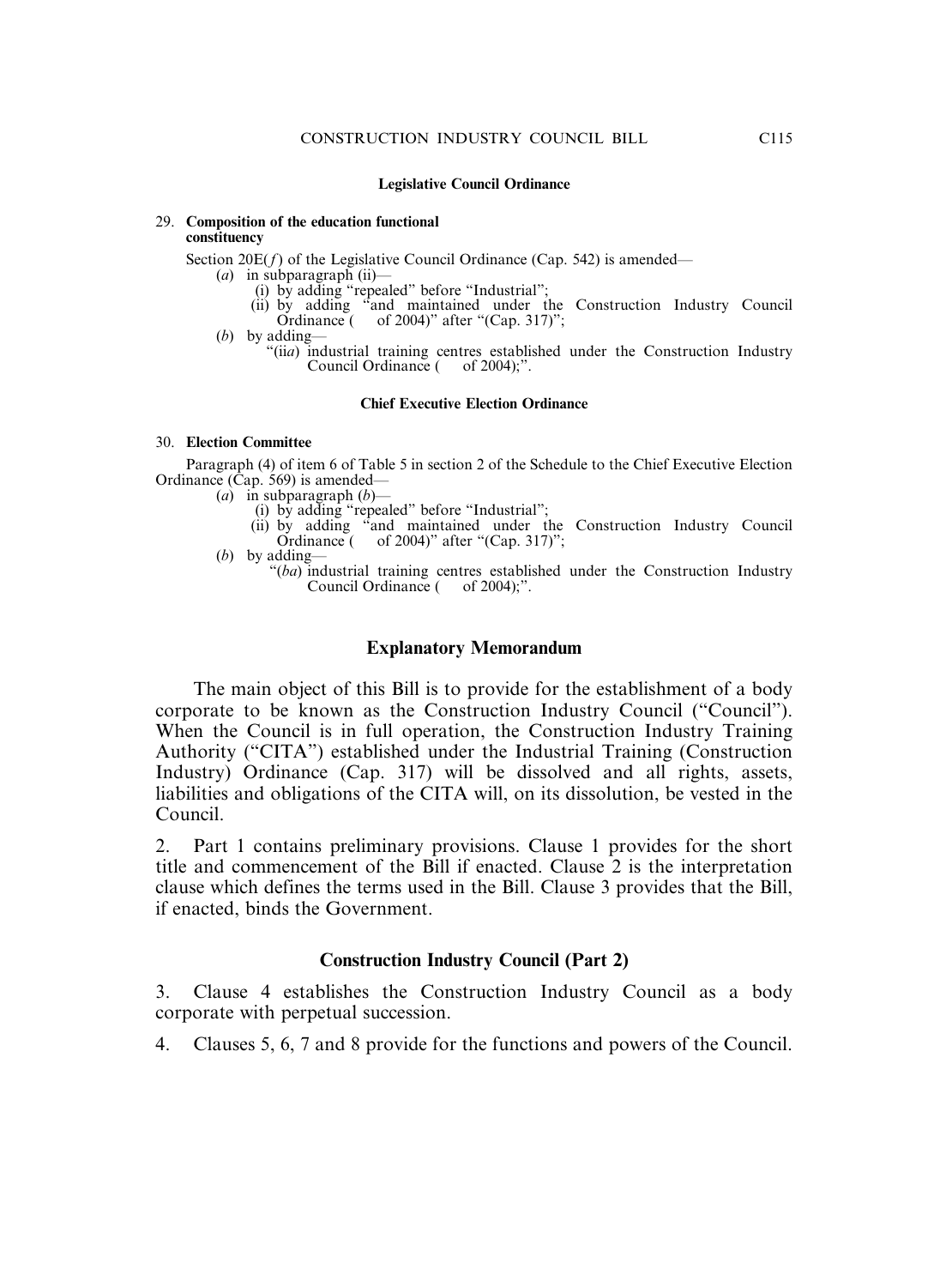5. Clauses 9 to 15 mainly set out the composition of the Council, the appointment of its members and their terms of office.

6. Clause 16 and Schedule 2 provide for the meetings and proceedings of the Council.

7. Clause 17 empowers the Council to establish committees for the better performance of certain functions of the Council.

8. Clause 18 deals with the delegation of certain powers and functions of the Council to such committees and provides for the appointment of subcommittees.

9. Clause 19 empowers the Council to employ persons on such terms and conditions as it may determine.

10. Clause 20 enables the Council to provide for gratuities, bonuses and other benefits and ex gratia payments to its employees and former employees.

11. Clause 21 provides for the protection of a person acting in good faith for the Council.

12. Clause 22 empowers the Secretary for the Environment, Transport and Works ("Secretary"), in certain circumstances, to request the CITA to provide such funds as are necessary to meet expenses reasonably incurred by the Council.

## **Financial provisions (Part 3)**

13. Clause 23 sets out what constitutes the funds and property of the Council.

14. Clause 24 empowers the Council, with the approval of the Secretary, to fix a period to be the financial year of the Council. That clause also requires the Council to submit to the Secretary a programme of its proposed activities and estimates of its income and expenditure for the next financial year.

15. Clause 25 requires the Council to maintain an account with a bank approved by the Director of Accounting Services and to pay all moneys received by it into the account.

16. Clause 26 provides that the Council may, with the approval of the Financial Secretary, deposit its surplus funds on fixed deposit in a bank or invest the surplus funds in such investments as the Council thinks fit.

17. Clause 27 requires the Council to maintain or cause to be maintained proper accounts and records of all its income and expenditure. It also requires the Council to prepare or cause to be prepared, as soon as practicable after the end of a financial year, a statement of accounts (including an income and expenditure account and a balance sheet) of the Council in respect of the financial year.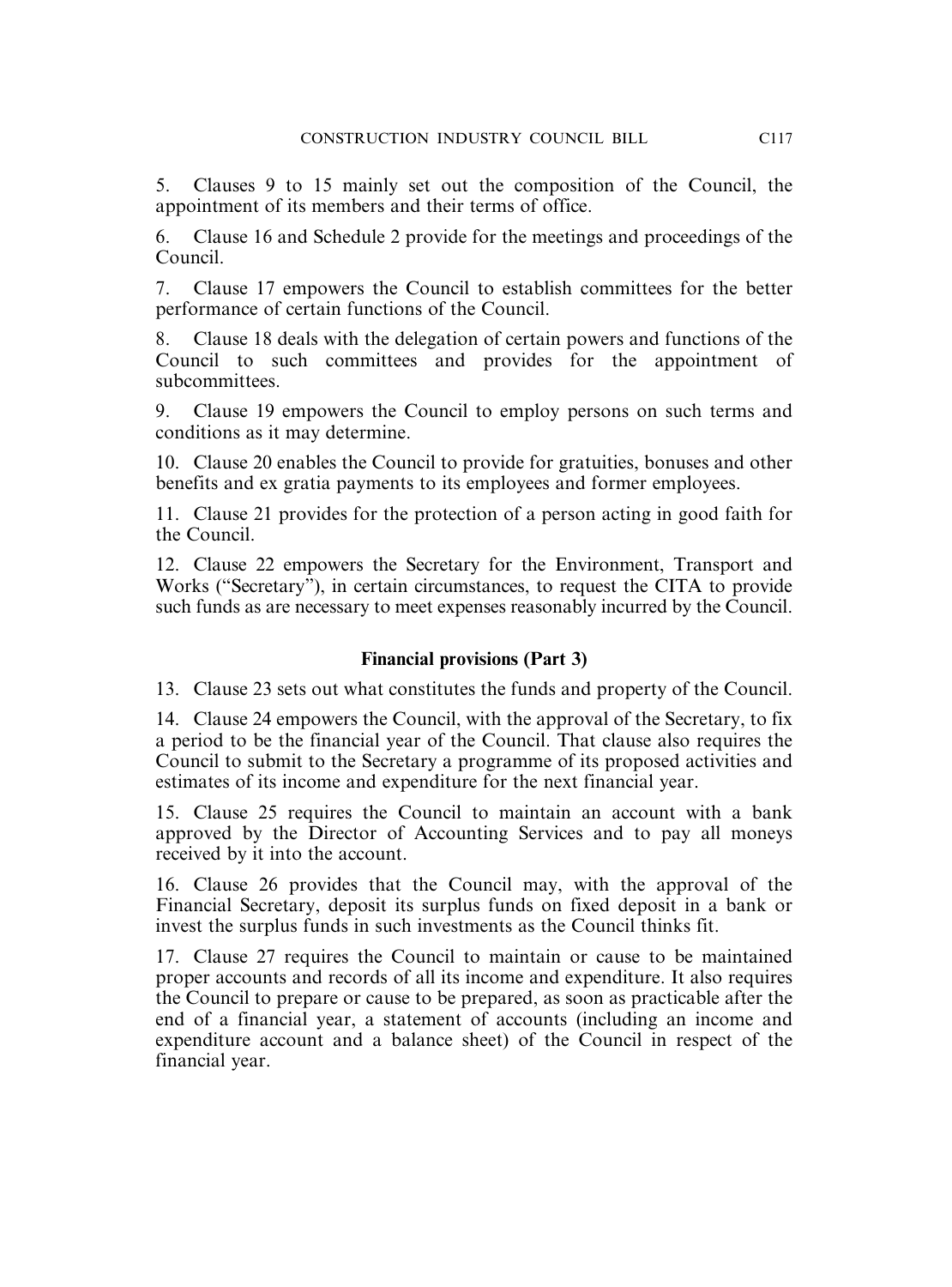18. Clause 28 requires the Council to appoint an auditor and sets out his duties and powers.

19. Clause 29 requires the Council to submit to the Secretary, within 6 months after the end of each financial year, a report on the activities of the Council during the financial year, a copy of the statement of accounts prepared by the Council and the auditor's report. It also requires the Secretary to cause these documents to be laid on the table of the Legislative Council.

20. Clause 30 exempts the Council from taxation under the Inland Revenue Ordinance (Cap. 112).

### **Construction Industry Training Board (Part 4)**

21. Clause 31 requires the Council to establish a committee to be known as the "Construction Industry Training Board" ("Board") to perform the functions set out in clause 6. Those functions are—

- (*a*) to provide training courses for the construction industry;
- (*b*) to establish and maintain industrial training centres for the construction industry;
- (*c*) to assist, including by the provision of financial assistance, in the placement of persons who have completed training courses provided for the construction industry; and
- (*d*) to assess the standards of skills achieved by any person in any kind of work involving or in connection with the construction industry, to conduct examinations and tests, to issue or award certificates of attendance or competence, and to establish the standards to be achieved in respect of any such work.

22. Clause 32 and Schedule 3 provide for the composition, meetings and proceedings of the Board.

### **Levy (Part 5)**

23. This Part deals with the imposition of a levy on the construction operations (as defined in Schedule 1) carried out in Hong Kong. The Part will come into operation on the repeal of the Industrial Training (Construction Industry) Ordinance (Cap. 317)("the repealed Ordinance") and the dissolution of the CITA. The basis on which the levy is imposed is similar to that on which the construction industry levy is imposed under the repealed Ordinance.

24. Clause 33 defines the terms used in the Part.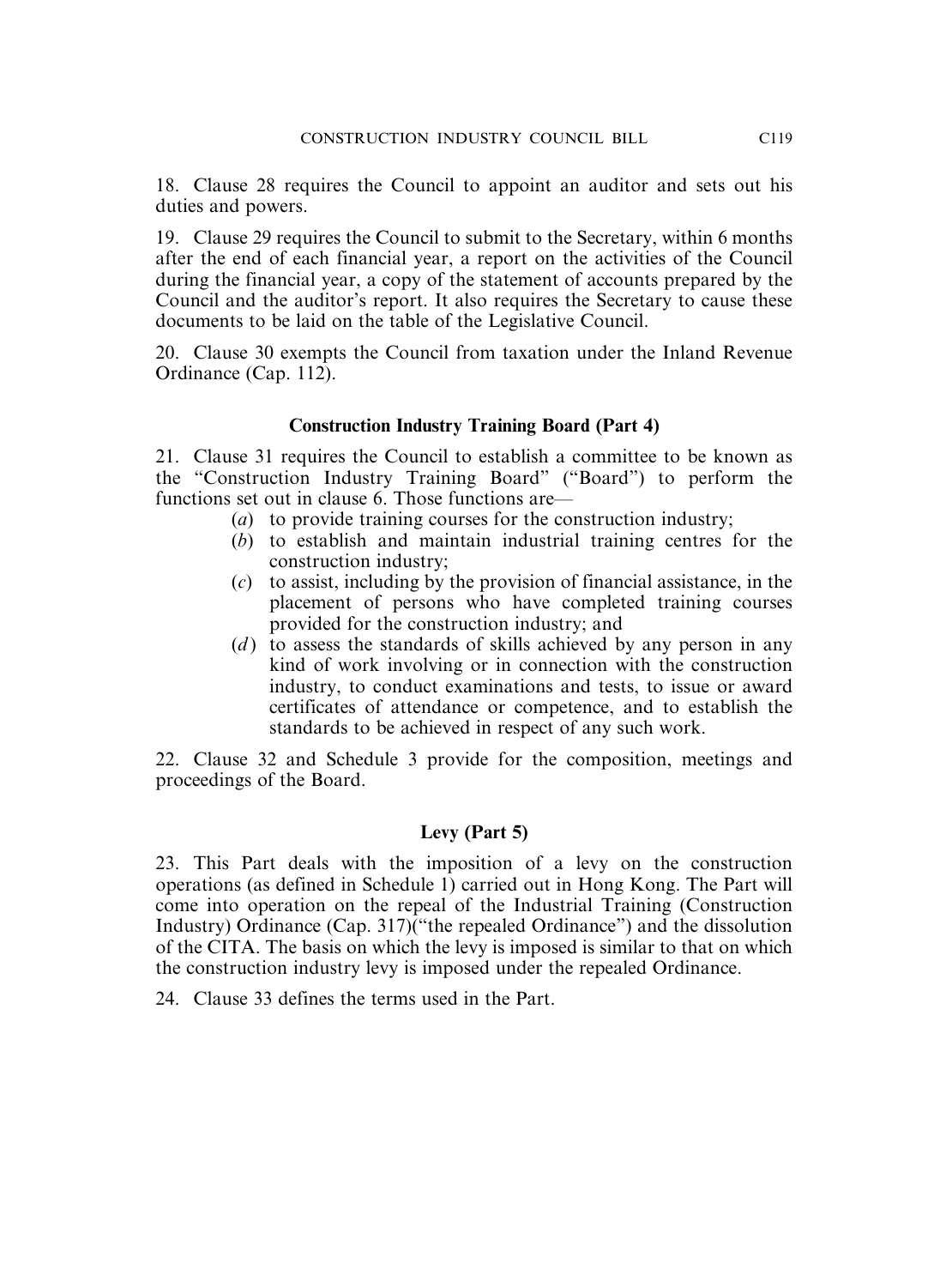25. Clause 34 provides for the imposition of a levy in respect of construction operations carried out in Hong Kong at the rate specified in Part 2 of Schedule 4. It is also provided that construction operations the total value of which does not exceed the amount specified in Part 1 of that Schedule are not liable to the levy.

26. Clause 35 makes it clear that the contractor of the construction operations in respect of which the levy is imposed is liable to pay the levy or any amount of the levy if he is given a notice of assessment by the Council.

27. Clause 36 requires the contractor and the authorized person to give notice to the Council, within 14 days after the commencement of the construction operations, that he is such contractor or authorized person.

28. Clause 37 requires the contractor to give notice to the Council of any payment made to him or for his benefit in respect of the construction operations or a stage or part of the construction operations.

29. Clause 38 requires the contractor and the authorized person to give notice to the Council of the completion of the construction operations or the completed stage of the construction operations.

30. Clauses 39 to 43 and 48 to 50 provide for the assessment, payment and recovery of the levy, and the payment and recovery of the surcharge, penalty or further penalty imposed under the Bill.

31. Clauses 44 to 47 provide for the time limitation on making an assessment, giving a notice of assessment, imposing a surcharge or giving a notice of surcharge, by the Council under the Bill.

32. Clause 51 empowers the Council to waive or refund the whole or any part of a levy, surcharge, penalty or further penalty.

33. Clause 52 sets out the situations to which the Part does not apply.

34. Clause 53 empowers the Chief Executive in Council to exclude certain construction operations from the application of the Part.

## **Value of construction operations, etc. (Part 6)**

35. Clause 54 provides for the value of construction operations. It also empowers the Council to take into account certain factors for the purposes of ascertaining the value of any construction operations.

36. Clause 55 defines the term "total value" used in the Bill.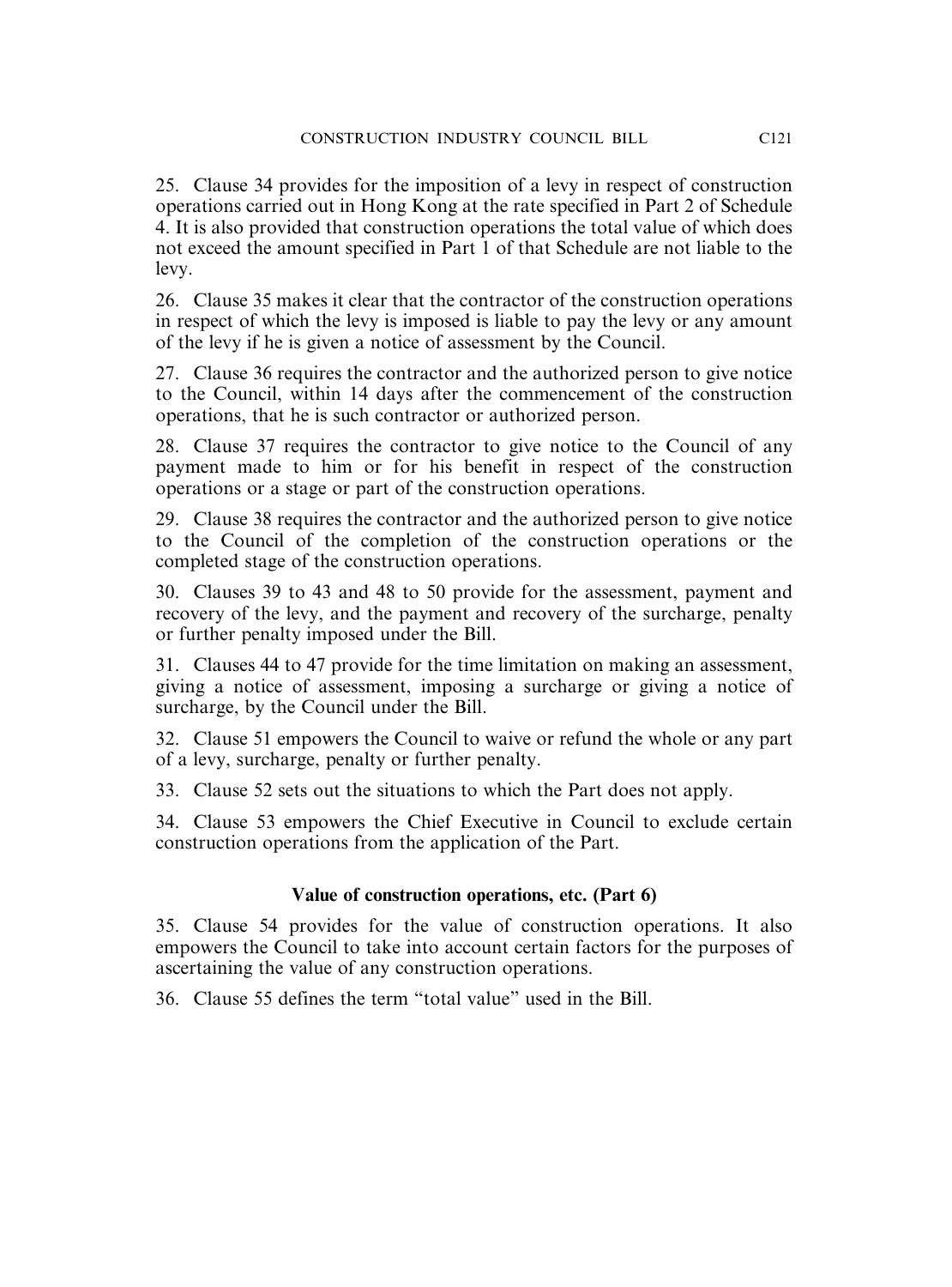### **Objections and appeals (Part 7)**

37. Clauses 56 to 59 provide for the objection by a contractor to a levy or surcharge imposed by the Council, the establishment by the Council of a committee to determine such an objection ("Objections Committee"), and the appeal against the Objections Committee's decisions on the objection.

38. Clause 60 empowers the District Court Rules Committee to make rules of court for the purposes of appeals against the Objections Committee's decisions.

### **Miscellaneous (Part 8)**

39. Clauses 61 and 62 require an employer, a contractor and an authorized person to provide relevant information, documents and records to the Council or to an officer authorized by the Council when required, and clause 63 provides for the protection of the information so given or obtained from such documents and records.

40. Clause 64 provides for the use of the common seal of the Council and the admissibility of documents executed under the common seal.

41. Clauses 65 to 67 provide for the power to sign the documents of the Council, admissibility of documents and evidence by certificate.

42. Clause 68 provides for the appointment of authorized persons.

43. Clause 69 provides for the offences in respect of fraudulent evasion of the payment of a levy, provision of false documents or record, and making of false statement.

44. Clause 70 empowers the Secretary to make regulations.

45. Clause 71 empowers the Secretary to amend Schedules 1, 2 and 3.

46. Clause 72 empowers the Legislative Council to amend Schedule 4.

### **Repeal, vesting, transitional and savings provisions, and consequential or related amendments (Part 9)**

47. Clause 73 provides for the repeal of the Industrial Training (Construction Industry) Ordinance (Cap. 317) (including its subsidiary legislation) and the dissolution of the CITA.

48. Clauses 74 to 85 provide for vesting and transitional provisions in respect of the repeal of that Ordinance and of the dissolution of the CITA.

49. Clause 86 and Schedule 5 provide for consequential or related amendments to several Ordinances—